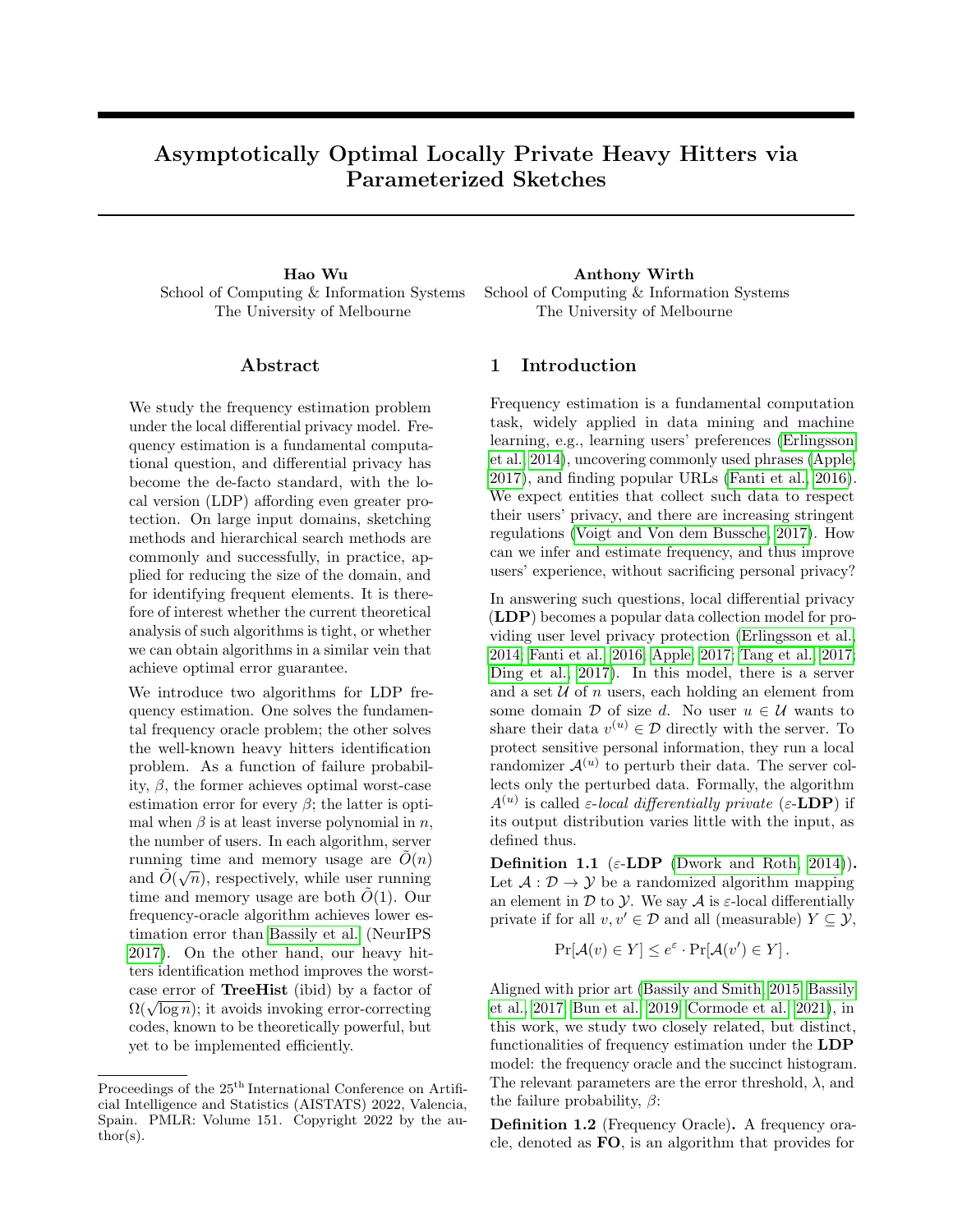every  $v \in \mathcal{D}$ , an estimated  $\hat{f}_{\mathcal{U}}[v]$  of the frequency of v, denoted as  $f_{\mathcal{U}}[v] \doteq {\mathcal{U}} : v^{(u)} = v$ , such that  $\Pr[|\hat{f}_{\mathcal{U}}[v] - f_{\mathcal{U}}[v]| \geq \lambda] \leq \beta.$ 

Definition 1.3 (Succinct Histogram). A succinct histogram, denoted as S-Hist, is a set of (element, estimate) pairs  $\subseteq \mathcal{D} \times \mathbb{R}$ , of size  $O(n/\lambda)$ , such that with probability at least  $1 - \beta$ : i)  $\forall v \in \mathcal{D}$ , if  $f_{\mathcal{U}}[v] \geq \lambda$ ,  $(v, \hat{f}_{\mathcal{U}}[v])$  belongs to the set; ii) and if  $(v, \hat{f}_{\mathcal{U}}[v])$  is in the set, then  $|f_{\mathcal{U}}[v] - \hat{f}_{\mathcal{U}}[v]| \leq \lambda$ .

Each element in the Succinct Histogram set is called a heavy hitter. For a fixed  $\varepsilon \leq 1$ , the goal of algorithm design for both problems in LDP model is to minimize the error threshold  $\lambda$ , while also limiting server/user running time, memory usage, and communication cost.

A number of frequency oracle algorithms [\(Warner, 1965;](#page-8-11) [Erlingsson et al., 2014;](#page-8-1) [Bassily and Smith, 2015;](#page-8-8) [Bassily](#page-8-0) [et al., 2017;](#page-8-0) [Wang et al., 2017\)](#page-8-12) have been proposed (see [Cormode et al. \(2021\)](#page-8-10) for a recent survey). These algorithms achieve error  $O((1/\varepsilon) \cdot \sqrt{n \ln(1/\beta)})$ . They have running time, or memory usage that scale linearly with d, the size of the data domain, and work well when it is small. The heavy hitters can be discovered by querying the frequencies of all elements in the domain  $D$ . Via union bound, this achieves error  $O((1/\varepsilon) \cdot \sqrt{n \ln(d/\beta)})$ . It can be shown that these error guarantees are optimal [\(Bun et al., 2019\)](#page-8-9). However, consider the scale of modern applications, e.g., finding popular URLs with length up to 20 charac- $\text{ters}^1$  $\text{ters}^1$  [\(Fanti et al., 2016\)](#page-8-3), which results in a domain of size larger than  $10^{36}$ .

Sketching methods for reducing the size of the data domain, and hierarchical searching methods for avoiding inspecting the frequency of each element, are well known. The former applies hash functions to map elements from the original domain to a smaller one; the latter views elements as strings defined over some alphabet, and identifies the heavy hitters by one or a few characters each time. Due to their simplicity, they are widely applied in designing frequency estimation algorithms, and heuristics are proposed to improve their performance [\(Bassily et al., 2017;](#page-8-0) [Apple, 2017;](#page-8-2) [Fanti](#page-8-3) [et al., 2016;](#page-8-3) [Bassily et al., 2020;](#page-8-13) [Wang et al., 2018,](#page-8-14) [2017;](#page-8-12) [Cormode et al., 2021\)](#page-8-10). These implementations perform well in practice.

The best known error guarantees of frequency estimation algorithms based on the *sketching* and *hier*archical searching methods are provided by the seminal work [\(Bassily et al., 2020\)](#page-8-13). The frequency oracles, FreqOracle and Hashtogram [\(Bassily et al.,](#page-8-13) [2020\)](#page-8-13), guarantee only an error of  $O((1/\varepsilon)\cdot\sqrt{n\ln(n/\beta)})$ . The succinct histogram algorithm, TreeHist [\(Bass](#page-8-13)[ily et al., 2020\)](#page-8-13), guarantees an error of  $O((1/\varepsilon))$ .  $\sqrt{n \cdot (\ln d) \cdot \ln(n/\beta)}$ . These algorithms exhibit low time complexity and memory usage: with server running time  $\tilde{O}(n)$  and memory usage  $\tilde{O}(\sqrt{n})$ . But the error guarantees are sub-optimal.

Research Question: Are the theoretical error guarantees of the algorithms based on sketching and hierarchy methods best possible, or can we obtain algorithms of this type that achieve optimal error guarantee?

There is another line of research for succinct histogram that relies on error-correcting codes. [Bassily and](#page-8-8) [Smith \(Bassily and Smith, 2015\)](#page-8-8) were the pioneers, with **PROT-S-Hist**, which **Bitstogram** [\(Bassily](#page-8-13) [et al., 2020\)](#page-8-13) subsequently improved upon. This culminates in the work of PrivateExpanderSketch [\(Bun](#page-8-9) [et al., 2019\)](#page-8-9) that achieves the optimal error guarantee  $O((1/\varepsilon)\cdot \sqrt{n \ln(d/\beta)})$ . But due to the sophistication of error-correcting codes, none of these methods has been implemented or significantly deployed. Indeed, the original paper [\(Bassily et al., 2020\)](#page-8-13) that proposed both TreeHist and Bitstogram only implemented TreeHist. Therefore, there is a gap between the error guarantees of the theoretically best algorithm, and the ones deployed in practice. Determining whether we can bridge the gap answers our Research Question.

# 1.1 Our Contributions

Our work provides positive answers to the questions. In particular, we: (1) design a frequency oracle, HadaOracle, based on *sketching method* with optimal error guarantee; (2) design a succinct histogram algorithm, HadaHeavy, based on *hierarchical search* that achieves optimal error guarantee under mild assumption of the failure probability.

We introduce the martingale method into the analysis of the sketching method. We prove that, when the proper sketch is chosen, it can be incorporated into a family of frequency oracles to reduce running time and memory, while maintaining the frequency oracles' error guarantee. This leads to HadaOracle with optimal error  $O((1/\varepsilon) \cdot \sqrt{n \ln(1/\beta)})$ . Based on the HadaOracle, we develop a hierarchical search algorithm, HadaHeavy, that explores a large number of elements at each search step, and achieves error  $O((1/\varepsilon) \cdot \sqrt{n \cdot (\ln d) \cdot (1 + (\ln(1/\beta) / \ln n))})$ . Consistent with the theory community's view of an algorithm that succeeds with high probability, if the failure probability,  $\beta$ , is inverse polynomial, i.e.,  $\beta = 1/n^{O(1)}$ , the error matches the lower bound [\(Bun et al., 2019\)](#page-8-9). All these algorithms have running time  $\tilde{O}(n)$  and memory usage  $\widetilde{O}(\sqrt{n})$ . Table [1](#page-2-0) summarizes the comparisons.

<span id="page-1-0"></span><sup>&</sup>lt;sup>1</sup>Valid URL characters include digits  $(0-9)$ , letters $(A-Z,$ a-z), and a few special characters  $($ "-", ".", ".", ".").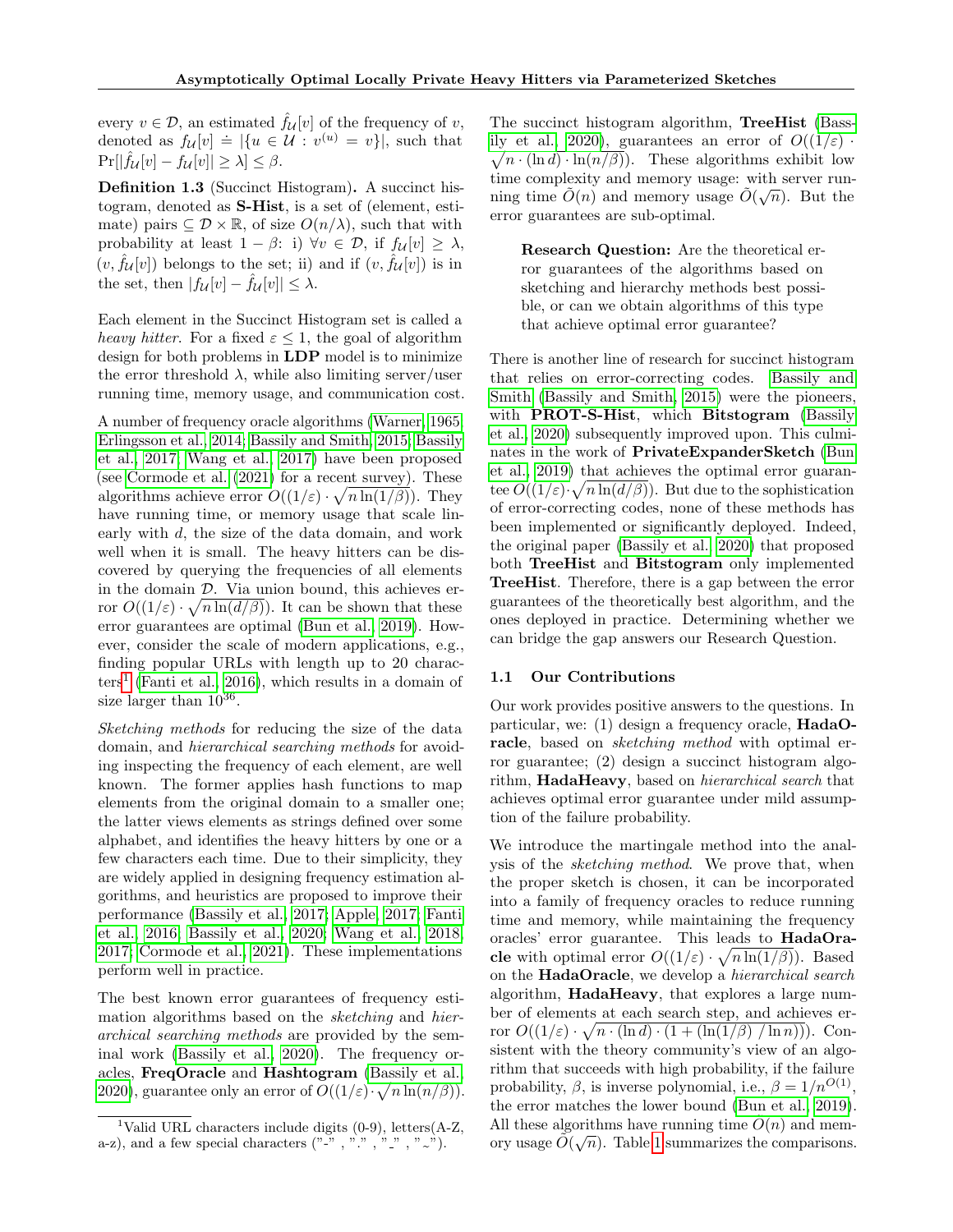| Performance Metric |                                                        | Server<br>Time | Server<br>Mem         | Worst-Case Error                                                                                                                | Lower Bound                                                               |
|--------------------|--------------------------------------------------------|----------------|-----------------------|---------------------------------------------------------------------------------------------------------------------------------|---------------------------------------------------------------------------|
| $\overline{F}$ O   | <b>HadaOracle</b>                                      | $\tilde{O}(n)$ | $\tilde{O}(\sqrt{n})$ | $\sqrt{n} \cdot \ln \frac{1}{\beta}$<br>$\frac{1}{\varepsilon}$                                                                 |                                                                           |
|                    | <b>HRR</b> (Nguyên et al., 2016; Cormode et al., 2019) | $\tilde{O}(d)$ | $\tilde{O}(d)$        | $/n \cdot \ln \frac{1}{\beta}$<br>O<br>$\frac{1}{\varepsilon}$ $\Lambda$                                                        |                                                                           |
|                    | <b>FreqOracle</b> (Bassily et al., 2017)               | $\tilde{O}(n)$ | $\tilde{O}(\sqrt{n})$ | $\sqrt{n} \cdot \ln \frac{n}{\beta}$<br>$\mathcal{O}$<br>$\frac{1}{\varepsilon}$ 1                                              | O <br>$\left(\frac{1}{\varepsilon}\sqrt{n\cdot\ln\frac{1}{\beta}}\right)$ |
|                    | <b>Hashtogram</b> (Bassily et al., 2017)               | $\tilde{O}(n)$ | $\tilde{O}(\sqrt{n})$ | $\big/n\cdot \ln\frac{n}{\beta}\big)$<br>$\frac{1}{\varepsilon}$<br>O                                                           |                                                                           |
| S-Hist             | HadaHeavy                                              | $\tilde{O}(n)$ | $\tilde{O}(\sqrt{n})$ | $\left(n \cdot (\ln d) \cdot \left(1 + \frac{\ln(1/\beta)}{\ln n}\right)\right)$<br>$\overline{O}$<br>$\frac{1}{\varepsilon}$ 1 |                                                                           |
|                    | <b>TreeHist</b> (Bassily et al., 2017)                 | $\tilde{O}(n)$ | $\tilde{O}(\sqrt{n})$ | $\left\langle n\cdot(\ln d)\cdot\ln\frac{n}{\beta}\right\rangle$<br>$\overline{O}$<br>$rac{1}{\varepsilon}$ 1                   |                                                                           |
|                    | <b>PrivateExpanderSketch</b> (Bun et al., 2019)        | $\tilde{O}(n)$ | $\tilde{O}(\sqrt{n})$ | $\frac{1}{\varepsilon}\sqrt{n\cdot\ln\frac{d}{\beta}}$                                                                          | O <br>$\frac{1}{\varepsilon}\sqrt{n\cdot\ln\frac{d}{\beta}}$              |
|                    | Bitstogram (Bassily et al., 2017)                      | O(n)           | $O(\sqrt{n})$         | $\left(\frac{1}{\varepsilon}\sqrt{n\cdot(\ln\frac{d}{\beta})\cdot\ln\frac{1}{\beta}}\right)$<br>$\theta$                        |                                                                           |

Table 1: Comparison of our frequency oracle (HadaOracle) and succinct histogram (HadaHeavy) algorithms with the state-of-the-art, where 'Mem' stands for 'Memory'. For all algorithms, each user has  $O(1)$  memory, takes  $O(1)$  running time, requires  $O(1)$  public randomness, and reports  $O(1)$  bits to the server.

# <span id="page-2-1"></span>2 Preliminaries

# 2.1 Hadamard Randomized Response

Our algorithms invoke the frequency oracle, named HRR [\(Nguyˆen et al., 2016;](#page-9-0) [Cormode et al., 2019\)](#page-9-1), as a subroutine.

<span id="page-2-3"></span>Fact 2.1 (Algorithm HRR (Nguyên et al., 2016; [Cor](#page-9-1)[mode et al., 2019\)](#page-9-1)). Let  $U$  be a set users each holding an element from some finite domain D. There exists an  $\varepsilon$ -locally differentially private frequency oracle,  $HRR$ , such that the following holds. Fix some query element  $v \in \mathcal{D}$  for **HRR**. With probability at least  $1 - \beta'$ , **HRR** returns a frequency estimate  $\hat{f}_{\mathcal{U}}[v]$  satisfying

$$
\left|\hat{f}_{\mathcal{U}}[v] - f_{\mathcal{U}}[v]\right| \in O\left((1/\varepsilon) \cdot \sqrt{|\mathcal{U}| \cdot \ln(1/\beta')}\right) .
$$

Each user in U requires  $\tilde{O}(1)$  memory, takes  $\tilde{O}(1)$ running time and reports only 1 bit to the server. The server processes the reports in  $\tilde{O}(|\mathcal{U}| + |\mathcal{D}|)$  time and  $O(|\mathcal{D}|)$  memory, and answers a query in  $\tilde{O}(1)$  time. The  $\ddot{O}$  notation hides logarithmic factors in  $|\mathcal{U}|$ ,  $|\mathcal{D}|$ and  $1/\beta'$ .

The Appendix includes a proof of this fact.

# 2.2 Lower Bounds

[Bun et al. \(2019\)](#page-8-9) provide a lower bound for the succinct histogram problem.

<span id="page-2-5"></span>Fact 2.2 [\(Bun et al. \(2019\)](#page-8-9)). Let  $\varepsilon \in O(1)$ . Every  $\varepsilon$ -LDP algorithm for estimating the frequencies of all elements from  $D$ , must have, with probability at least 1 $$ β,

$$
\max_{v \in \mathcal{D}} \left| \hat{f}_{\mathcal{U}}[v] - f_{\mathcal{U}}[v] \right| \in \Omega \left( (1/\varepsilon) \cdot \sqrt{|\mathcal{U}| \cdot \ln(|\mathcal{D}|/\beta)} \right).
$$

We can obtain a lower bound for the frequency oracles, via a union bound argument, with  $\beta' = \beta/|\mathcal{D}|$ .

<span id="page-2-4"></span><span id="page-2-0"></span>Corollary 2.3. Let  $\varepsilon \in O(1)$ . Every  $\varepsilon$ -LDP frequency oracle algorithm achieving estimation error  $\lambda$  with probability at least  $1 - \beta'$  must have

$$
\lambda \in \Omega\left((1/\varepsilon)\cdot \sqrt{|\mathcal{U}|\cdot \ln(1/\beta')}\right)
$$

.

The Appendix includes a proof of this corollary.

# <span id="page-2-2"></span>3 Frequency Oracle

In this section, to reduce running time and memory usage, we show a framework for incorporating sketching methods into LDP frequency oracles that satisfy relevant conditions. When combined with HRR, this gives arise to a frequency oracle with a state-of-the-art theoretical guarantee.

Suppose  $\mathcal{A}_{oracle}$  is an  $\varepsilon$ -LDP frequency oracle with:

- Server running time:  $\tilde{O}(\Phi_{time}(|\mathcal{U}|, d));$
- Server memory usage:  $\tilde{O}(\Phi_{mem}(|\mathcal{U}|, d));$
- Utility guarantee as follows: for every  $\beta' \in (0,1)$ and each  $v \in \mathcal{D}$ , with probability at least 1 − β',  $A_{oracle}$  returns an estimate  $\hat{f}_{\mathcal{U}}[v]$  satisfying  $\left| \hat{f}_{\mathcal{U}}[v] - f_{\mathcal{U}}[v] \right| \in O\left( (1/\varepsilon) \cdot \sqrt{|\mathcal{U}| \cdot \ln(1/\beta') }\right).$

For example, when  $A_{oracle}$  is HRR, then  $\Phi_{time}(|\mathcal{U}|, d)$  $= |\mathcal{U}| + d$  and  $\Phi_{mem}(|\mathcal{U}|, d) = d$ . Below we state the key result of this section.

<span id="page-2-6"></span>**Theorem 3.1** (Sketching Framework). For every  $\beta'$  $\in (0, 1)$ ,  $\mathcal{A}_{oracle}$  can be converted into a new  $\varepsilon$ -LDP frequency oracle, which has server run- $\emph{ning time} \ \ \tilde{O}(\Phi_{time}(|\mathcal{U}|,\sqrt{|\mathcal{U}|})) \ \ \emph{and memory usage}$  $\tilde{O}(\Phi_{mem}(|\mathcal{U}|, \sqrt{|\mathcal{U}|}))$ . Fix some element  $v \in \mathcal{D}$  to be given as a query to the new algorithm. With probability at least  $1 - \beta'$ , it returns an estimate  $\hat{f}_{\mathcal{U}}[v]$  satisfying

$$
\left| \hat{f}_{\mathcal{U}}[v] - f_{\mathcal{U}}[v] \right| \in O\left( (1/\varepsilon) \cdot \sqrt{|\mathcal{U}| \cdot \ln(1/\beta') }\right)
$$

.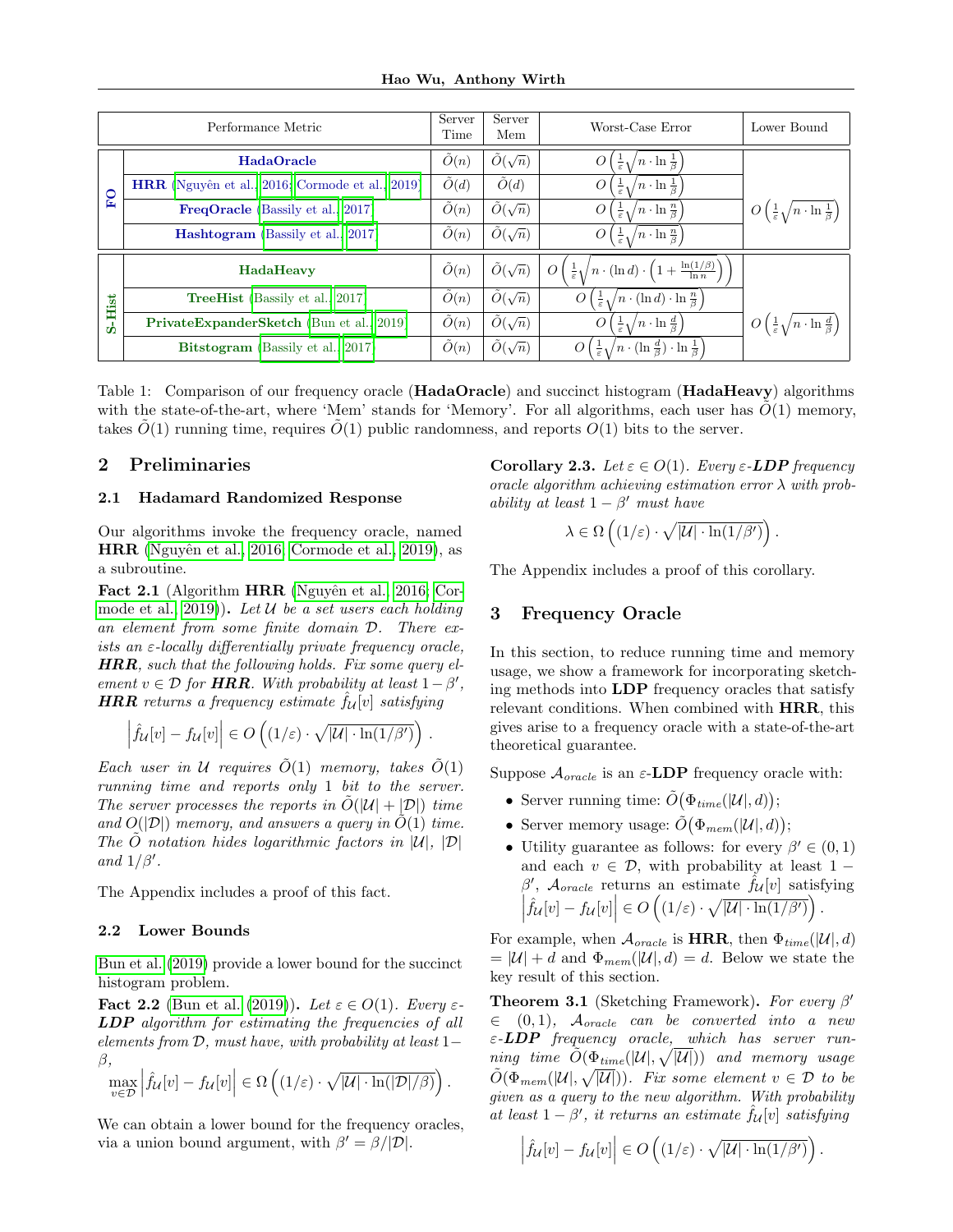.

In particular, when  $\mathcal{A}_{oracle}$  is HRR, we obtain a new  $\varepsilon$ -LDP frequency oracle, which we call **HadaOracle**, with the following properties.

<span id="page-3-2"></span>Corollary 3.2 (Algorithm HadaOracle). Fix an element  $v \in \mathcal{D}$  to be given as a query to **HadaOracle**. With probability at least  $1 - \beta'$ , **HadaOracle** returns a frequency estimate  $\hat{f}_{\mathcal{U}}[v]$  satisfying

$$
\left| \hat{f}_{\mathcal{U}}[v] - f_{\mathcal{U}}[v] \right| \in O\left( (1/\varepsilon) \cdot \sqrt{|\mathcal{U}| \cdot \ln(1/\beta') }\right)
$$

Each user in U requires  $\tilde{O}(1)$  memory, takes  $\tilde{O}(1)$  running time and reports only 1 bit to the server. The server processes the reports in  $\tilde{O}(|\mathcal{U}|)$  time and  $O(\sqrt{|\mathcal{U}|})$ memory, and answers a query in  $\tilde{O}(1)$  time. The  $\tilde{O}$ notation hides logarithmic factors in  $|\mathcal{U}|$ ,  $|\mathcal{D}|$  and  $1/\beta'$ .

#### <span id="page-3-1"></span>3.1 A General Framework

To reduce the size of the data domain, we now show how to incorporate *sketching* into **LDP** frequency oracles. Choosing parameters carefully, this leads to significant decrease of the server running time and memory usage without degrading estimation error. The sketch we apply is a variant of the Count-Median sketch [\(Cor](#page-9-2)[mode and Yi, 2020\)](#page-9-2), with the framework outlined in Algorithm [1.](#page-3-0)

Algorithm 1 Sketching Framework Construction

- <span id="page-3-0"></span>**Require:** A set of users  $\mathcal{U}$ ;  $\varepsilon$ -LDP frequency oracle  $\mathcal{A}_{oracle}$ ; element domain  $\mathcal{D}$ ;
- $\mathcal{A}_{oracle}$ ; element domain  $D$ ;<br>1:  $k \leftarrow C_K \cdot \ln(4/\beta'), m \leftarrow 8e^2 \cdot \sqrt{C_K} \cdot \varepsilon \cdot \sqrt{|\mathcal{U}|};$
- 2: Partition  $\mathcal U$  into k subsets:  $\mathcal U_1,\ldots,\mathcal U_k$ .
- 3: Initialize  $k$  pairwise independent hash functions  $h_1, \ldots, h_k : \mathcal{D} \to [m].$
- 4: for  $i \in [k]$  do
- 5: The server broadcasts  $h_i$  to all users in  $\mathcal{U}_i$ .
- 6: Each user  $u \in \mathcal{U}_i$  replaces their element,  $v^{(u)} \in$  $D$ , with a new one  $h_i(v^{(u)}) \in [m]$ .
- 7: The server runs an independent copy of  $\mathcal{A}_{oracle}$ on  $\mathcal{U}_i$ , denoted as  $\mathcal{A}_{oracle}^{(i)}$ , for new elements  ${h_i(v^{(u)}) : u \in \mathcal{U}_i}.$

# Query

**Require:** Element  $v \in \mathcal{D}$ ;

- 1: for  $i \in [k]$  do
- 2: Query  $\mathcal{A}_{oracle}(i)$  for the frequency of  $h_i(v)$  over  $\{h_i(v^{(u)}): u \in \mathcal{U}_i\}$ , denote the returned estimate as  $\hat{f}_{\mathcal{U}_i,h_i}[h_i(v)]$ .  $\setminus$

$$
3: \hat{f}_{\mathcal{U}}[v] \leftarrow \mathbf{Median}\left(k \cdot \hat{f}_{\mathcal{U}_i,h_i}[h_i(v)] : i \in [k]\right).
$$

4: return  $f_{\mathcal{U}}[v]$ 

Domain Reduction. By mapping the elements from domain  $\mathcal D$  to  $[m]$ , we want to reduce the domain size

from d to some smaller  $m \in \mathbb{N}^+$ ; we discuss how to set m later. The mapping could be performed via a pairwise independent hash function  $h : \mathcal{D} \to [m]$ , such that: (1) for each  $v \in \mathcal{D}$ , it is mapped to [m] uniformly at random; (2) for each pair of distinct  $v, v' \in \mathcal{D}$ , the probability that they are mapped to the same value is  $1/m$ . The function h has succinct description of  $O(\log d)$  bits [\(Mitzenmacher and Upfal, 2017\)](#page-9-3). Each user  $u \in \mathcal{U}$  is then informed of h and replaces their data  $v^{(u)} \in \mathcal{D}$  with the new element  $h(v^{(u)}) \in [m]$ .

We then invoke LDP frequency-oracle  $\mathcal{A}_{oracle}$  for estimating frequencies in the new dataset,  $\{h(v^{(u)}) : u \in$  $\mathcal{U}$ . For each  $v \in \mathcal{D}$ , to obtain an estimate of  $f_{\mathcal{U}}[v]$ , we return the frequency estimate of  $h(v)$  in the new dataset, denoted by  $f_{\mathcal{U},h}[h(v)]$ , provided by  $\mathcal{A}_{oracle}$ .

**Repetition.** For  $v \in \mathcal{D}$ , by the triangle inequality, estimation error  $|\hat{f}_{\mathcal{U},h}[h(v)] - f_{\mathcal{U}}[v]|$  is at most:

$$
|\hat{f}_{\mathcal{U},h}[h(v)] - f_{\mathcal{U},h}[h(v)]| + |f_{\mathcal{U},h}[h(v)] - f_{\mathcal{U}}[v]|,
$$

where  $f_{\mathcal{U},h}[h(v)] \doteq |\{v \in \mathcal{U} : h(v^{(u)}) = h(v)\}|$  is the frequency of  $h(v)$  in the new dataset. The first term inherits from the estimation error of  $\mathcal{A}_{oracle}$ ; the second term arises from hash collisions of  $h$ . The assumption of  $\mathcal{A}_{oracle}$  is that the first term is, with probability  $1-\beta'$ , bounded by  $O((1/\varepsilon) \cdot \sqrt{|\mathcal{U}| \cdot \ln(1/\beta')}).$ 

For the second term, we could set  $m \in \tilde{O}(\sqrt{|\mathcal{U}|}/\beta')$ . Via Markov's inequality, with probability  $1 - \beta'$ , it is is  $\tilde{O}(\sqrt{|\mathcal{U}|})$ . However, when  $\beta'$  is small, e.g.,  $1/|\mathcal{U}|^c$ , for some constant c, this would be unacceptable.

Alternatively, to bound the second term, we could set  $m \in \tilde{O}(\sqrt{|\mathcal{U}|})$ , bounding with constant probability the second term by  $\tilde{O}(\sqrt{|\mathcal{U}|})$ . We independently select k pairwise independent hash functions  $h_1, \ldots, h_k$ . To run the standard Count-Median Sketch, we would apply each  $h_i, i \in [k]$  to each of the users, and for each  $i \in [k]$ invoke  $A_{oracle}$  independently to estimate the elements' frequencies over  $\{h_i(v^{(u)}) : u \in \mathcal{U}\}\$ . For  $v \in \mathcal{D}$ , the median over  $i \in [k]$  of  $\hat{f}_{\mathcal{U},h_i}[h_i(v)]$  is returned as its frequency estimate.

But this scheme requires each user to participate in  $k$ frequency oracles, which would degrade privacy according to the Composition Theorem [\(Dwork and](#page-8-7) [Roth, 2014,](#page-8-7) Theorem 3.14). This motivates partitioning U into k subsets, denoted as  $\mathcal{U}_1, \ldots, \mathcal{U}_k$ . For each  $i \in [k]$ , the users in subset  $\mathcal{U}_i$  map their elements with hash function  $h_i$ , and an independent copy of  $\mathcal{A}_{oracle}$  is applied to  $\mathcal{U}_i$ , to estimate the frequencies of  ${h_i(v^{(u)}) : u \in \mathcal{U}_i}.$ 

Here we study two partitioning schemes.

• *Independent partitioning*. Here, each user is put into one of the subsets  $\{\mathcal{U}_i : i \in [k]\}$  uniformly and independently at random.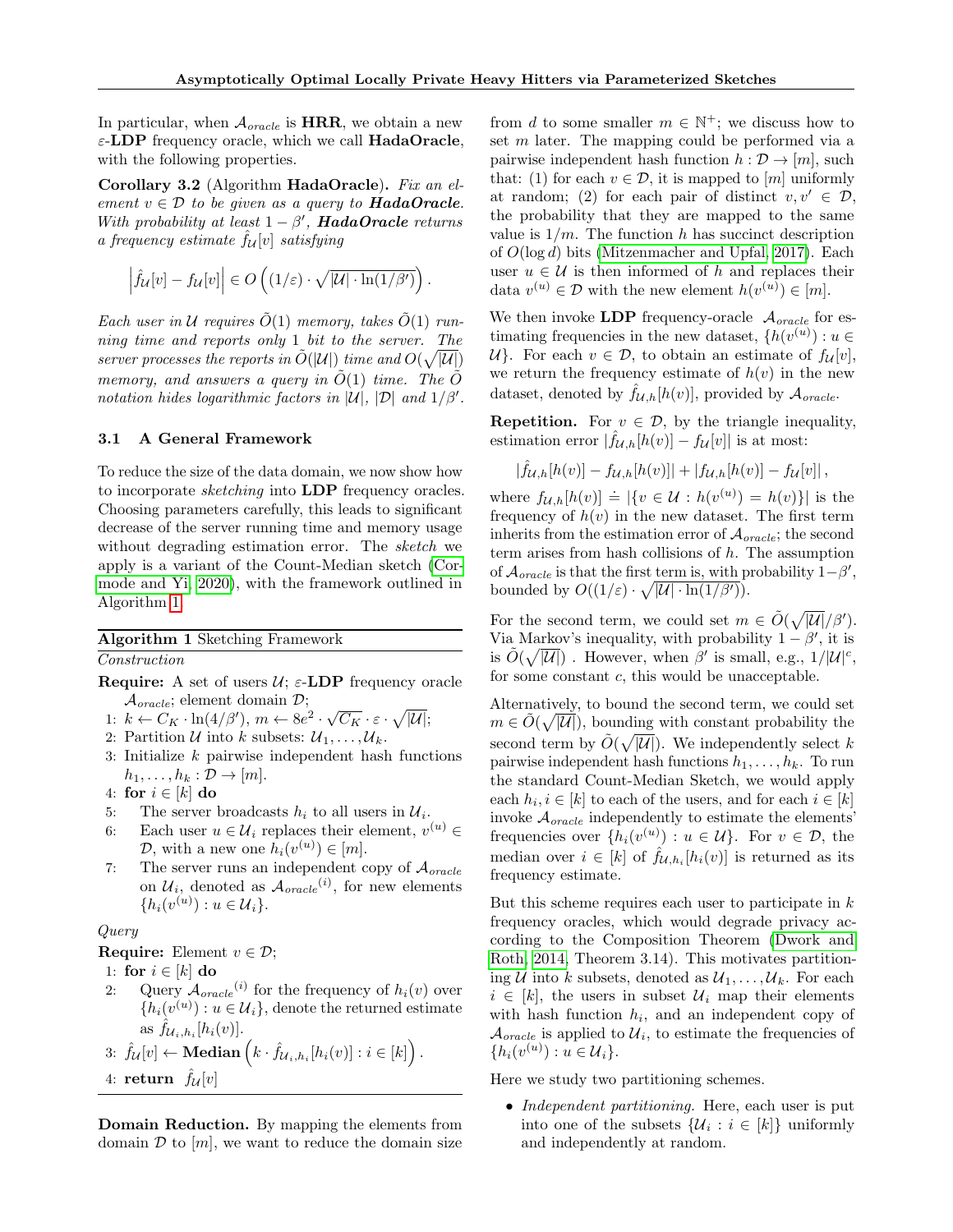• *Permutation partitioning*. Here we randomly permute  $U$ : the first  $|U|/k$  users in the permutation become  $\mathcal{U}_1$ , the next  $|\mathcal{U}|/k$  become  $\mathcal{U}_2$ , etc.

Compared to independent partitioning, permutation partitioning creates subsets of equal size. Since each user participates in only one copy of  $\mathcal{A}_{oracle}$ , Algo-rithm [1](#page-3-0) is  $\varepsilon$ -**LDP**. It remains to prove the utility guarantee of Algorithm [1.](#page-3-0)

#### 3.2 Utility Analysis

Two Kinds of Frequencies. First, consider the frequencies of elements before hashing in each subset. For each  $i \in [k]$ , and  $v \in \mathcal{D}$ , define  $f_{\mathcal{U}_i}[v] \doteq |\{u \in$  $\mathcal{U}_i: v^{(u)} = v$  to be the frequency of v in the set  $\{v^{(u)}: u \in \mathcal{U}_i\}.$  It is a random variable, whose randomness inherits from the partitioning. But for each partitioning scheme,  $\mathbb{E}\big[f_{\mathcal{U}_i}[v]\big] = f_{\mathcal{U}}[v]/k.$ 

Second, consider the frequencies of the hashed elements in each subset. For each  $i \in [k]$  and  $w \in [m]$ , let  $f_{\mathcal{U}_i, h_i}[w] \doteq |\{u \in \mathcal{U}_i : h_i(v^{(u)}) = w\}|$  be the number of users in  $\mathcal{U}_i$  whose item are hashed to w. It is also a random variable, whose randomness arises from the partitioning, and from the hash function  $h_i$ . It holds that  $\mathbb{E}[f_{\mathcal{U}_i,h_i}[w]] = |\mathcal{U}_i|/m$ .

Three Kinds of Errors. For each  $i \in [k]$  and  $v \in \mathcal{D}$ , let  $\hat{f}_{\mathcal{U}_i,h_i}[h_i(v)]$  be the estimate of  $f_{\mathcal{U}_i,h_i}[h_i(v)]$  by  $\mathcal{A}_{oracle}$ . We are interested in the deviation of  $k \cdot \hat{f}_{\mathcal{U}_i,h_i}[h_i(v)]$ from  $f_{\mathcal{U}}[v]$ , which can be decomposed into three parts:

1. 
$$
\lambda_1(i, v) \doteq k f_{\mathcal{U}i}[v] - f_{\mathcal{U}}[v].
$$
  
\n2. 
$$
\lambda_2(i, v) \doteq k f_{\mathcal{U}_i, h_i}[h_i(v)] - k f_{\mathcal{U}i}[v].
$$
  
\n3. 
$$
\lambda_3(i, v) \doteq k \hat{f}_{\mathcal{U}_i, h_i}[h_i(v)] - k f_{\mathcal{U}_i, h_i}[h_i(v)].
$$

Define  $Err(i, v) \doteq k \hat{f}_{\mathcal{U}_i, h_i}[h_i(v)] - f_{\mathcal{U}}[v]$ . Its absolute value is bounded by a triangle inequality

<span id="page-4-2"></span>
$$
|Err(i, v)| \le |\lambda_1(i, v)| + |\lambda_2(i, v)| + |\lambda_3(i, v)|. \tag{1}
$$

Four Kinds of Good Sets. We are interested in the following four kinds of good sets, that play important roles in bounding the estimation error of Algorithm [1.](#page-3-0) First, define

$$
\mathbb{G}dSet_0 \doteq \{ i \in [k] : k|\mathcal{U}_i| \in \Theta(|\mathcal{U}|) \}.
$$

Then, for each  $v \in \mathcal{D}$ , define

$$
\mathbb{G}d\mathbb{S}et_1(v) \doteq \left\{ i \in [k] : |\lambda_1(i,v)| \in O\left(\sqrt{|\mathcal{U}| \ln \frac{1}{\beta'}}\right) \right\}.
$$

Finally, for  $j = 2, 3$ , define

$$
\mathbb{G}d\mathbb{S}et_j(v) \doteq \left\{ i \in [k] : |\lambda_j(i,v)| \in O\left(\frac{1}{\varepsilon}\sqrt{k|\mathcal{U}_i| \ln \frac{1}{\beta'}}\right) \right\}.
$$

The following result is the key to the utility guarantee.

<span id="page-4-0"></span>**Theorem 3.3.** With probability at least  $1 - \beta'/4$ , it holds that  $|\mathbb{G}dSet_0| > (1 - 1/8)k$ . And for each  $v \in \mathcal{D}$ and each  $j \in [3]$ , with probability at least  $1 - \beta'/4$ , it holds that  $|\mathbb{G}dSet_i(v)| > (1 - 1/8)k$ .

Theorem [3.3](#page-4-0) holds for both independent partitioning and permutation partitioning. The proof is technical, so we defer to the end of this subsection. For now, we prove the utility guarantee of Algorithm [1.](#page-3-0)

<span id="page-4-1"></span>Corollary 3.4. For each  $v \in \mathcal{D}$ , with probability at least  $1 - \beta'$ , the  $\hat{f}_{\mathcal{U}}[v]$  returned by Algorithm [1](#page-3-0) satisfies

$$
\left|\hat{f}_{\mathcal{U}}[v] - f_{\mathcal{U}}[v]\right| \in O\left((1/\varepsilon) \cdot \sqrt{|\mathcal{U}| \cdot \ln(1/\beta')}\right).
$$

Proof of Corollary [3.4.](#page-4-1) By Theorem [3.3,](#page-4-0) and a union bound, with probability at least  $1 - \beta'$ , we have

<span id="page-4-3"></span>
$$
\left| \left( \cap_{j \in [3]} \mathbb{G} d\mathbb{S} et_j(v) \right) \cap \mathbb{G} d\mathbb{S} et_0 \right| > k/2. \tag{2}
$$

For each  $i \in (\bigcap_{j \in [3]} \mathbb{G}dSet_j(v)) \cap \mathbb{G}dSet_0$ , since  $k|\mathcal{U}_i| \in$  $\Theta(|\mathcal{U}|)$ , for  $j = 2$  or 3, it holds that

$$
|\lambda_j(i,v)| \in O\Big(\frac{1}{\varepsilon}\sqrt{k|\mathcal{U}_i|\ln\frac{1}{\beta'}}\Big) \subset O\Big(\frac{1}{\varepsilon}\sqrt{|\mathcal{U}|\ln\frac{1}{\beta'}}\Big).
$$

Therefore, via Inequality [\(1\)](#page-4-2), it holds that

$$
|Err(i, v)| \in O\Big((1/\varepsilon) \cdot \sqrt{|\mathcal{U}| \ln(1/\beta')}\Big) .
$$

We finish by combining this error bound with  $\hat{f}_{\mathcal{U}}[v] =$ **Median**<sub>i∈[k]</sub>  $k \cdot \hat{f}_{\mathcal{U}_i,h_i}[h(v)]$  and inequality [\(2\)](#page-4-3).  $\Box$ 

Proof Outline for Theorem [3.3.](#page-4-0) This is a sketch of a full proof that appears in the Appendix. As they are easier, we first bound the sizes of  $GdSet_2(v)$ and  $GdSet<sub>3</sub>(v)$ .

*Bounding the Size of*  $GdSet_2(v)$ . Observe that for each  $i \in [k]$ , the (scaled) errors  $|\lambda_2(i, v)|/k = |f_{\mathcal{U}_i, h_i}[h(v)]$  $f_{\mathcal{U}i}[v]$  result from hash collisions. Since  $h_i$  is pairwise independent, the expected size of collision is at most  $|\mathcal{U}_i|/m$ , i.e.,  $\mathbb{E}[\vert \lambda_2(i, v) \vert / k] \leq |\mathcal{U}_i|/m$ . Recall that Algorithm [1](#page-3-0) initializes  $k = C_K \cdot \ln(4/\beta')$  and  $m =$  $8e^2\cdot \sqrt{C_K}\cdot \varepsilon \cdot \sqrt{|\mathcal{U}|}$  for some constant  $C_K$ . Via Markov's inequality, and that  $|\mathcal{U}| \geq |\mathcal{U}_i|$ , we have

$$
\Pr\left[|\lambda_2(i,v)| \ge (1/\varepsilon)\sqrt{k|\mathcal{U}_i| \ln(4/\beta')}\right] \le 1/(8e^2).
$$

Therefore,  $Pr[i \neq \mathbb{G}dSet_2(v)]$  is upper bounded by  $1/(8e^2)$ . As the  $h_1, \ldots, h_k$  are chosen independently, the indicators of not being in  $GdSet_2(v)$  are independent over  $i \in [k]$ . By a Chernoff bound, we can prove that, if  $k = C_K \cdot \ln(4/\beta')$  for some large enough constant  $C_K$ , then

$$
\Pr[|\{i \in [k] : i \neq \mathbb{G}dSet_2(v)\}| \geq k/8] \leq \beta'/4.
$$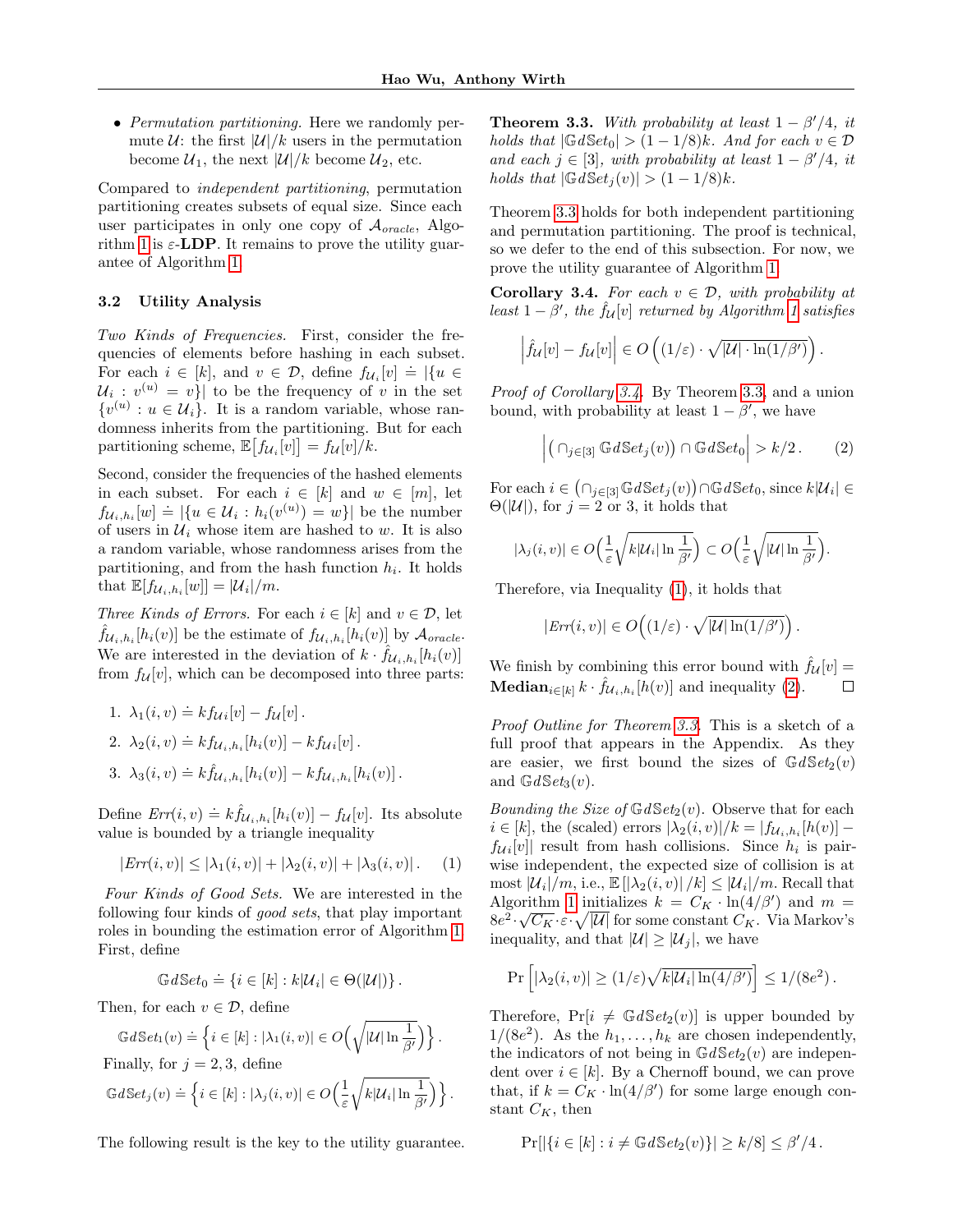Bounding the Size of  $GdSet_3(v)$ . Via the assumption of  $\mathcal{A}_{oracle}$ , for  $i \in [k]$ , with probability at most  $1/(8e^2)$ ,

$$
|\hat{f}_{\mathcal{U}_i,h_i}[h_i(v)] - f_{\mathcal{U}_i,h_i}[h_i(v)]| \notin O\left(\frac{1}{\varepsilon}\sqrt{|\mathcal{U}_i| \cdot \ln(8e^2)}\right).
$$

Scaling both sides by a factor of  $k$ , we get  $|\lambda_3(i, v)| \notin O((1/\varepsilon)\sqrt{k^2|\mathcal{U}_j|}).$  Replacing one factor k with  $C_K \cdot \ln(4/\beta')$ , we have  $|\lambda_3(i, v)| \notin$  $O((1/\varepsilon)\sqrt{k|\mathcal{U}_j|\cdot\ln(1/\beta')})$ . Since the indicators of being in  $GdSet<sub>3</sub>(v)$  are independent, there exists some constant  $C_K$ , s.t.,

$$
\Pr[|\{i \in [k] : i \neq \mathbb{G}d\mathbb{S}et_3(v)\}| \geq k/8] \leq \beta'/4.
$$

Bounding the Size of  $GdSet_0$ . For permutation partition, it holds that  $|\mathcal{U}_i| = |\mathcal{U}|/k, \ \forall i \in [k]$ . Therefore,  $|\mathbb{G}dSet_0(v)| = k$ . For independent partitioning, analyzing  $GdSet_0$  is not trivial, as the  $|\mathcal{U}_i|$  are not independent. Therefore, we consider the deviations of the subset sizes as a whole: define  $\Delta_0$  = ations of the subset sizes as a whole: define  $\Delta_0 = \sum_{i \in [k]} ||\mathcal{U}_i| - |\mathcal{U}|/k|$ , which measures the distance between vector  $(|U_1|, \ldots, |U_k|) \in \mathbb{R}^k$  and its expectation. Via the McDiarmid inequality [\(Mitzenmacher and Up](#page-9-3)[fal, 2017\)](#page-9-3), we prove that, there exists some constant  $C_0$ , s.t., for every choice of positive integer k, with probability at least  $1 - \beta'/4$ :  $\Delta_0 \leq C_0 \sqrt{|\mathcal{U}| \ln(4/\beta')}$ .

It follows that  $\sum_{i\in[k]} |k|\mathcal{U}_i| - |\mathcal{U}|| \leq kC_0\sqrt{|\mathcal{U}|\ln(4/\beta')}$ . By a Markov inequality-like argument, the number of  $i \in [k]$ , such that  $|k|\mathcal{U}_i| - |\mathcal{U}| \ge 8C_0 \sqrt{|\mathcal{U}|\ln(4/\beta')}$  is bounded by  $(1/8)k$ , which finishes the proof.

*Bounding the Size of*  $GdSet_1(v)$ *.* Similarly, we consider the deviations as a whole, and define  $\Delta_1 \doteq \sum_{i \in [k]} \|f_{\mathcal{U}_i} - f_{\mathcal{U}}/k\|_2$ , where  $\|f_{\mathcal{U}_i} - f_{\mathcal{U}}/k\|_2 \doteq$  $\sqrt{\sum_{v' \in \mathcal{D}} (f_{\mathcal{U}}_i[v'] - f_{\mathcal{U}}[v']/k)^2}$ . Note that  $\forall i \in [k],$  $|\lambda_1(i, v)| \leq k \| f_{\mathcal{U}i} - f_{\mathcal{U}}/k \|_2.$ 

Via the martingale concentration inequalities (the Mc-Diarmid inequality and the Azuma–Hoeffding inequality [\(Mitzenmacher and Upfal, 2017;](#page-9-3) [Chung and Lu,](#page-9-4) [2006\)](#page-9-4)), we prove for both independent partitioning and permutation, that there exists some constant  $C_1$ , s.t., for every choice of positive integer  $k$ , with probability at least  $1 - \beta'/4$ :  $\Delta_1 \leq C_1 \sqrt{|\mathcal{U}| \ln(4/\beta')}$ .

Hence,  $k \sum_{i \in [k]} ||f_{U_i} - f_{U_i} / k||_2 \leq k C_1 \sqrt{|U| \ln(4/\beta')}$ . By a counting argument, the number of  $i \in [k]$ , such that  $k \| f_{\mathcal{U}i} - f_{\mathcal{U}}/k \|_2 \geq 8C_1 \sqrt{|\mathcal{U}| \ln(4/\beta')}$  is bounded by  $(1/8)k$ , which finishes the proof.  $\Box$ 

### 3.3 Comparison With Previous Approaches

The seminal work of [Bassily et al. \(2017\)](#page-8-0) was the first to provide rigorous analysis for  $\varepsilon$ -LDP frequency oracles with sketching methods. We differ from their approach

thus: (1) They apply Count-Sketch instead of Count-Median Sketch. (2) Similar to our bounding  $|\mathbb{G}dSet_0|$ , they invoke a technique called Poisson Approximation [\(Mitzenmacher and Upfal, 2017\)](#page-9-3), which approximates the distribution of  $|\mathcal{U}_i|, i \in [k]$  by a set of k independent Poisson random variables. This results in a setting of  $k \in \Theta(\ln(|\mathcal{U}|/\beta'))$ , and subsequently a suboptimal utility guarantee of  $O((1/\varepsilon)\cdot\sqrt{|\mathcal{U}| \cdot \ln(|\mathcal{U}|/\beta')})$ . (3) Finally, though invoking HRR as a sub-routine, their work does not exploit the fast Hadamard transform. Hence their oracle answers a frequency query in  $\tilde{O}(\sqrt{|\mathcal{U}|})$  time, instead of  $\tilde{O}(1)$ .

The recent experimental study by [Cormode et al. \(2021\)](#page-8-10) provides inspiring insights. They propose to view existing algorithms as different combinations of sketching methods (for domain reduction) and frequency oracle algorithms (constructed over the reduced domain). Their work empirically evaluates performance of the sketches based on different values of  $k$  and  $m$ , without corresponding theoretical analysis.

Lastly, we discuss briefly the Count-Median Sketch applied by our algorithm. Compared to the standard Count-Median Sketch, which applies each of the  $k$ hash functions to the data of all users, our version partitions the users into  $k$  subsets, and applies each hash function only to a particular subset. The primary reason for doing so in our work is to protect the privacy of the users. But this technique can also be applied to applications where there is no requirement for privacy protection. It reduces the time for processing a user's report from  $O(k)$  to  $O(1)$ . Based on our technique for analysing the size of  $GdSet_1$ , this introduces an additional error of  $O(\sqrt{|\mathcal{U}| \ln(1/\beta')})$  to an element's frequency estimate. In cases where the allowed error is  $\Omega(\sqrt{|\mathcal{U}| \ln(1/\beta)})$ , this is practical.

# <span id="page-5-0"></span>4 Succinct Histogram

We show how to construct a succinct histogram efficiently, based on the HadaOracle discussed in previous section. Our new algorithm, HadaHeavy improves the TreeHist algorithm by [Bassily et al. \(2017\)](#page-8-0).

**Theorem 4.1.** Let  $U$  be a set of n users each holding an element from some finite domain  $\mathcal D$  of size  $d, \varepsilon \in$  $(0, 1)$  be the privacy parameter and  $\beta \in (0, 1)$  be the specified failure probability. HadaHeavy is an  $\varepsilon$ -LDP algorithm, based on hierarchical search method, that returns an **S-Hist** set of (element, estimate) pairs of size  $\tilde{O}(\sqrt{n})$ , where

$$
\lambda \in O((1/\varepsilon) \cdot \sqrt{n \cdot (\ln d) \cdot (1 + (\ln(1/\beta) / \ln n)))}.
$$

Each user in U requires  $\tilde{O}(1)$  memory, takes  $\tilde{O}(1)$  running time and reports only 1 bit to the server. The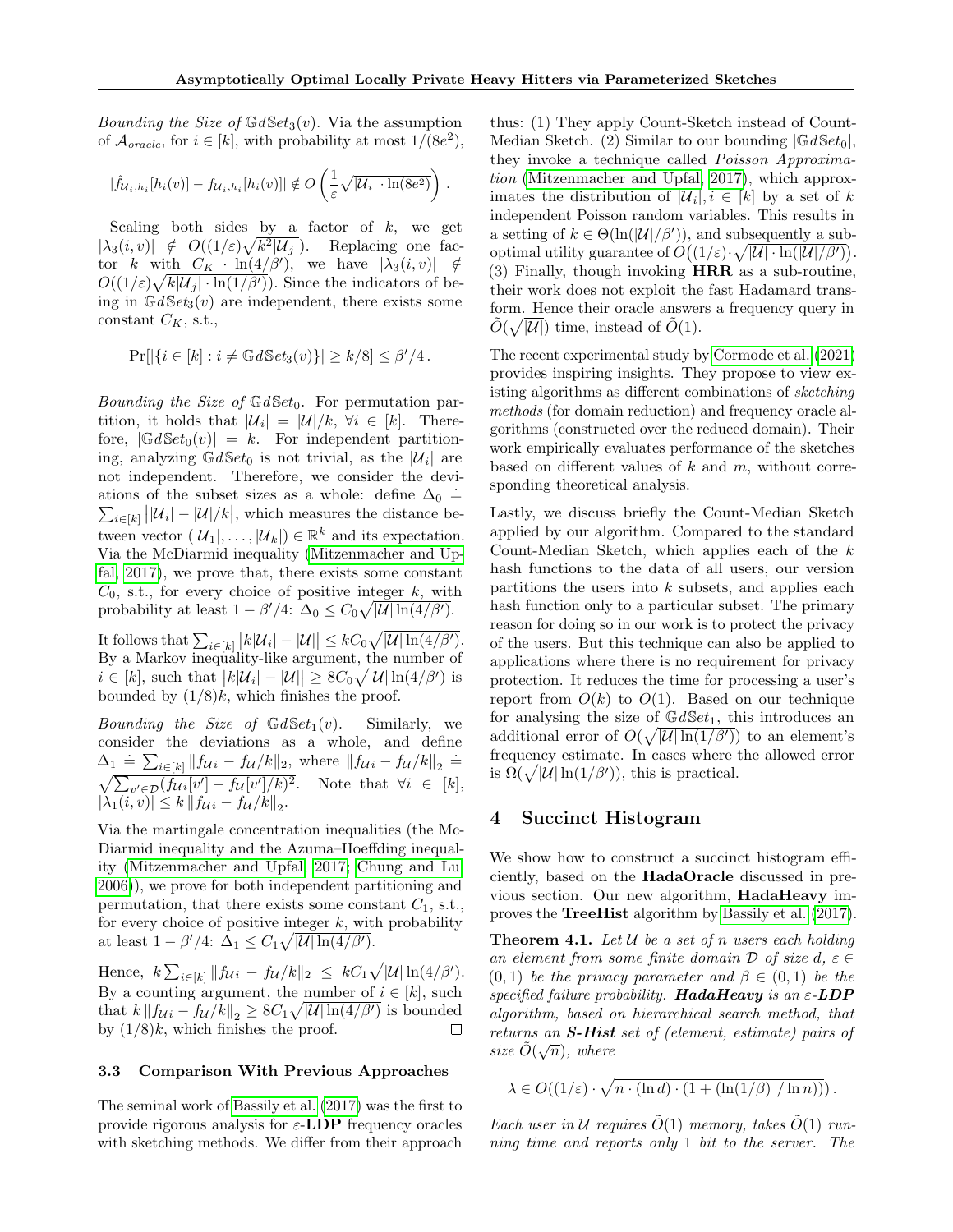server processes the reports in  $\tilde{O}(n)$  time and  $\tilde{O}(\sqrt{n})$ memory. The  $\ddot{O}$  notation hides logarithmic factors in n, d and  $1/\beta$ .

# 4.1 HadaHeavy

**HadaHeavy** represents element in  $D$  with an alphabet **пачанеа**<br>of size  $\sqrt{n}$ .

Base- $\sqrt{n}$  representation. Let  $\Lambda = \{0, 1, \ldots, \sqrt{n-1}\}$ **base-** $\sqrt{n}$  representation. Let  $\Lambda = \{0, 1, ..., \sqrt{n-1}\}$  be an alphabet of size  $\sqrt{n}$  (for simplicity, we assume be an alphabet of size  $\sqrt{n}$  (for simplicity, we assume<br>that  $\sqrt{n}$  is an integer), and  $L = 2 \cdot (\log d)/\log n$ . Each element in  $D$  can be encoded as a unique string in element in D can be enc<br>  $\Lambda^L = \{0, 1, \ldots, \sqrt{n} - 1\}^L$ .

**Prefix.** For each  $v \in \mathcal{D}, \tau \in [L]$ , let  $v[1:\tau]$  be the **FIGUX:** For each  $v \in D$ ,  $\gamma \in [L]$ , let  $v[1:T]$  be the first  $\tau$  characters in v's base- $\sqrt{n}$  representation, which is called a *prefix* of v. Let  $\Lambda^0 = \{\perp\}$  be the set consisting of the empty string. For each  $\tau \in [L], \Lambda^{\tau}$ the set of all possible strings of length  $\tau$ . Further, for each string  $s \in \Lambda^{\tau}$ , define the frequency of s to be  $f_{\mathcal{U}}[\mathbf{s}] \doteq |\{u \in \mathcal{U} : v^{(u)}[1:\tau] = \mathbf{s}\}|.$ 

**Child Set.** For each  $0 \leq \tau \leq L$ , and each string  $s \in \Lambda^{\tau}$ , the child set of s, denoted as  $s \times \Lambda$ , is defined as  $\mathbf{s} \times \Lambda \doteq \{\mathbf{s} \circ \mathbf{t} : \mathbf{t} \in \Lambda\} \subset \Lambda^{\tau+1}$ , where  $\mathbf{s} \circ \mathbf{t}$  is the concatenation of the strings  $s$  and  $t$ .

The key motivation for the hierarchical searching method is that, if an element  $v \in \mathcal{D}$  is frequent, so is each of its prefixes.

Overview of HadaHeavy. The goal of the algorithm is to identify a set of elements in  $D$ , called heavy hitters, whose frequencies are no less than some threshold,  $\lambda$ (to be determined later). Clearly, for each  $\tau \in [L]$ ,

$$
f_{\mathcal{U}}[v[1:\tau]] \ge f_{\mathcal{U}}[v] \ge \lambda.
$$

Assuming that we know the exact values of frequencies of the strings. We can search for heavy hitters as follows. First, we initialize a sequence of empty sets  $\mathcal{P}_1, \ldots, \mathcal{P}_L$ , which we call *search sets*. Then, we examine all strings in Λ. If  $\mathbf{s} \in \Lambda$  has frequency  $f_{\mathcal{U}}[\mathbf{s}] \geq \lambda$ , then we put it into  $\mathcal{P}_1$ . Next, for each string  $\mathbf{s} \in \mathcal{P}_1$ , we check each string  $s'$  from its child set  $s \times \Lambda$ . If s' has frequency  $f_{\mathcal{U}}[\mathbf{s}'] \geq \lambda$ , then we put it into  $\mathcal{P}_2$ . In general, for  $\tau \geq 2$ , we can construct  $\mathcal{P}_{\tau}$  after  $\mathcal{P}_{\tau-1}$ is constructed. Finally  $\mathcal{P}_L$  should contain all heavy hitters in D.

Frequency Oracles. As the exact values of the frequencies of the strings are not available, we want to learn their estimates. For each  $\tau \in [L]$ , we construct a frequency oracle (HadaOracle) to estimate the frequencies of the strings in  $\Lambda^{\tau}$ . We want to avoid each user participating in every frequency oracle: a user reporting  $L$  times to the server would degenerate the privacy guarantee of the algorithm. Therefore, we partition the set of users U into L subsets  $\mathbb{U}_1, \mathbb{U}_2, \ldots, \mathbb{U}_L$ . As before, this is performed by either *independent par*titioning or permutation partitioning, introduced in Section [3.1.](#page-3-1) As  $L \in O(\log d)$ , by Corollary [3.2,](#page-3-2) the section 3.1. As  $L \in \mathcal{O}(\log a)$ , by Coronary 3.2, the<br>server uses in total  $\tilde{O}(n)$  processing time and  $\tilde{O}(\sqrt{n})$ processing memory to construct these oracles.

For each  $\tau \in [L]$  and each  $\mathbf{s} \in \Lambda^{\tau}$ , let  $f_{\mathbb{U}_{\tau}}[\mathbf{s}] \doteq |\{u \in$  $\mathbb{U}_{\tau} : v^{(u)}[1:\tau] = \mathbf{s}$  be the frequency of  $\mathbf{s}$  in  $\mathbb{U}_{\tau}$ , and  $\hat{f}_{\mathbb{U}_{\tau}}[\boldsymbol{s}]$  be its estimate by **HadaOracle**. As  $\mathbb{E}[L \cdot]$  $f_{\mathbb{U}_{\tau}}[\mathbf{s}] = f_{\mathcal{U}}[\mathbf{s}]$ , we use  $\hat{f}_{\mathcal{U}}[\mathbf{s}] = L \cdot \hat{f}_{\mathbb{U}_{\tau}}[\mathbf{s}]$  as an estimate of  $f_{\mathcal{U}}[\boldsymbol{s}]$ : its estimation error is established by the following theorem, proven in the Appendix.

<span id="page-6-1"></span>**Theorem 4.2.** For each  $\tau \in [L]$ , fix some query string  $s \in \Lambda^{\tau}$  for the frequency estimate. It holds that, with probability  $1 - \beta'$ ,

$$
|\hat{f}_{\mathcal{U}}[\boldsymbol{s}] - f_{\mathcal{U}}[\boldsymbol{s}]| \in O((1/\varepsilon)\sqrt{n \cdot (\log d) \cdot (\ln(1/\beta'))/\ln n}).
$$

There are two sources of error. First, for each  $\tau \in [L]$ , the frequency distribution in  $\mathbb{U}_{\tau}$  deviates from its expectation. We bound the  $\ell_2$  distance between the distribution in  $\mathbb{U}_{\tau}$  and its expectation by martingale methods. The second kind of error inherits from HadaOracle.

Modified Search Strategy. Only having access to estimates of the frequencies of the prefixes, we need to modify the criterion for adding elements to  $\mathcal{P}_{\tau}$ .

Let  $\lambda' \doteq (C_{\lambda}/\varepsilon) \sqrt{n \cdot (\log d) \cdot (\ln(n/\beta)) / \ln n}$ , where  $C_{\lambda}$ is some constant we will determine later. Define  $\mathcal{P}_0 \doteq$  $\{\perp\}.$  The  $\mathcal{P}_{\tau}$  are iteratively constructed according to the following criterion:

$$
\mathcal{P}_{\tau} \leftarrow \{\mathbf{s} \in \mathcal{P}_{\tau-1} \times \Lambda : \hat{f}_{\mathcal{U}}[\mathbf{s}] \geq 2\lambda'\}, \forall \tau \in [L],
$$

where  $\mathcal{P}_{\tau-1} \times \Lambda \doteq \{ \mathbf{s} = \mathbf{s}_1 \circ \mathbf{s}_2 : \mathbf{s}_1 \in \mathcal{P}_{\tau-1}, \mathbf{s}_2 \in \mathcal{P}_{\tau-1} \}$  $\Lambda$ . Finally, after  $\mathcal{P}_L$  is constructed, its elements are returned as heavy hitters.

#### 4.2 Analysis

Since each user participates in only one frequency oracle, the algorithm is  $\varepsilon$ -LDP. It remains to analyze the utility guarantee, running time and memory usage of the modified search strategy.

<span id="page-6-0"></span>**Theorem 4.3.** Let  $\lambda = 3 \cdot \lambda'$ . With probability at least  $1 - \beta$ , it is guaranteed that for each  $\tau \in [L]$ , and each  $\mathbf{s} \in \Lambda^{\tau}$ : (1) if  $f_{\mathcal{U}}[\mathbf{s}] \geq \lambda$ , then  $\mathbf{s} \in \mathcal{P}_{\tau}$ ; (2) and for each  $\mathbf{s} \in \mathcal{P}_{\tau}$ , the frequency estimate  $\hat{f}_{\mathcal{U}}[\mathbf{s}]$  satisfies  $|\hat{f}_{\mathcal{U}}[\mathbf{s}] - f_{\mathcal{U}}[\mathbf{s}]| \leq \lambda'.$  Constructing the  $\mathcal{P}_{\tau}$  for all  $\tau \in [L]$ has  $\tilde{O}(n)$  running time and  $\tilde{O}(\sqrt{n})$  memory usage.

We sketch the proof here, details are in the Appendix.

Proof Outline for Theorem [4.3.](#page-6-0) We focus on the estimation errors of prefixes from a fixed set.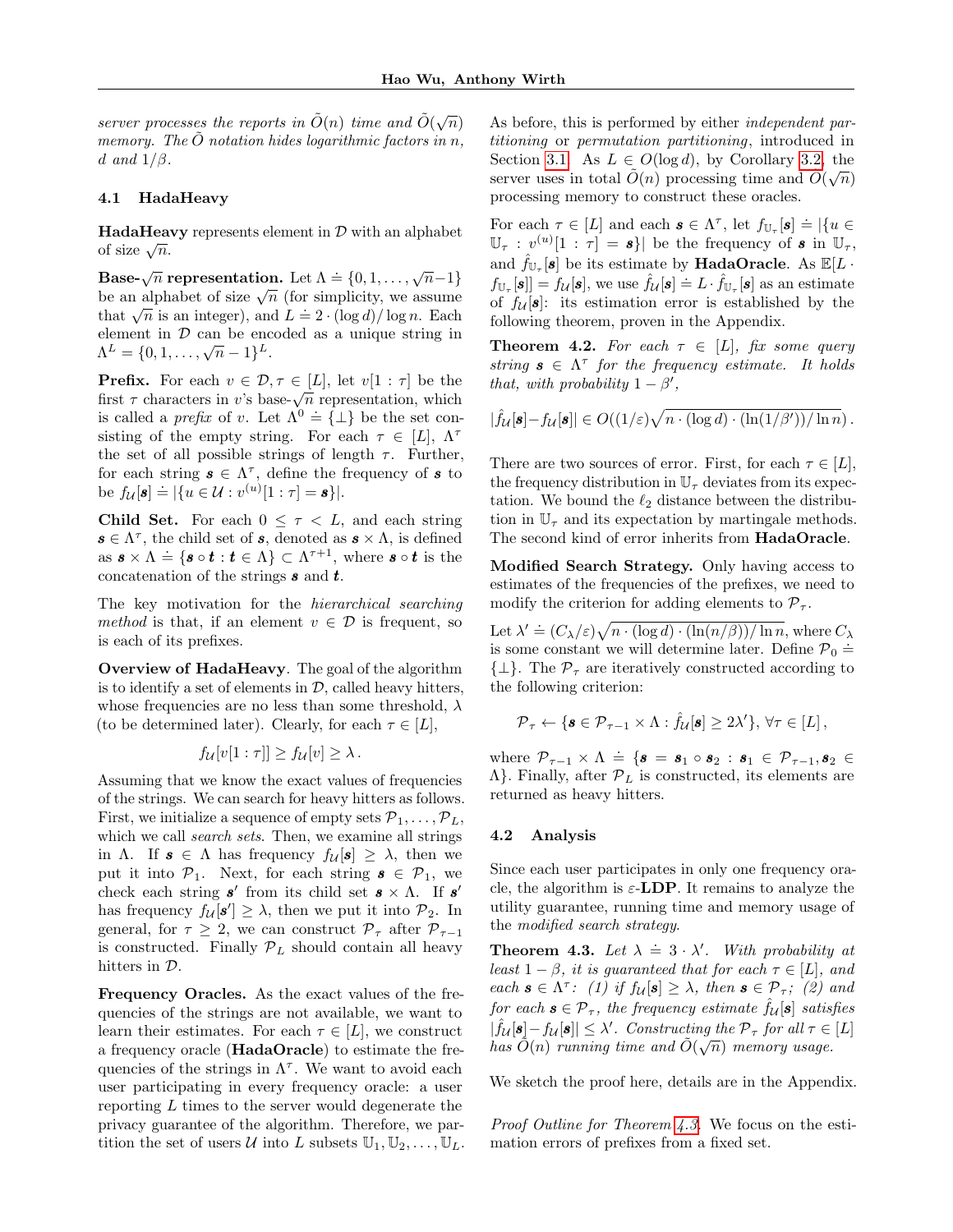<span id="page-7-0"></span>**Definition 4.4** (Candidate Set). Define  $\Gamma_0 \doteq {\{\perp\}}$  to be the set of the empty string, and for  $\tau \in [L], \Gamma_{\tau} \doteq$  $\{s \in \Lambda^{\tau}: f_{\mathcal{U}}[s] \geq \lambda'\},\$  the set of prefixes of length  $\tau$ whose frequency is at least  $\lambda'$ . For  $\tau < L$ , the child set of  $\Gamma_{\tau}$  is defined as  $\Gamma_{\tau} \times \Lambda \doteq {\bf \{s = s_1 \circ s_2 : s_1 \in \Gamma_{\tau}, s_2 \in \Gamma_{\tau}\}}$  $\Lambda$ , where  $s_1 \circ s_2$  is the concatenation of  $s_1$  and  $s_2$ . The candidate set is defined as  $\Gamma \doteq \cup_{0 \leq \tau \leq L} (\Gamma_{\tau} \times \Lambda)$ .

Note that for each  $\tau \in [L]$ , we have  $|\Gamma_{\tau}| \leq n/\lambda' \leq \sqrt{n}$ . Hence,  $|\Gamma| = \sum_{0 \leq \tau < L} |\Gamma_{\tau} \times \Lambda| \leq L \sqrt{n} \cdot \sqrt{n} \in \tilde{O}(n).$ By applying Theorem [4.2](#page-6-1) with  $\beta' = \beta/(nL)$  and the union bound over all  $s \in \Gamma$ , we have:

<span id="page-7-1"></span>**Corollary 4.5.** There exists some constant  $C_{\lambda}$ , such that with probability at least  $1 - \beta$ , it holds that  $\max_{\mathbf{s}\in\Gamma}|\hat{f}_{\mathcal{U}}|\mathbf{s}|-f_{\mathcal{U}}|\mathbf{s}||\leq \lambda'$ , where

$$
\lambda' = (C_{\lambda}/\varepsilon) \sqrt{n \cdot (\log d) \cdot (\ln(n/\beta)) / \ln n}.
$$

Conditioned all strings in  $\Gamma$  having estimation error  $\lambda'$ , we can prove by induction that the modified search strategy only inspects the frequencies of the strings from Γ, in order to construct the  $\mathcal{P}_{\tau}$ ,  $\tau \in [L]$ . Therefore, the strings added to  $\mathcal{P}_{\tau}, \tau \in [L]$  have estimation errors bounded by  $\lambda'$ . Moreover, for each  $\tau \in [L]$ , and each  $\mathbf{s} \in \Lambda^{\tau}$ , if  $f_{\mathcal{U}}[\mathbf{s}] \geq \lambda = 3\lambda'$ , then  $\mathbf{s} \in \Gamma$ , and we can prove that s will be added to  $\mathcal{P}_{\tau}$ . The details are included in the of the complete proof in Appendix.

To analyze the running time and memory usage, observe that the *modified search strategy* invokes L fre-quency oracles. By Theorem [3.2,](#page-3-2) they have total construction time  $\tilde{O}(n)$  and memory usage  $\tilde{O}(\sqrt{n})$ . Since each frequency query takes  $O(1)$  time, and all strings queried belong to  $\Gamma$ , the total query time is bounded by  $|\Gamma| \in O(n)$ , which finishes the proof. П

#### 4.3 Comparison With Previous Approaches

Among the previous algorithms that identify heavy hitters based on hierarchical search, TreeHist [\(Bass](#page-8-0)[ily et al., 2017\)](#page-8-0) provides the best known error guarantee of  $O((1/\varepsilon) \cdot \sqrt{n \cdot (\ln d) \cdot \ln(n/\beta)})$ . Our algorithm reduces this error to  $O((1/\varepsilon))$ .  $\sqrt{n \cdot (\ln d) \cdot (1 + (\ln(1/\beta) / \ln n))})$ . There are two major differences between our algorithm and TreeHist. First, the algorithm TreeHist considers base-2 repre-FILSE, the algorithm **Treemst** considers base- $\chi$  representation of elements in  $\mathcal{D}$ , instead of base- $\sqrt{n}$  representation. Each element in  $\mathcal D$  is encoded as a binary string of length  $log d$ . This requires the algorithm to partition the user set  $U$  into  $\log d$  subsets, which results in smaller subset sizes and larger estimation error than our algorithm. Second, the frequency oracle used by TreeHist does not exploit the fast Hadamard transform. Its frequency oracle answers a frequency query in  $\tilde{O}(\sqrt{n})$  time. In comparison, **HadaOracle** answers a query in  $O(1)$  time.

Recent works [\(Wang et al., 2021;](#page-9-5) [Cormode et al., 2021\)](#page-8-10) observe that, instead of identifying prefixes of the heavy hitters with increasing lengths, one character at a time, we can identify such prefixes by several characters at each step. This reduces the number of steps required to reach the full length strings. Indeed, using a large alphabet to represent the elements in  $\mathcal{D}$  (e.g., an alphaalphabet to represent the elements in  $\nu$  (e.g., an alphabet of size  $\sqrt{n}$ , as we proposed) achieves the same effect. This strategy is effective empirically [\(Wang et al., 2021;](#page-9-5) [Cormode et al., 2021\)](#page-8-10), but there are no theoretical guarantees. We believe our work improves understanding of these high-quality experimental results.

# 5 Related Work

Frequency Oracle. We briefly document the development of frequency oracles in recent years. [Bassily and](#page-8-8) [Smith \(2015\)](#page-8-8) described a frequency oracle that achieves error  $O((1/\varepsilon) \cdot \sqrt{n \log(1/\beta)})$ . However, it needs  $\tilde{O}(n^2)$ random bits to describe a random matrix, and answers a query in  $O(n)$  time. In [2017,](#page-8-0) a similar version with simplified analysis, called ExplicitHist, was studied by [Bassily et al. \(2017\)](#page-8-0). ExplicitHist achieves the same estimation error, but requires only  $O(1)$  random bits to describe the random matrix. It answers a query in  $O(n)$  time. Other optimizations have been proposed. First documented in (Nguyên et al., 2016), and widely used in LDP literature [\(Bassily et al., 2017;](#page-8-0) [Apple,](#page-8-2) [2017;](#page-8-2) [Cormode et al., 2019\)](#page-9-1), the HRR algorithm uses the Hadamard matrix to replace the random matrix without increasing the estimation error. The matrix does not need to be generated explicitly and each of its entries can be computed in  $O(1)$  time when needed. The HRR answers a query in  $O(\min\{n, d\})$  time, or with pre-processing time  $\tilde{O}(d)$ , answers each query in  $\tilde{O}(1)$  time. In [2019, Acharya et al.](#page-9-6) proposed a variant of HRR which does not rely on public randomness. The protocol shares similar performance guarantees to the original, but can be modified to support frequency estimation in low privacy regime  $(\varepsilon > 1)$  [\(Ghazi et al.,](#page-9-7) [2021\)](#page-9-7). Finally, [Bassily et al. \(2017\)](#page-8-0) also applied Count-Sketch [\(Charikar et al., 2002\)](#page-9-8) to reduce the domain size of the elements. Their frequency oracles, FreqOracle and Hashtogram, have server running time  $\tilde{O}(n)$ and memory usage  $\tilde{O}(\sqrt{n})$ . But these algorithms have sub-optimal estimation error of  $O((1/\varepsilon) \cdot \sqrt{n \log(n/\beta)})$ .

Succinct Histogram. For the succinct histogram problem, [Bassily and Smith \(2015\)](#page-8-8) proposed the first polynomial-time algorithm that has worst-case error  $O((\log^{1.5}(1/\beta)) \cdot (1/\varepsilon) \cdot \sqrt{n \log d})$ . However, it has server running time  $\tilde{O}(n^{2.5})$  and user time  $\tilde{O}(n^{1.5})$ , which is not practical. [Bassily et al. \(2017\)](#page-8-0) proposed two improved algorithms, TreeHist and Bitstogram, which involve different techniques. Tree-Hist searches for the heavy hitters via a prefix tree;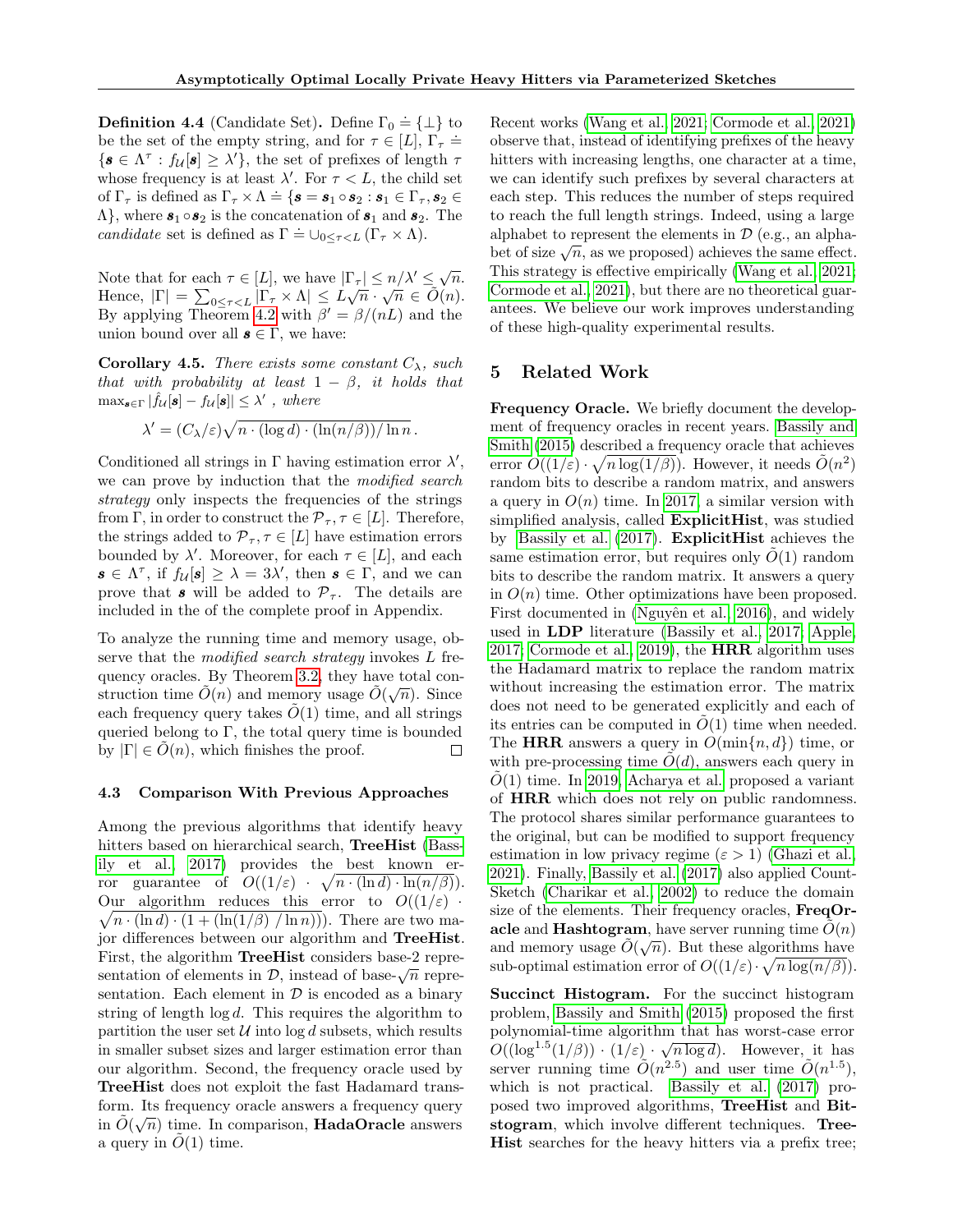Bitstogram hashes elements into a smaller domain and identifies a noisy version of the heavy hitters. The recovery of the true heavy hitters relies on errorcorrecting codes. The former algorithm has error  $O((1/\varepsilon)\cdot\sqrt{n\cdot(\log d)\cdot\log(n/\beta)})$ , while the latter has error  $O((1/\varepsilon) \cdot \sqrt{n \cdot (\log(d/\beta)) \cdot \log(1/\beta)})$ ; each achieves almost-optimal error, but TreeHist is inferior to Bitalmost-optimal error, but **Treemst** is interior to **Dit-**<br>stogram by a factor of  $\sqrt{\log n}$ . Importantly, each algorithm has server time  $O(n)$  and user time  $O(1)$ .

Due to the sophistication of error-correcting codes, of the two algorithms presented in [\(Bassily et al., 2017\)](#page-8-0), only TreeHist was implemented and experimented. [Bun et al. \(2019\)](#page-8-9) further refined Bitstogram based on the list-recoverable code, which involves identifying spectral clusters in a derived graph. Their new algorithm, PrivateExpanderSketch [\(Bun et al., 2019\)](#page-8-9), achieved an optimal error of  $O((1/\varepsilon) \cdot \sqrt{n \cdot \log(d/\beta)})$ . Again, this style of algorithm has yet to be implemented.

We observe finally that *Sketching methods* and *hierar*chical searching methods are not only applied to the LDP model, but also to other models of DP for frequency estimation, for example the shuffle model [\(Luo](#page-9-9) [et al., 2021;](#page-9-9) [Balle et al., 2019;](#page-9-10) [Ghazi et al., 2021\)](#page-9-7).

#### Acknowledgements

This research is supported by an Australian Government Research Training Program (RTP) Scholarship.

# References

- <span id="page-8-0"></span>R. Bassily, K. Nissim, U. Stemmer, and A. G. Thakurta, "Practical locally private heavy hitters," in Advances in Neural Information Processing Systems 30: Annual Conference on Neural Information Processing Systems 2017, December 4-9, 2017, Long Beach, CA, USA, I. Guyon, U. von Luxburg, S. Bengio, H. M. Wallach, R. Fergus, S. V. N. Vishwanathan, and R. Garnett, Eds., 2017, pp. 2288–2296.
- <span id="page-8-1"></span>U. Erlingsson, V. Pihur, and A. Korolova, "RAPPOR: ´ randomized aggregatable privacy-preserving ordinal response," in Proceedings of the 2014 ACM SIGSAC Conference on Computer and Communications Security, Scottsdale, AZ, USA, November 3-7, 2014, G. Ahn, M. Yung, and N. Li, Eds. ACM, 2014, pp. 1054–1067.
- <span id="page-8-2"></span>Apple, "Learning with privacy at scale," Apple Machine Learning Journal, vol. 2017, no. 1, pp. 1–25, 2017.
- <span id="page-8-3"></span>G. C. Fanti, V. Pihur, and Ú. Erlingsson, "Building" a RAPPOR with the unknown: Privacy-preserving learning of associations and data dictionaries," Proc. Priv. Enhancing Technol., vol. 2016, no. 3, pp. 41–61, 2016.
- <span id="page-8-4"></span>P. Voigt and A. Von dem Bussche, "The EU general data protection regulation (GDPR)," A Practical Guide, 1st Ed., Cham: Springer International Publishing, vol. 10, p. 3152676, 2017.
- <span id="page-8-5"></span>J. Tang, A. Korolova, X. Bai, X. Wang, and X. Wang, "Privacy loss in Apple's implementation of differential privacy on MacOS 10.12," CoRR, vol. abs/1709.02753, 2017.
- <span id="page-8-6"></span>B. Ding, J. Kulkarni, and S. Yekhanin, "Collecting telemetry data privately," in Advances in Neural Information Processing Systems 30: Annual Conference on Neural Information Processing Systems 2017, December 4-9, 2017, Long Beach, CA, USA, I. Guyon, U. von Luxburg, S. Bengio, H. M. Wallach, R. Fergus, S. V. N. Vishwanathan, and R. Garnett, Eds., 2017, pp. 3571–3580.
- <span id="page-8-7"></span>C. Dwork and A. Roth, "The algorithmic foundations of differential privacy," Found. Trends Theor. Comput. Sci., vol. 9, no. 3-4, pp. 211–407, 2014.
- <span id="page-8-8"></span>R. Bassily and A. D. Smith, "Local, private, efficient protocols for succinct histograms," in Proceedings of the Forty-Seventh Annual ACM on Symposium on Theory of Computing, STOC 2015, Portland, OR, USA, June 14-17, 2015, R. A. Servedio and R. Rubinfeld, Eds. ACM, 2015, pp. 127–135.
- <span id="page-8-9"></span>M. Bun, J. Nelson, and U. Stemmer, "Heavy hitters and the structure of local privacy," ACM Trans. Algorithms, vol. 15, no. 4, pp. 51:1–51:40, 2019.
- <span id="page-8-10"></span>G. Cormode, S. Maddock, and C. Maple, "Frequency estimation under local differential privacy [experiments, analysis and benchmarks]," CoRR, vol. abs/2103.16640, 2021.
- <span id="page-8-11"></span>S. L. Warner, "Randomized response: A survey technique for eliminating evasive answer bias," Journal of the American Statistical Association, vol. 60, no. 309, pp. 63–69, 1965.
- <span id="page-8-12"></span>T. Wang, J. Blocki, N. Li, and S. Jha, "Locally differentially private protocols for frequency estimation," in 26th USENIX Security Symposium, USENIX Security 2017, Vancouver, BC, Canada, August 16-18, 2017, E. Kirda and T. Ristenpart, Eds. USENIX Association, 2017, pp. 729–745.
- <span id="page-8-13"></span>R. Bassily, K. Nissim, U. Stemmer, and A. Thakurta, "Practical locally private heavy hitters," J. Mach. Learn. Res., vol. 21, pp. 16:1–16:42, 2020.
- <span id="page-8-14"></span>N. Wang, X. Xiao, Y. Yang, T. D. Hoang, H. Shin, J. Shin, and G. Yu, "Privtrie: Effective frequent term discovery under local differential privacy," in  $34$ th IEEE International Conference on Data Engineering, ICDE 2018, Paris, France, April 16-19, 2018. IEEE Computer Society, 2018, pp. 821–832.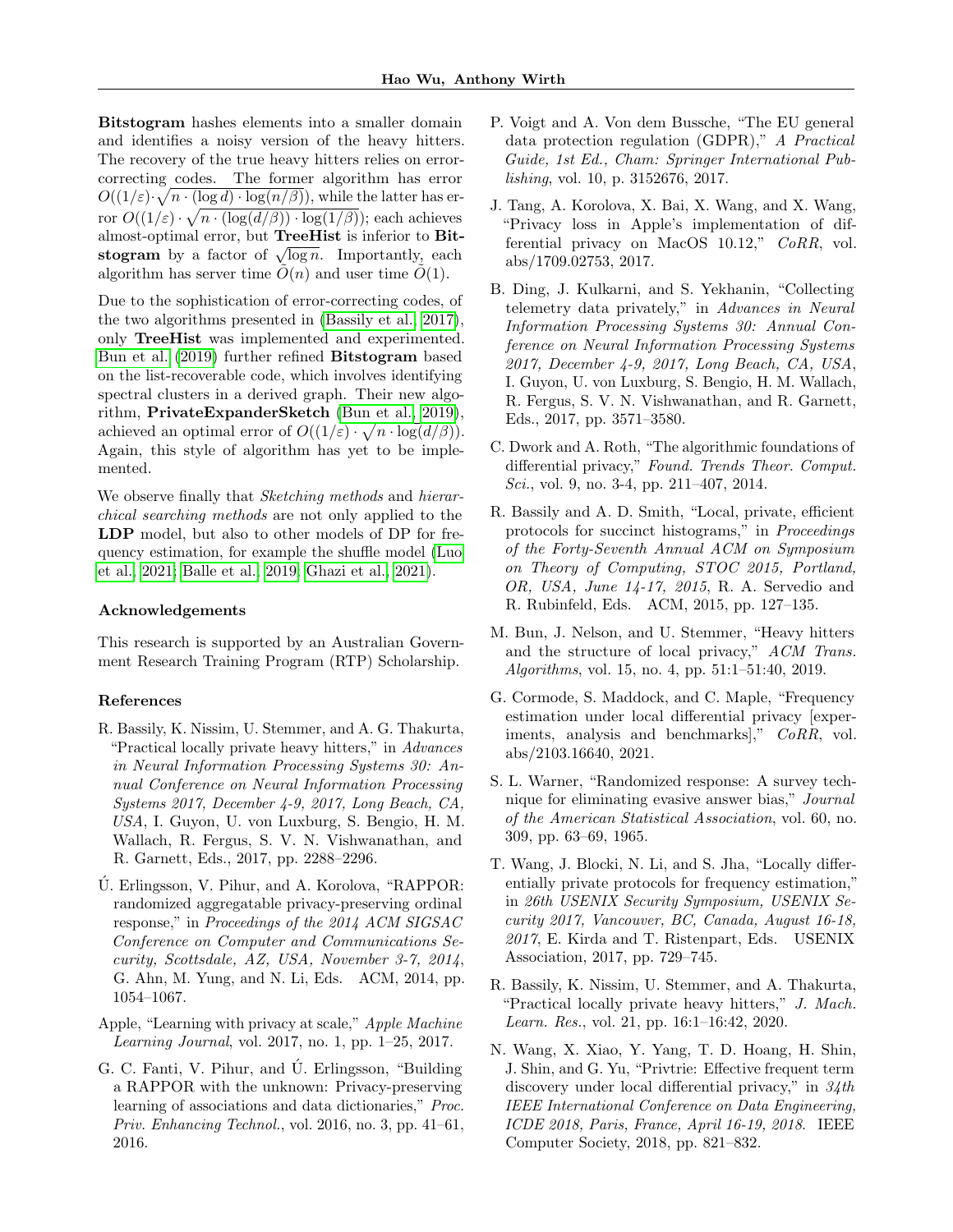- <span id="page-9-0"></span>T. T. Nguyên, X. Xiao, Y. Yang, S. C. Hui, H. Shin, and J. Shin, "Collecting and analyzing data from smart device users with local differential privacy," CoRR, vol. abs/1606.05053, 2016.
- <span id="page-9-1"></span>G. Cormode, T. Kulkarni, and D. Srivastava, "Answering range queries under local differential privacy," Proc. VLDB Endow., vol. 12, no. 10, pp. 1126-1138, 2019.
- <span id="page-9-2"></span>G. Cormode and K. Yi, Small Summaries for Big Data. Cambridge University Press, 2020.
- <span id="page-9-3"></span>M. Mitzenmacher and E. Upfal, Probability and computing: Randomization and probabilistic techniques in algorithms and data analysis. Cambridge University Press, 2017.
- <span id="page-9-4"></span>F. Chung and L. Lu, "Concentration inequalities and martingale inequalities: a survey," *Internet Math.*, vol. 3, no. 1, pp. 79–127, 2006.
- <span id="page-9-5"></span>T. Wang, N. Li, and S. Jha, "Locally differentially private heavy hitter identification," IEEE Trans. Dependable Secur. Comput., vol. 18, no. 2, pp. 982– 993, 2021.
- <span id="page-9-6"></span>J. Acharya, Z. Sun, and H. Zhang, "Hadamard response: Estimating distributions privately, efficiently, and with little communication," in The 22nd International Conference on Artificial Intelligence and Statistics, AISTATS 2019, 16-18 April 2019, Naha, Okinawa, Japan, ser. Proceedings of Machine Learning Research, K. Chaudhuri and M. Sugiyama, Eds., vol. 89. PMLR, 2019, pp. 1120–1129.
- <span id="page-9-7"></span>B. Ghazi, N. Golowich, R. Kumar, R. Pagh, and A. Velingker, "On the power of multiple anonymous messages: Frequency estimation and selection in the shuffle model of differential privacy," in Advances in Cryptology - EUROCRYPT 2021 - 40th Annual International Conference on the Theory and Applications of Cryptographic Techniques, Zagreb, Croatia, October 17-21, 2021, Proceedings, Part III, ser. Lecture Notes in Computer Science, A. Canteaut and F. Standaert, Eds., vol. 12698. Springer, 2021, pp. 463–488.
- <span id="page-9-8"></span>M. Charikar, K. C. Chen, and M. Farach-Colton, "Finding frequent items in data streams," in Automata, Languages and Programming, 29th International Colloquium, ICALP 2002, Malaga, Spain, July 8-13, 2002, Proceedings, ser. Lecture Notes in Computer Science, P. Widmayer, F. T. Ruiz, R. M. Bueno, M. Hennessy, S. J. Eidenbenz, and R. Conejo, Eds., vol. 2380. Springer, 2002, pp. 693–703.
- <span id="page-9-9"></span>Q. Luo, Y. Wang, and K. Yi, "Frequency estimation in the shuffle model with (almost) a single message," CoRR, vol. abs/2111.06833, 2021.
- <span id="page-9-10"></span>B. Balle, J. Bell, A. Gascón, and K. Nissim, "The privacy blanket of the shuffle model," in Advances in

Cryptology - CRYPTO 2019 - 39th Annual International Cryptology Conference, Santa Barbara, CA, USA, August 18-22, 2019, Proceedings, Part II, ser. Lecture Notes in Computer Science, A. Boldyreva and D. Micciancio, Eds., vol. 11693. Springer, 2019, pp. 638–667.

- <span id="page-9-11"></span>J. Audibert, R. Munos, and C. Szepesvári, "Exploration-exploitation tradeoff using variance estimates in multi-armed bandits," Theor. Comput. Sci., vol. 410, no. 19, pp. 1876–1902, 2009.
- <span id="page-9-12"></span>L. Devroye and G. Lugosi, Combinatorial methods in density estimation, ser. Springer series in statistics. Springer, 2001.
- <span id="page-9-13"></span>R. Motwani and P. Raghavan, Randomized Algorithms. Cambridge University Press, 1995.
- <span id="page-9-14"></span>I. O. Tolstikhin, "Concentration inequalities for samples without replacement," Theory of Probability  $\mathcal B$  Its Applications, vol. 61, no. 3, pp. 462–481, 2017.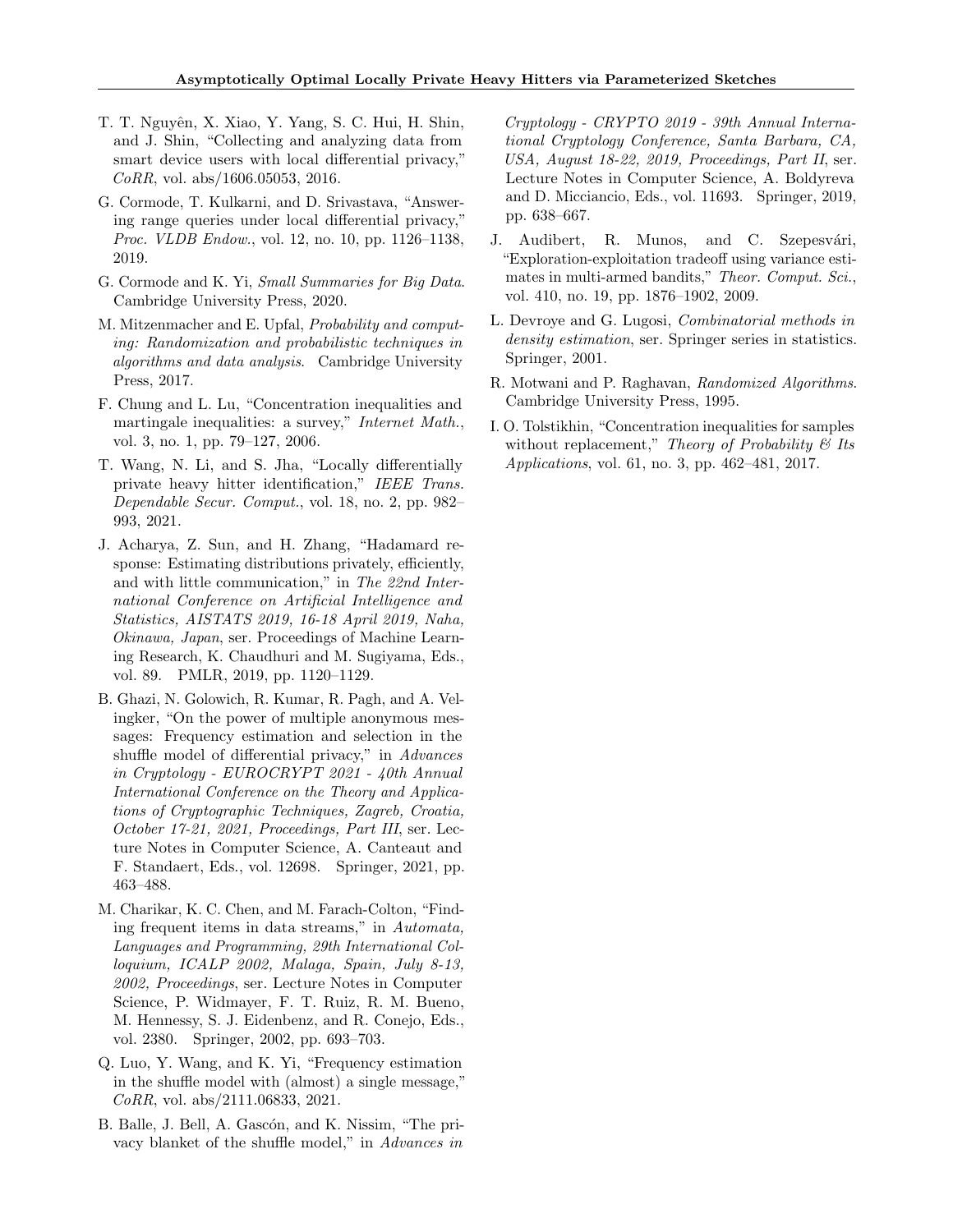# Supplementary Material

The supplementary material is organized as follows:

- 1. In Section [6,](#page-10-0) we list the concentration inequalities applied in our proofs.
- 2. In Section [7,](#page-12-0) we provide the detailed proofs for Section [2.](#page-2-1)
- 3. In Section [8,](#page-16-0) we provide the detailed proofs for Section [3.](#page-2-2)
- 4. In Section [9,](#page-26-0) we provide the detailed proofs for Section [4.](#page-5-0)

# <span id="page-10-0"></span>6 Concentration Inequalities

<span id="page-10-2"></span>**Fact 6.1** (Chernoff bound [\(Mitzenmacher and Upfal, 2017\)](#page-9-3)). Let  $X_1, \ldots, X_n$  be independent 0-1 random variables. Let  $X = \sum_{i \in [n]} X_i$  and  $\mu = \mathbb{E}[X]$ . Then for every  $\delta > 0$ ,

$$
\Pr[X \ge (1+\delta)\mu] \le \left(\frac{e^{\delta}}{(1+\delta)^{1+\delta}}\right)^{\mu}.
$$

Similarly, for every  $\delta \in (0,1)$ 

$$
\Pr[X \le (1 - \delta)\mu] \le \left(\frac{e^{-\delta}}{(1 - \delta)^{1 - \delta}}\right)^{\mu}.
$$

**Fact 6.2** (Bernstein's Inequality [\(Audibert et al., 2009\)](#page-9-11)). Let  $X_1, \ldots, X_n$  be independent real-valued random variables such that  $|X_i| \leq c$  with probability one. Let  $S_n = \sum_{i \in [n]} X_i$  and  $\mathbb{V}ar[S_n] = \sum_{i \in [n]} \mathbb{V}ar[X_i^2]$ . Then for all  $\beta \in (0,1)$ ,

$$
|S_n - \mathbb{E}[S_n]| \leq \sqrt{2\mathbb{V}ar[S_n]\ln\frac{2}{\beta}} + \frac{2c\ln\frac{2}{\beta}}{3},
$$

with probability at least  $1 - \beta$ .

<span id="page-10-1"></span>Fact 6.3 (Hoeffding's Inequality [\(Devroye and Lugosi, 2001\)](#page-9-12)). Let  $X_1, \ldots, X_n$  be independent real-valued random variables such that that  $|X_i| \in [a_i, b_i], \forall i \in [n]$  with probability one. Let  $S_n = \sum_{i \in [n]} X_i$ , then for every  $\eta \geq 0$ :

$$
\Pr[S_n - \mathbb{E}[S_n] \ge \eta] \le \exp\left(-\frac{2\eta^2}{\sum_{i \in [n]} (b_i - a_i)^2}\right), \text{ and}
$$

$$
\Pr[\mathbb{E}[S_n] - S_n \ge \eta] \le \exp\left(-\frac{2\eta^2}{\sum_{i \in [n]} (b_i - a_i)^2}\right).
$$

<span id="page-10-3"></span>Definition 6.4 (Martingale [\(Motwani and Raghavan, 1995;](#page-9-13) [Mitzenmacher and Upfal, 2017\)](#page-9-3)). A sequence of random variables  $Y_0, \ldots, Y_n$  is a martingale with respect to the sequence  $X_0, \ldots, X_n$  if, for all  $i \geq 0$ , the following conditions hold: i)  $Y_i$  is a function of  $X_0, \ldots, X_i$ ; ii)  $\mathbb{E}[|Y_i|] < \infty$ ; and iii)  $\mathbb{E}[Y_{i+1} | X_0, \ldots, X_i] = Y_i$ .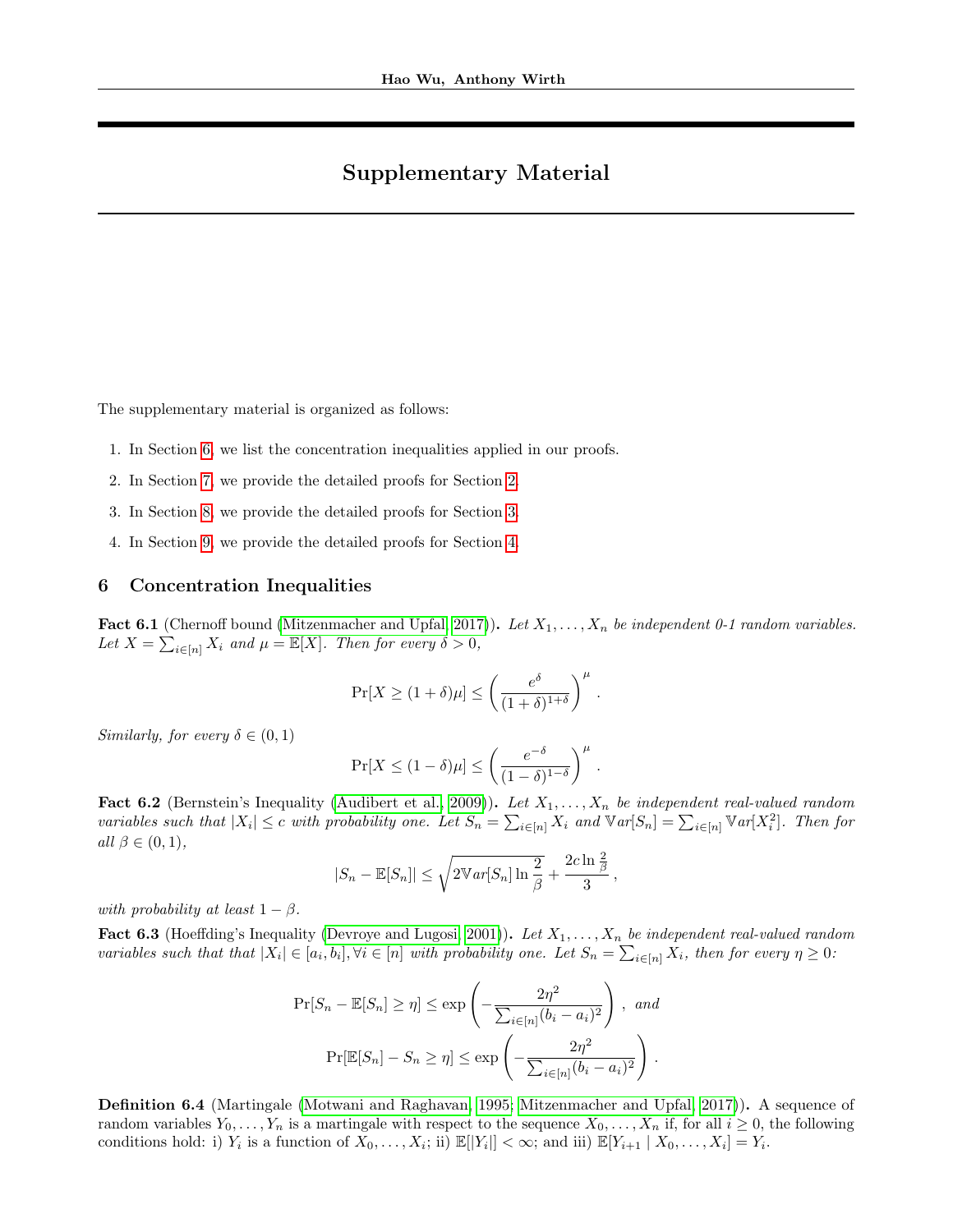<span id="page-11-2"></span>**Fact 6.5** (Azuma's Inequality [\(Mitzenmacher and Upfal, 2017\)](#page-9-3)). Let  $Y_0, \ldots, Y_n$  be a martingale such that

$$
A_i \leq Y_i - Y_{i-1} \leq A_i + c_i ,
$$

for some constants  $\{c_i\}$  and for some random variables  $\{A_i\}$  that may be functions of  $Y_0, Y_1, \ldots, Y_{i-1}$ . Then for all  $t \geq 0$  and every  $\eta > 0$ ,

$$
\Pr[|Y_t - Y_0| \ge \eta] \le 2 \exp\left(-\frac{2\eta^2}{\sum_{i \in [t]} c_i^2}\right).
$$

<span id="page-11-5"></span>**Fact 6.6** ([\(Chung and Lu, 2006\)](#page-9-4)). Let the sequence of random variables  $Y_0, \ldots, Y_n$  be a martingale with respect to the sequence of random variables  $X_0, \ldots, X_n$  such that

1.  $\mathbb{V}ar[Y_i \mid X_0, \ldots, X_{i-1}] \leq \sigma_i^2, \forall i \in [n]$ ; and 2.  $|Y_i - Y_{i-1}| \leq c, \forall i \in [n]$ .

Then, we have

$$
\Pr[Y_n - Y_0 \ge \eta] \le \exp\left(-\frac{\eta^2}{2\left(\sum_{i \in [n]} \sigma_i^2 + c\eta/3\right)}\right).
$$

<span id="page-11-1"></span>**Definition 6.7** (Lipschitz Condition). A function  $\Delta : \mathbb{R}^n \to \mathbb{R}$  satisfies the Lipschitz condition with bound  $c \in \mathbb{R}$ if, for every  $i \in [n]$  and for every sequence of values  $x_1, \ldots, x_n \in \mathbb{R}$  and  $y_i \in \mathbb{R}$ ,

$$
|\Delta(x_1, x_2, \ldots, x_{i-1}, x_i, x_{i+1}, \ldots, x_n) - \Delta(x_1, x_2, \ldots, x_{i-1}, y_i, x_{i+1}, \ldots, x_n)| \leq c.
$$

<span id="page-11-0"></span>Fact 6.8 (McDiarmid's Inequality [\(Mitzenmacher and Upfal, 2017;](#page-9-3) [Tolstikhin, 2017\)](#page-9-14)). Let  $\Delta : \mathbb{R}^n \to \mathbb{R}$  be a function that satisfies the Lipschitz condition with bound  $c \in \mathbb{R}$ . Let  $X_1, \ldots, X_n$  be independent random variables such that  $\Delta(X_1, \ldots, X_n)$  is in the domain of  $\Delta$ . Then for all  $\eta \geq 0$ ,

$$
\Pr\left[\Delta(X_1,\ldots,X_n)-\mathbb{E}\left[\Delta(X_1,\ldots,X_n)\right]\geq \eta\right]\leq \exp\left(-\frac{2\eta^2}{nc^2}\right).
$$

<span id="page-11-3"></span>**Definition 6.9** ([\(Tolstikhin, 2017\)](#page-9-14)). Let  $\mathbb{S}_n$  be the symmetric group of [n] (i.e., the set of all possible permutations of [n]). A function  $\Delta : \mathbb{S}_n \to \mathbb{R}$ , is called  $(n_1, n_2)$ -symmetric with respect to permutations if, for each permutation  $x \in \mathbb{S}_n$ ,  $\Delta(x)$  does not change its value under the change of order of the first  $n_1$  and/or last  $n_2 = n - n_1$ coordinates of  $x$ . For brevity, we call these functions  $(n_1, n_2)$ -symmetric functions.

<span id="page-11-4"></span>Fact 6.10 (McDiarmid's Inequality with respect to permutations [\(Tolstikhin, 2017\)](#page-9-14)). Let  $\Delta : \mathbb{S}_n \to \mathbb{R}$  be an  $(n_1, n_2)$ -symmetric function for which there exists a constant  $c > 0$  such that  $|\Delta(\pmb{x}) - \Delta(\pmb{x}_{i,j})| \leq c$  for all  $\mathbf{x} \in \mathbb{S}_n, i \in \{1,\ldots,n_1\}, j \in \{n_1+1,\ldots,n\},\$  where the permutation  $\mathbf{x}_{i,j}$  is obtained from  $\mathbf{x}$  by transposition of its i<sup>th</sup> and  $j<sup>th</sup> coordinates.$  Let **X** be a vector of random permutation chosen uniformly from a symmetric permutation group of the set [n]. Then for every  $\eta > 0$ ,

$$
\Pr[\Delta(\mathbf{X}) - \mathbb{E}[\Delta(\mathbf{X})] \ge \eta] \le \exp\left(-\frac{2\eta^2}{n_1c^2} \left(\frac{n-1/2}{n-n_1}\right) \left(1 - \frac{1}{2\max\{n_1, n_2\}}\right)\right).
$$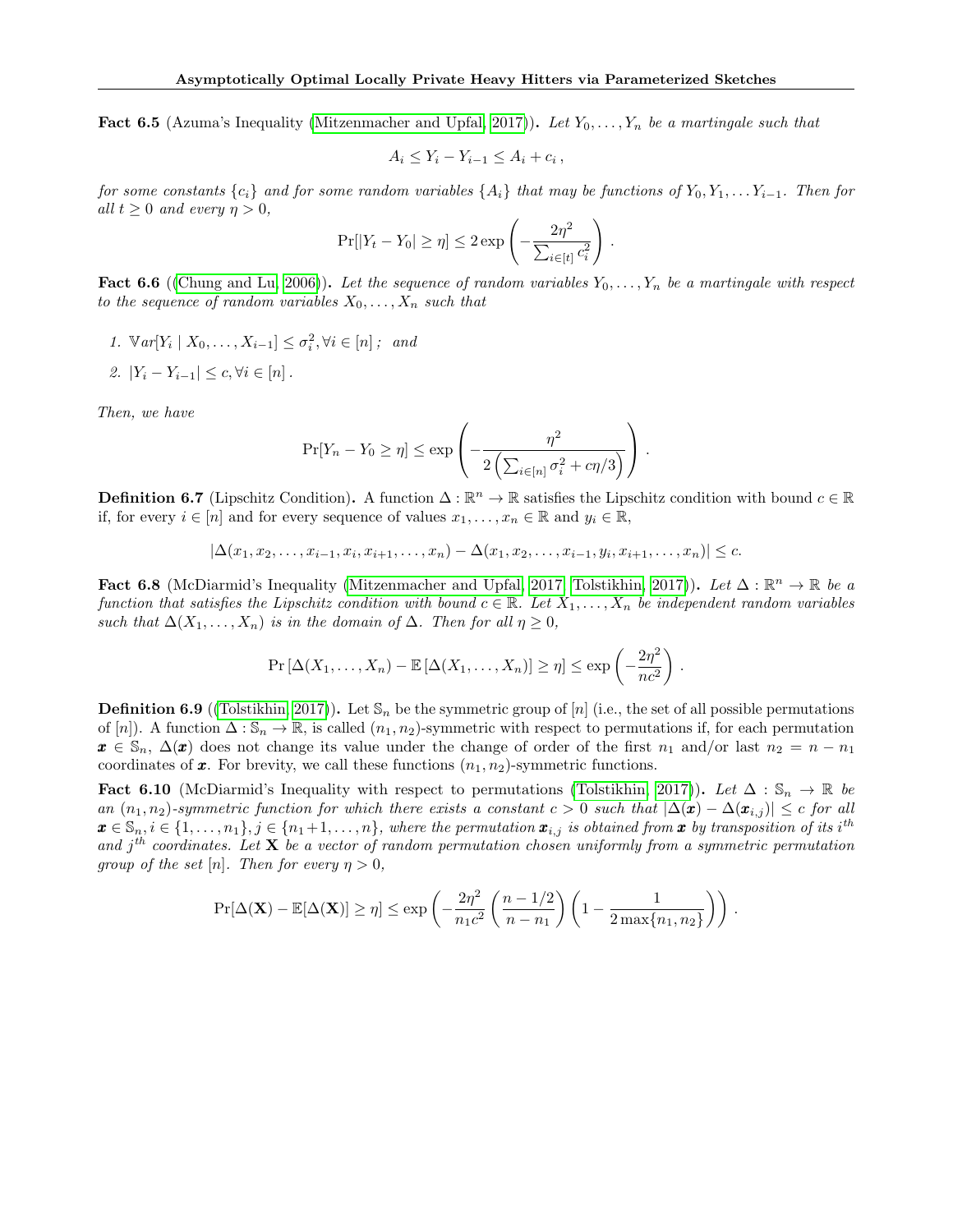# <span id="page-12-0"></span>7 Proofs For Section [2](#page-2-1)

This section is organized as follows:

- 1. In Section [7.1,](#page-12-1) we provide the detailed proof for Fact [2.1.](#page-2-3)
- 2. In Section [7.2,](#page-15-0) we provide the detailed proof for Corollary [2.3.](#page-2-4)

#### <span id="page-12-1"></span>7.1 Hadamard Randomized Response (HRR)

Fact [2.1](#page-2-3) (Algorithm HRR (Nguyên et al., 2016; [Cormode et al., 2019\)](#page-9-1)). Let  $\mathcal U$  be a set users each holding an element from some finite domain D. There exists an  $\varepsilon$ -locally differentially private frequency oracle, **HRR**, such that the following holds. Fix some query element  $v \in \mathcal{D}$  for HRR. With probability at least  $1 - \beta'$ , HRR returns a frequency estimate  $f_{\mathcal{U}}[v]$  satisfying

$$
\left|\widehat{f}_{\mathcal{U}}[v] - f_{\mathcal{U}}[v]\right| \in O\left((1/\varepsilon) \cdot \sqrt{|\mathcal{U}| \cdot \ln(1/\beta')}\right).
$$

Each user in U requires  $\tilde{O}(1)$  memory, takes  $\tilde{O}(1)$  running time and reports only 1 bit to the server. The server processes the reports in  $\tilde{O}(|\mathcal{U}|+|\mathcal{D}|)$  time and  $O(|\mathcal{D}|)$  memory, and answers a query in  $\tilde{O}(1)$  time. The  $\tilde{O}$  notation hides logarithmic factors in  $|\mathcal{U}|$ ,  $|\mathcal{D}|$  and  $1/\beta'$ .

## 7.1.1 The Hadamard Matrix

The main vehicle for the HRR algorithm is the Hadamard matrix. In this section, we provide its definition, and prove some of its important properties.

**Definition 7.1** (Hadamard Matrix). The Hadamard matrix is defined recursively for a parameter,  $m$ , that is a

power of two: 
$$
H_1 = [1]
$$
 and  $H_m = \begin{bmatrix} H_{m/2} & H_{m/2} \\ H_{m/2} & -H_{m/2} \end{bmatrix}$ . For example,  $H_2 = \begin{bmatrix} 1 & 1 \\ 1 & -1 \end{bmatrix}$ , and  $H_4 = \begin{bmatrix} 1 & 1 & 1 & 1 \\ 1 & -1 & 1 & -1 \\ 1 & 1 & -1 & -1 \\ 1 & -1 & -1 & 1 \end{bmatrix}$ .

Observe that a Hadamard matrix is symmetric. We list here some other important properties of Hadamard matrix.

<span id="page-12-2"></span>Fact 7.2. The columns of the Hadamard matrix are mutually orthogonal.

**Proof of Fact [7.2](#page-12-2)**. We prove this by induction on the size of m. For  $H_1$ , this is trivially true. Suppose this holds for  $H_{m/2}$ . For every  $i \in [m/2]$ , let  $x_i \in \mathbb{R}^{m/2}$  be the i<sup>th</sup> column of  $H_{m/2}$ . By the induction hypothesis, for all  $i, j \in [m/2]$ , if  $i \neq j$ , then  $\langle x_i, x_j \rangle = 0$ .

Consider H<sub>m</sub>. For each  $i \in [m]$ , define  $\mathbf{y}_i \in \mathbb{R}^m$  to be the  $i^{\text{th}}$  column of H<sub>m</sub>. Further, define

$$
c(i) \doteq \begin{cases} i, & \text{if } i \leq m/2, \\ i - m/2 & \text{if } i > m/2. \end{cases} \quad \text{and} \quad s(i) \doteq \begin{cases} 1, & \text{if } i \leq (m/2), \\ -1 & \text{if } i > (m/2). \end{cases}
$$

Note that for each  $i \in [m]$ , we have  $c(i) \in [m/2]$ . By the definition of  $H_m$ , it holds that for all  $i, j \in [m]$ ,

$$
\boldsymbol{y}_i = \begin{bmatrix} \boldsymbol{x}_{c(i)} \\ s(i) \cdot \boldsymbol{x}_{c(i)} \end{bmatrix} \quad \text{ and } \boldsymbol{y}_j = \begin{bmatrix} \boldsymbol{x}_{c(j)} \\ s(j) \cdot \boldsymbol{x}_{c(j)} \end{bmatrix}.
$$

Hence,

$$
\langle \boldsymbol{y}_i, \boldsymbol{y}_j \rangle = \left\langle \boldsymbol{x}_{c(i)}, \boldsymbol{x}_{c(j)} \right\rangle + s(i) s(j) \left\langle \boldsymbol{x}_{c(i)}, \boldsymbol{x}_{c(j)} \right\rangle.
$$

If  $i \neq j$ , then there are two possible cases: 1)  $i \neq j + m/2$  and  $j \neq i + m/2$ , then by the induction hypothesis,  $\langle \boldsymbol{x}_{c(i)}, \boldsymbol{x}_{c(j)} \rangle = 0$ ; and 2)  $i = j + m/2$  or  $j = i + m/2$ , then  $s(i)s(j) = -1$ . In both cases,  $\langle \boldsymbol{y}_i, \boldsymbol{y}_j \rangle = 0$  holds.  $\Box$ 

<span id="page-12-3"></span>Fact 7.3. For  $0 \le i, j \le m$ , the  $(i + 1, j + 1)$ -th entry  $H_m[i + 1, j + 1]$  of the Hadamard matrix can be computed in  $O(\log m)$  time (both the rows and columns of  $H_m$  are indexed from 1 to m). In particular, let the vectors  $(i)_{\log m}, (j)_{\log m} \in \{0,1\}^{\log m}$  be the  $\log m$ -bit binary representation of i and j, respectively. Then  $H_m[i+1,j+1] = (-1)^{\langle (i)_{\log m},(j)_{\log m}\rangle}$ , where  $\langle (i)_{\log m},(j)_{\log m}\rangle$  is the dot product between  $(i)_{\log m}$  and  $(j)_{\log m}$ .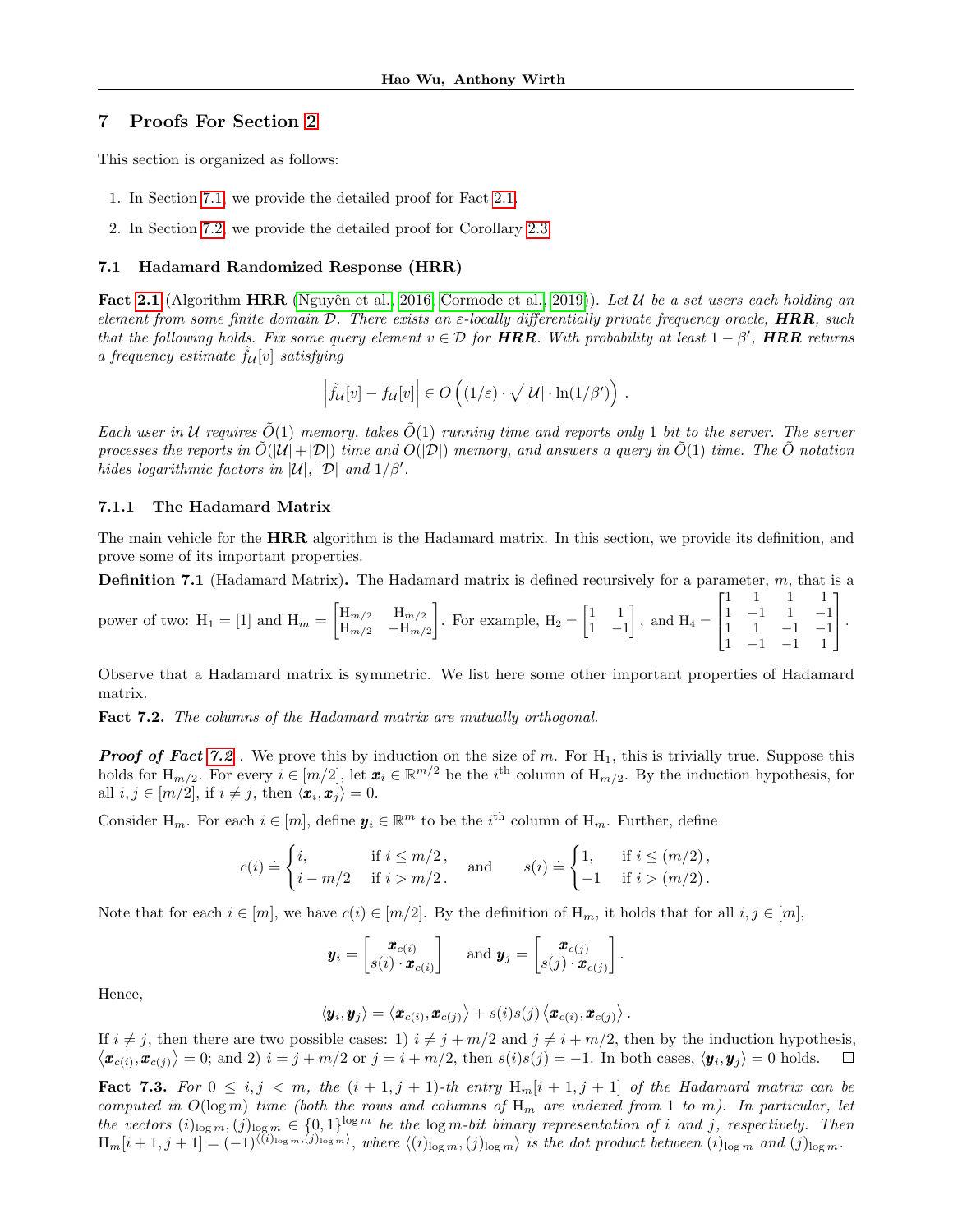**Proof of Fact [7.3](#page-12-3)**. We prove the Theorem by induction. The claim can be verified manually for  $H_1$  and  $H_2$ . Suppose this holds for  $H_{m/2}$ ; to prove it true for  $H_m$ , recall that the recursive definition  $H_m = \begin{bmatrix} H_{m/2} & H_{m/2} \\ H_{m/2} & -H_{m/2} \end{bmatrix}$  $H_{m/2}$  –  $H_{m/2}$ 1 divides  $H_m$  into four sub-matrices. For  $0 \le i, j < m$ , let the vectors  $(i)_{\log m}, (j)_{\log m} \in \{0, 1\}^{\log m}$  be the  $\log m$ -bit binary representations of i and j, respectively. Let  $b_i = (i)_{\log m}[1]$  be the highest bit and  $s_i = (i)_{\log m}[2 : \log m]$  be the last  $(\log m)-1$  bits of  $(i)_{\log m}$ , respectively. Similarly, we can define  $b_j = (j)_{\log m}[1]$  and  $\mathbf{s}_j = (j)_{\log m}[2 : \log m]$ . Now,

$$
(i)_{\log m} = [b_i, \mathbf{s}_i], \qquad (j)_{\log m} = [b_j, \mathbf{s}_j].
$$

Consider the  $(i + 1, j + 1)$ -th entry of  $H_m$ . Our goal is prove that

$$
\mathrm{H}_m[i+1,j+1] = (-1)^{\langle (i)_{\log m}, (j)_{\log m} \rangle} = (-1)^{b_i b_j + \langle \mathbf{s}_i, \mathbf{s}_j \rangle}.
$$

Observe that  $b_i b_j = 1$  if the  $(i + 1, j + 1)$ -th entry belongs to the lower right sub-matrix and  $b_i b_j = 0$  otherwise. By definition of H<sub>m</sub>, the sub-matrix this entry belongs to can be written as  $(-1)^{b_i b_j} H_{m/2}$ . If we also view  $s_i, s_j \in \{0,1\}^{\log m)-1}$  as integers in  $[0, m/2)$ , then  $(s_i + 1, s_j + 1)$  is the pair of indexes of the entry inside the sub-matrix. By the induction hypothesis, the value of the  $(s_i + 1, s_j + 1)$  entry of the matrix  $(-1)^{b_i b_j} H_{m/2}$  is given by  $(-1)^{b_i b_j + \langle s_i, s_j \rangle}$ , which finishes the proof.  $\Box$ 

<span id="page-13-0"></span>Fact 7.4 (Fast Hadamard Transform). For all  $\boldsymbol{x} \in \mathbb{R}^m$ , there is a standard divide-and-conquer algorithm that computes the multiplication  $H_m x$  (equivalently,  $H_m^T x$ , as  $H_m$  is symmetric) in  $O(m \log m)$  time and  $O(m)$  memory.

**Proof of Fact [7.4](#page-13-0)** . Let  $x_1 \in \mathbb{R}^{m/2}$  be the first  $m/2$  entries, and  $x_2 \in \mathbb{R}^{m/2}$  be the second  $m/2$  entries of x respectively. Define  $y_1 = H_{m/2} x_1$  and  $y_2 = H_{m/2} x_2$ . Then

$$
\text{H}_m \ \pmb{x} = \begin{bmatrix} \text{H}_{m/2} & \text{H}_{m/2} \\ \text{H}_{m/2} & -\text{H}_{m/2} \end{bmatrix} \begin{bmatrix} \pmb{x}_1 \\ \pmb{x}_2 \end{bmatrix} = \begin{bmatrix} \text{H}_{m/2} \ \pmb{x}_1 + \text{H}_{m/2} \ \pmb{x}_2 \\ \text{H}_{m/2} \ \pmb{x}_1 - \text{H}_{m/2} \ \pmb{x}_2 \end{bmatrix} = \begin{bmatrix} \pmb{y}_1 + \pmb{y}_2 \\ \pmb{y}_1 - \pmb{y}_2 \end{bmatrix}.
$$

Let  $T(m)$  be the time to compute  $H_m$  x. Computing  $y_1$  and  $y_2$  takes time  $2 \cdot T(m/2)$ . Computing  $y_1 + y_2$  and  $y_1 - y_2$ takes time  $O(m)$ . Therefore,  $T(m) = 2 \cdot T(m/2) + O(m)$ . Solving the recursion gives  $T(m) = O(m \log m)$ .  $\Box$ 

# 7.1.2 The Algorithm

The algorithm relies on a Hadamard matrix  $H_m$  with  $m = 2^{\lceil \log |\mathcal{D}| \rceil}$  (hence  $|\mathcal{D}| \leq m < 2|\mathcal{D}|$ ), and assigns each element  $v \in \mathcal{D}$  the  $v^{\text{th}}$  column of  $H_m$ . For a user  $u \in \mathcal{U}$ , it is said to be assigned to the  $v^{\text{th}}$  column, if its element  $v^{(u)} = v$ . The problem of estimating the frequency of a element  $v \in \mathcal{D}$  reduces to estimating the number of users in U assigned to the  $v^{\text{th}}$  column. When the value of m is clear from context, we omit subscript m and write Hadamard matrix  $H_m$  as H.

# 7.1.3 Client Side

The client-side algorithm is described in Algorithm [2.](#page-13-1) Each user receives (from the server) a row index  $r$  of the Hadamard matrix, and privacy parameter  $\varepsilon$ . Its own element v is the column index. It returns the value of  $H[r, v]$ , but flipped with probability  $1/(e^{\epsilon}+1)$ . Multiplying H[r, v] by a Rademacher random variable b that equals 1 with probability  $e^{\varepsilon}/(e^{\varepsilon}+1)$  and  $-1$  with probability  $1/(e^{\varepsilon}+1)$  achieves the flip. It returns the one-bit result to the server.

Algorithm 2 HRR-Client  $A_{\rm HRR\text{-}client}$ 

<span id="page-13-1"></span>**Require:** Row index  $r \in [m]$ ; privacy parameter  $\varepsilon$ .

- 1: Let  $v \in \mathcal{D}$  be the user's element.
- 2: Sample  $b \in \{-1, 1\}$ , which is  $+1$  with probability  $e^{\varepsilon}/(e^{\varepsilon}+1)$ .
- 3: return  $\omega \leftarrow b \cdot H[r, v].$

<span id="page-13-2"></span>**Fact 7.5** (Running Time and Memory Usage). Algorithm [2](#page-13-1) has running time  $\tilde{O}(1)$  and memory usage  $\tilde{O}(1)$ .

**Proof of Fact [7.5](#page-13-2).** According to Fact [7.3,](#page-12-3) the entry H[r, v] can be computed in  $O(\log m) \subseteq O(\log |\mathcal{D}|) \subseteq O(1)$ time and  $O(\log m) \subseteq O(\log |\mathcal{D}|) \subseteq O(1)$  memory. П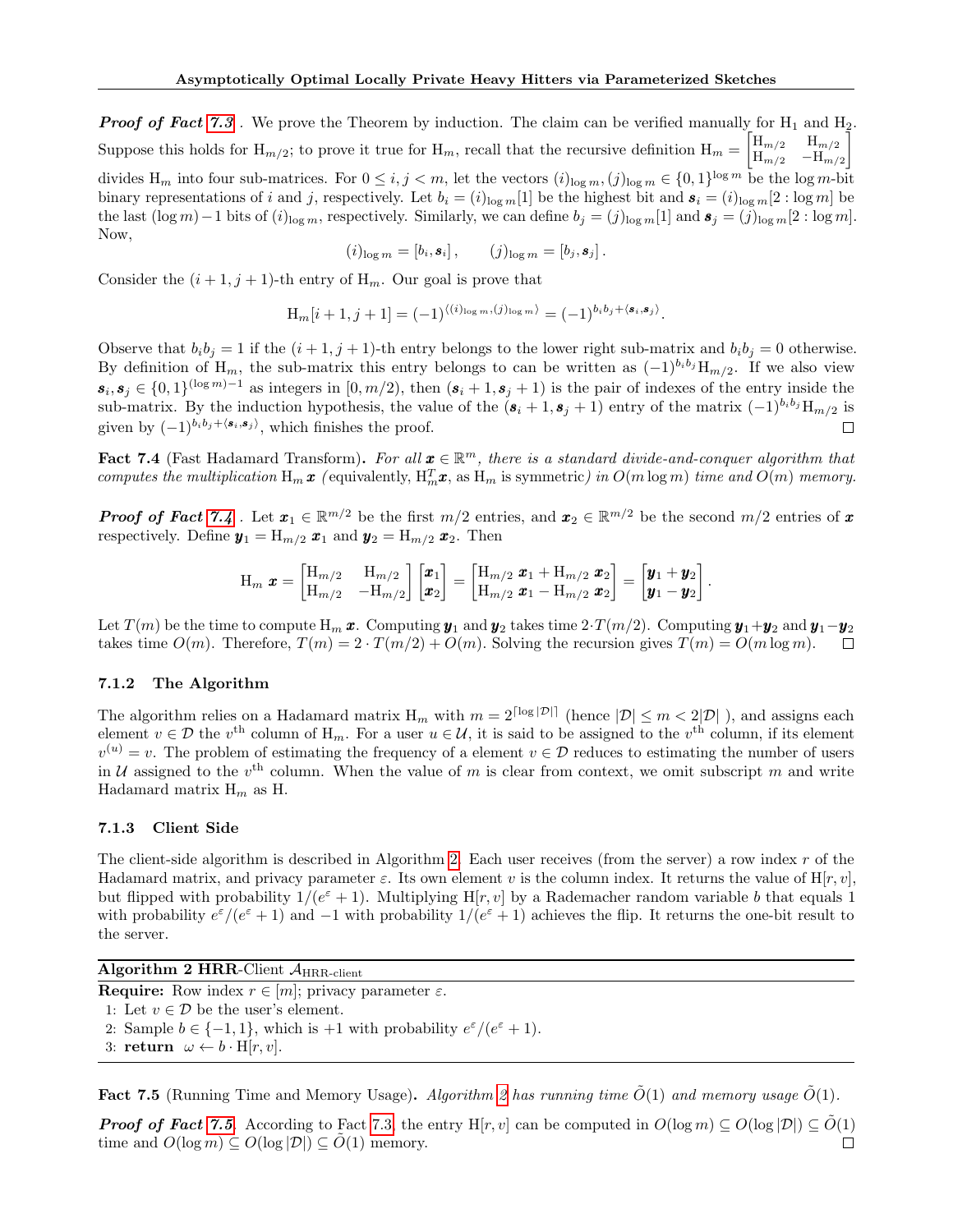<span id="page-14-0"></span>**Fact 7.6** (Privacy Guarantee). Algorithm [2](#page-13-1) is  $\varepsilon$ -locally differentially private.

**Proof of Fact [7.6](#page-14-0).** We need to prove that the output distribution of  $A_{\text{HRR-client}}$  deviates little with the value  $v \in \mathcal{D}$ , the user's element. To explicitly state the dependence of  $\mathcal{A}_{\text{HRR-client}}$  on v, we write its output as  $\mathcal{A}_{\text{HRR-client}}(r, \varepsilon; v)$ . It suffices to prove that  $\forall v, v' \in \mathcal{D}$ , the output distributions of  $\mathcal{A}_{\text{HRR-client}}(r, \varepsilon; v)$  and  $\mathcal{A}_{HRR\text{-client}}(r, \varepsilon; v')$  are similar. There are only two possible outputs, namely,  $\{-1, 1\}$ . Let b and b' be the Rademacher random variables generated by  $\mathcal{A}_{HRR\text{-client}}(r, \varepsilon; v)$  and  $\mathcal{A}_{HRR\text{-client}}(r, \varepsilon; v')$  respectively. Then

$$
\Pr[\mathcal{A}_{HRR\text{-client}}(r,\varepsilon;v) = 1] = \Pr[b \cdot \text{H}[r,v] = 1] \le e^{\varepsilon}/(e^{\varepsilon} + 1),
$$
  

$$
\Pr[\mathcal{A}_{HRR\text{-client}}(r,\varepsilon;v') = 1] = \Pr[b' \cdot \text{H}[r,v'] = 1] \ge 1/(e^{\varepsilon} + 1).
$$

Hence,  $Pr[\mathcal{A}_{HRR\text{-client}}(r, \varepsilon; v) = 1] \leq e^{\varepsilon} \cdot Pr[\mathcal{A}_{HRR\text{-client}}(r, \varepsilon; v') = 1]$ . By Definition [1.1,](#page-0-0) the algorithm  $\mathcal{A}_{HRR\text{-client}}$ is  $\varepsilon$ -differentially private.  $\Box$ 

#### 7.1.4 Server Side

The server-side algorithm is described in Algorithm [3.](#page-14-1) Its input comprises the set of users,  $U$ , their elements' domain, D, and privacy parameter  $\varepsilon$ . The server maintains a vector  $\omega \in \mathbb{R}^m$ , which is initialized with all zeros. For each user  $u \in \mathcal{U}$ , the server samples an integer  $r^{(u)} \in [m]$  independently and uniformly at random. Then it invokes  $\mathcal{A}_{HRR\text{-client}}(r^{(u)},\varepsilon)$  by sending  $r^{(u)}$  and  $\varepsilon$  to user u. On receiving user u's response,  $\omega^{(u)}$ , the server increases the  $(r^{(u)})^{\text{th}}$  entry of  $\boldsymbol{\omega}$  by  $(e^{\varepsilon}+1)/(e^{\varepsilon}-1) \cdot \omega^{(u)}$ . Finally, it returns a vector  $\hat{f}_{\mathcal{U}} = \mathbf{H}^T \boldsymbol{\omega} \in \mathbb{R}^m$ . Note that the dimension of  $\hat{f}_{\mathcal{U}}$  is m, which could be larger than  $|\mathcal{D}|$ : we use only the first  $|\mathcal{D}|$  entries of  $\hat{f}_{\mathcal{U}}$ .

Algorithm 3 HRR-Server AHRR-server

<span id="page-14-1"></span>**Require:** A set of users  $\mathcal{U}$ ; element domain  $\mathcal{D}$ ; privacy parameter  $\varepsilon$ . 1: Set  $m \leftarrow 2^{\lceil \log |\mathcal{D}| \rceil}, \boldsymbol{\omega} \leftarrow \{0\}^m$ . 2: for  $u \in \mathcal{U}$  do  $3:$  $r^{(u)} \leftarrow$  uniform random integer from  $[m]$ . 4:  $\omega^{(u)} \leftarrow \mathcal{A}_{\text{HRR-client}}(r^{(u)}, \varepsilon).$ 5:  $\omega[r^{(u)}] \leftarrow \omega[r^{(u)}] + (e^{\varepsilon} + 1)/(e^{\varepsilon} - 1) \cdot \omega^{(u)}$ . 6: return  $\hat{f}_{\mathcal{U}} \leftarrow \mathbf{H}^T \boldsymbol{\omega}$ .

<span id="page-14-2"></span>**Fact 7.7** (Running Time and Memory Usage). Algorithm [3](#page-14-1) has running time  $\tilde{O}(|\mathcal{D}| + |\mathcal{U}|)$  and memory usage  $O(|\mathcal{D}|)$ .

**Proof of Fact [7.7.](#page-14-2)** The server needs memory of size  $O(m) \subseteq O(|\mathcal{D}|)$  to store the vector  $\boldsymbol{\omega}$ . Processing responses from the users in U takes time  $O(|U|)$ . By Fact [7.4,](#page-13-0)  $H^T\omega$  can be computed in  $O(m \log m) \subseteq \tilde{O}(|D|)$  time, with memory usage  $O(m) \subseteq O(|\mathcal{D}|)$ . Hence the overall running time is  $\tilde{O}(|\mathcal{D}| + |\mathcal{U}|)$  and memory usage is  $O(|\mathcal{D}|)$ .

**Remark 7.1.** Via the fast Hadamard transform (Fact [7.4\)](#page-13-0), the server computes  $\hat{f}_{\mathcal{U}} \leftarrow H^T \omega$  (Algorithm [3,](#page-14-1) line 6) in  $\tilde{O}(|\mathcal{D}|)$  time. Then for each  $v \in \mathcal{D}$ , if its frequency is queried, the server can return  $\hat{f}_{\mathcal{U}}[v]$  in  $O(1)$  time. There is another version of HRR that omits line 6. It has server running time  $\tilde{O}(|U|)$ . However, when it answers a frequency query for some  $v \in \mathcal{D}$ , it needs to compute  $\hat{f}_{\mathcal{U}}[v] = (H^T \omega)[v]$  on the fly, which requires  $\tilde{O}(\min\{m, |\mathcal{U}|\})$ time.

#### 7.1.5 Utility Guarantee

We have proven that the client-side algorithm is  $\varepsilon$ -locally differentially private, and analyzed the running time and memory usage of both client-side and server-side algorithms. In this section, we discuss their utility guarantees.

<span id="page-14-3"></span>**Fact 7.8** (Expectation). Let  $\hat{f}_{\mathcal{U}}$  be the estimate vector returned by Algorithm [3.](#page-14-1) Then for all  $v \in \mathcal{D}$ ,  $\hat{f}_{\mathcal{U}}[v]$  is an unbiased estimator of  $f_{\mathcal{U}}[v]$ .

**Proof of Fact [7.8](#page-14-3).** For each  $i \in [m]$ , let  $e_i$  be the i<sup>th</sup> standard basis vector. For each user  $u \in \mathcal{U}$ , let  $c^{(u)} \doteq H e_{v^{(u)}}$ be the column assigned to u, i.e., the  $(v^{(u)})^{\text{th}}$  column of the Hadamard matrix H, and let  $b^{(u)}$  be the Rademacher random variable generated when algorithm  $A_{\text{HRR-client}}$  is invoked for user u. Let  $C_{\varepsilon} \doteq (e^{\varepsilon} + 1)/(e^{\varepsilon} - 1)$ . By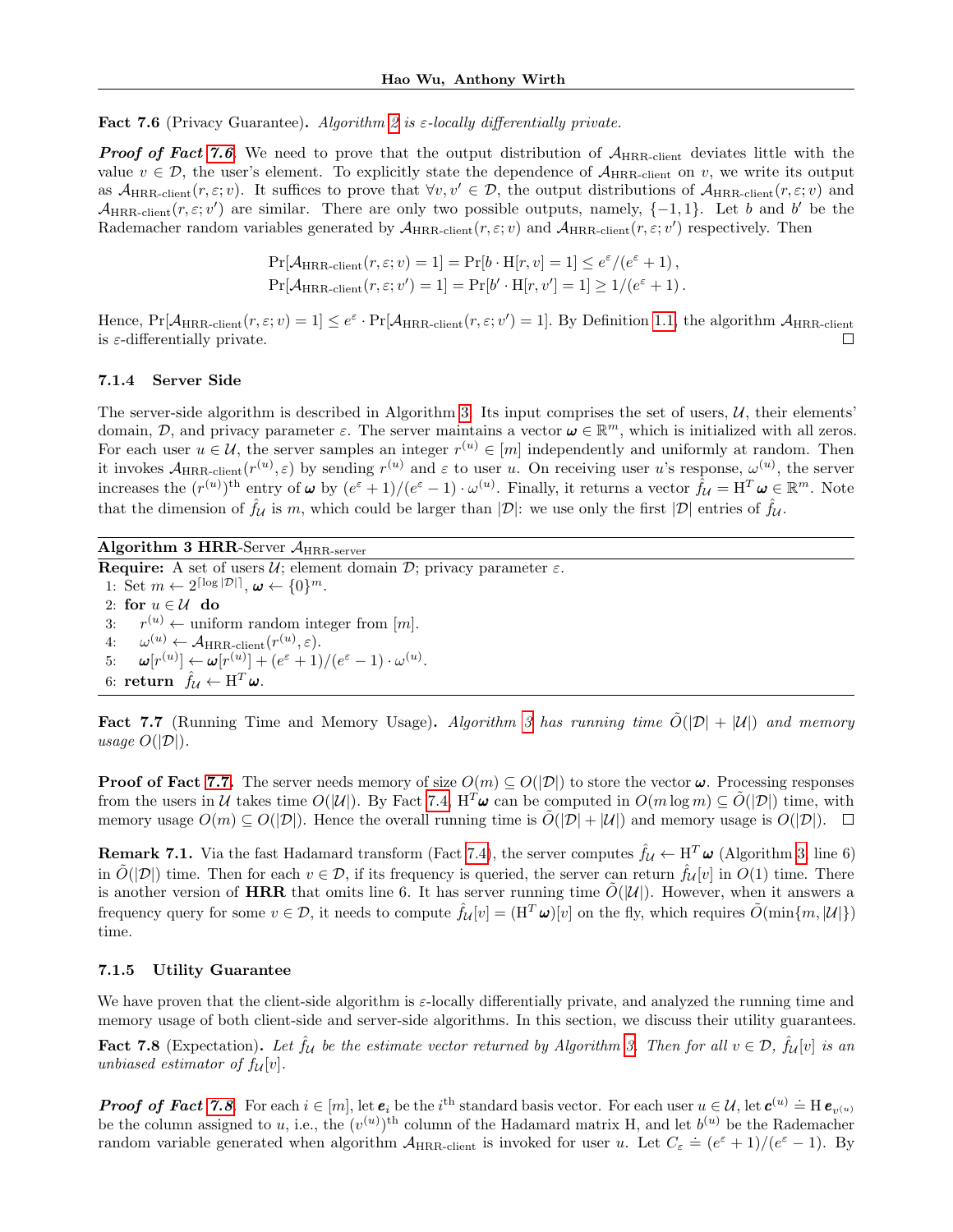algorithm  $A_{\text{HRR-client}}$ , the response from user u can be expressed as  $\omega^{(u)} = b^{(u)} \cdot c^{(u)}[r^{(u)}]$ . When the server receives the response  $\omega^{(u)}$ , the update of  $\omega$  can be rewritten as

$$
\boldsymbol{\omega} \leftarrow \boldsymbol{\omega} + C_{\varepsilon} \cdot \boldsymbol{\omega}^{(u)} \cdot \boldsymbol{e}_{r^{(u)}} \ .
$$

Hence  $\boldsymbol{\omega} = \sum_{u \in \mathcal{U}} C_{\varepsilon} \cdot \omega^{(u)} \cdot \boldsymbol{e}_{r^{(u)}} = \sum_{u \in \mathcal{U}} C_{\varepsilon} \cdot b^{(u)} \cdot \boldsymbol{c}^{(u)} [r^{(u)}] \cdot \boldsymbol{e}_{r^{(u)}},$  where  $\boldsymbol{e}_{r^{(u)}}$  is the  $(r^{(u)})^{\text{th}}$  standard basis vector. Let  $c_v = H e_v$  be the v<sup>th</sup> column of H. Since  $\hat{f}_u = H^T \omega$ , we have

$$
\hat{f}_{\mathcal{U}}[v] = \langle \mathbf{c}_v, \boldsymbol{\omega} \rangle = \sum_{u \in \mathcal{U}} C_{\varepsilon} \cdot b^{(u)} \cdot \mathbf{c}^{(u)}[r^{(u)}] \cdot \langle \mathbf{c}_v, \boldsymbol{e}_{r^{(u)}} \rangle = \sum_{u \in \mathcal{U}} C_{\varepsilon} \cdot b^{(u)} \cdot \mathbf{c}^{(u)}[r^{(u)}] \cdot \mathbf{c}_v[r^{(u)}].
$$

By the independence of  $b^{(u)}$  and  $r^{(u)}$ , and by linearity of expectation, we have

$$
\mathbb{E}\left[\hat{f}_{\mathcal{U}}[v]\right] = \sum_{u \in \mathcal{U}} C_{\varepsilon} \cdot \mathbb{E}[b^{(u)}] \cdot \mathbb{E}\left[\boldsymbol{c}^{(u)}[r^{(u)}] \cdot \boldsymbol{c}_v[r^{(u)}]\right] = \sum_{u \in \mathcal{U}} \mathbb{E}\left[\boldsymbol{c}^{(u)}[r^{(u)}] \cdot \boldsymbol{c}_v[r^{(u)}]\right].
$$

The second equality follows from  $\mathbb{E}[b^{(u)}] = 1 \cdot e^{\varepsilon}/(e^{\varepsilon} + 1) + (-1) \cdot 1/(e^{\varepsilon} + 1) = 1/C_{\varepsilon}$ . As  $r^{(u)}$  is sampled uniformly from [m], it holds that

$$
\sum_{u\in\mathcal{U}}\mathbb{E}\left[\boldsymbol{c}^{(u)}[r^{(u)}]\cdot\boldsymbol{c}_v[r^{(u)}]\right]=\sum_{u\in\mathcal{U}}\frac{1}{m}\cdot\sum_{j=1}^m\left(\boldsymbol{c}^{(u)}[j]\cdot\boldsymbol{c}_v[j]\right)=\sum_{u\in\mathcal{U}}\frac{1}{m}\cdot\left\langle\boldsymbol{c}^{(u)},\boldsymbol{c}_v\right\rangle=\sum_{u\in\mathcal{U}}\mathbb{1}[v=v^{(u)}].
$$

The final equality follows from the orthogonality of columns of H, and that  $\langle c_v, c_v \rangle = m$ . We conclude that

$$
\mathbb{E}\left[\hat{f}_{\mathcal{U}}[v]\right] = \sum_{u \in \mathcal{U}} \mathbb{1}[v = v^{(u)}] = f_{\mathcal{U}}[v].
$$

<span id="page-15-1"></span>Fact 7.9 (Confidence Interval). For a fixed  $v \in \mathcal{D}$  and for all  $\beta' \in (0,1)$ , with probability at least  $1-\beta'$ , it holds that

$$
|\hat{f}_{\mathcal{U}}[v] - f_{\mathcal{U}}[v]| \in O\left((1/\varepsilon) \cdot \sqrt{|\mathcal{U}| \cdot \ln(1/\beta')}\right).
$$

**Proof of Fact [7.9](#page-15-1).** For each  $u \in \mathcal{U}$ , define  $Z^{(u)} \doteq C_{\varepsilon} \cdot b^{(u)} \cdot \mathbf{c}^{(u)}[r^{(u)}] \cdot \mathbf{c}_v[r^{(u)}]$ . The  $\{Z^{(u)}\}$  are independent random variables in the range of  $[-C_{\varepsilon}, C_{\varepsilon}]$ . As  $\hat{f}_{\mathcal{U}}[v] = \sum_{u \in \mathcal{U}} Z^{(u)}$  and  $\mathbb{E} \left[ \hat{f}_{\mathcal{U}}[v] \right] = f_{\mathcal{U}}[v]$ , by Hoeffding's inequality (Fact [6.3\)](#page-10-1), for all  $n > 0$ ,

$$
\Pr\left[\left|\widehat{f}_{\mathcal{U}}[v] - f_{\mathcal{U}}[v]\right| \geq \eta\right] \leq 2 \exp\left(-\frac{2\eta^2}{\sum_{u \in \mathcal{U}}(C_{\varepsilon} - (-C_{\varepsilon}))^2}\right) .
$$

If we upper bound the failure probability with  $\beta'$ , we obtain that  $\eta \leq C_{\varepsilon} \cdot \sqrt{2|\mathcal{U}| \ln(2/\beta')}$ . Noting that  $C_{\varepsilon} \in O(1/\varepsilon)$ for  $\varepsilon \in O(1)$  finishes the proof. П

### <span id="page-15-0"></span>7.2 Proof of Corollary [2.3](#page-2-4)

Corollary [2.3.](#page-2-4) Let  $\varepsilon \in O(1)$ . Every  $\varepsilon$ -LDP frequency oracle algorithm achieving estimation error  $\lambda$  with probability at least  $1 - \beta'$  must have

$$
\lambda \in \Omega\left((1/\varepsilon)\cdot \sqrt{|\mathcal{U}|\cdot \ln(1/\beta')}\right).
$$

Proof of Corollary [2.3.](#page-2-4) Let  $\beta' = \beta/d$  be the failure probability of the frequency oracle algorithm, and suppose by contradiction that  $\lambda \in o((1/\varepsilon) \cdot \sqrt{|U| \ln(1/\beta')})$  for this algorithm. If so, we could query it for the frequency of all elements in the domain  $D$ . By a union bound, we could thus construct a succinct histogram with failure probability at most  $\beta$  and with error for every element in  $o((1/\varepsilon) \cdot \sqrt{|\mathcal{U}| \ln(1/\beta)})$ . Since the latter bound is in,  $o((1/\varepsilon) \cdot \sqrt{|\mathcal{U}| \ln(|\mathcal{D}|/\beta)})$ , this contradicts Fact [2.2.](#page-2-5)  $\Box$ 

 $\Box$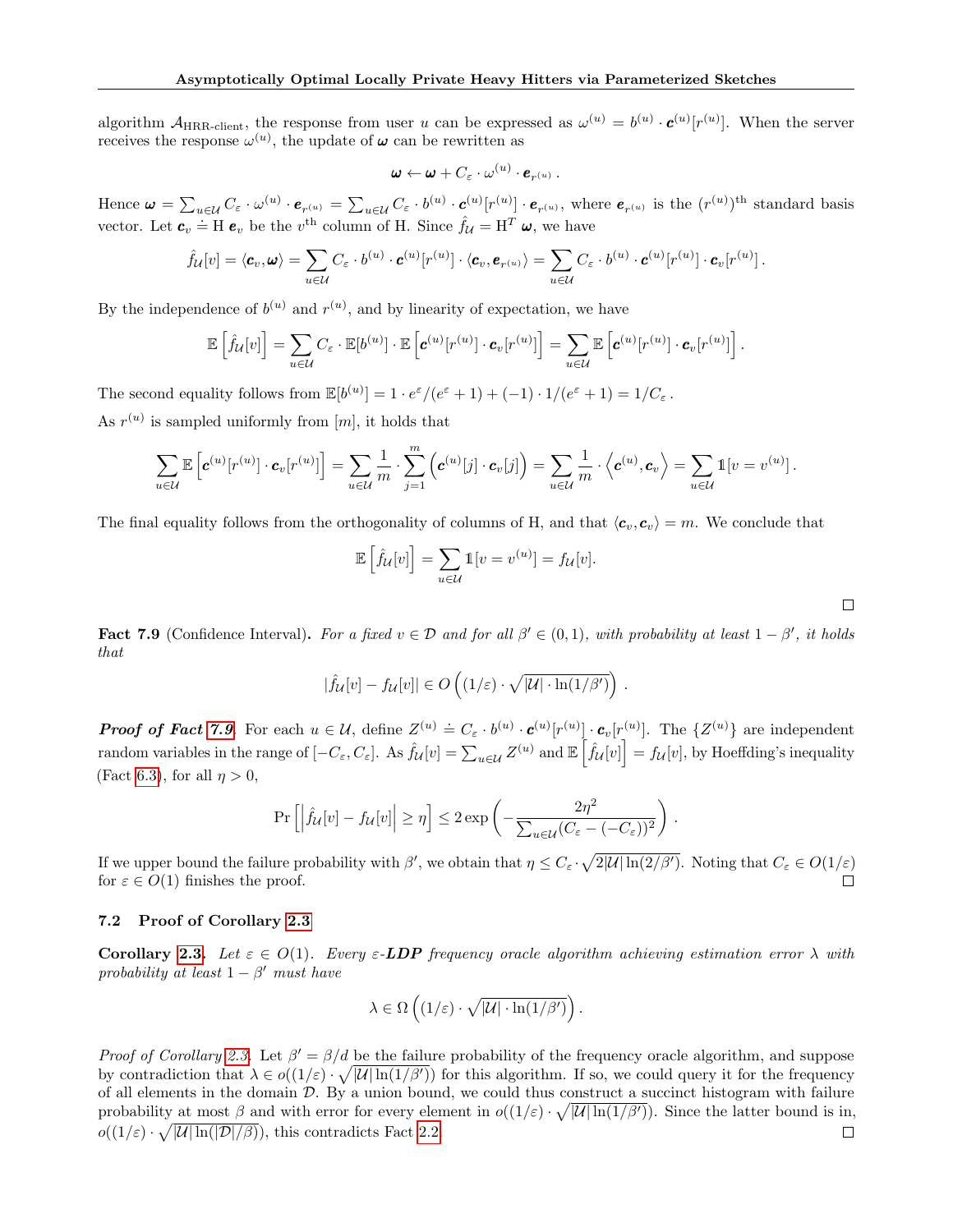# <span id="page-16-0"></span>8 Proofs For Section [3](#page-2-2)

This section is organized as follows:

- 1. In Section [8.1,](#page-16-1) we provide the detailed proof for Theorem [3.1.](#page-2-6)
- 2. In Section [8.2,](#page-16-2) we provide the detailed proof for Theorem [3.3.](#page-4-0)
- 3. In Section [8.3,](#page-18-0) we provide the proof for Lemma [8.1,](#page-18-1) which we rely on to prove Theorem [3.3.](#page-4-0)
- 4. In Section [8.4,](#page-20-0) we provide the proof for Lemma [8.2,](#page-18-2) which we rely on to prove Theorem [3.3.](#page-4-0)

#### <span id="page-16-1"></span>8.1 Theorem [3.1](#page-2-6)

The properties of Theorem [3.1](#page-2-6) have been established implicitly in Section [3.](#page-2-2) Here we show how to put the pieces together explicitly.

**Theorem [3.1](#page-2-6)** (Sketching Framework). For every  $\beta' \in (0,1)$ ,  $\mathcal{A}_{oracle}$  can be converted into an  $\varepsilon$ -**LDP** frequency oracle, with server running time  $\tilde{O}(\Phi_{time}(|\mathcal{U}|, \sqrt{|\mathcal{U}|}))$  and memory usage  $\tilde{O}(\Phi_{mem}(|\mathcal{U}|, \sqrt{|\mathcal{U}|}))$ . Fix an element  $v \in$ D to be given as a query to the new algorithm. With probability at least  $1-\beta'$ , it returns an estimate  $\hat{f}_{\mathcal{U}}[v]$ satisfying   $\left| \hat{f}_{\mathcal{U}}[v] - f_{\mathcal{U}}[v] \right| \in O\left( (1/\varepsilon) \cdot \sqrt{|\mathcal{U}| \cdot \ln(1/\beta')}\right).$ 

**Proof of Theorem [3.1.](#page-2-6)** Since Algorithm [1](#page-3-0) (Sketching Framework) invokes hash functions to reduce the domain size from  $|\mathcal{D}|$  to  $m \in O(\sqrt{|\mathcal{U}|})$ , it follows that it has server running time  $\tilde{O}(\Phi_{time}(|\mathcal{U}|, \sqrt{|\mathcal{U}|}))$  and memory usage  $\tilde{O}(\Phi_{mem}(|\mathcal{U}|, \sqrt{|\mathcal{U}|}))$ . The privacy guarantee follows from that Algorithm [1](#page-3-0) partitions the set of users  $\mathcal{U}$ into subsets, and invokes  $\mathcal{A}_{oracle}$  for each subset. Therefore, each user participates in only one copy of  $\mathcal{A}_{oracle}$ . As  $\mathcal{A}_{oracle}$  is  $\varepsilon$  differentially private, so is Algorithm [1.](#page-3-0) Finally, the utility guarantee follows from Corollary [3.4.](#page-4-1)  $\Box$ 

This finishes the proof of Theorem [3.1.](#page-2-6) In the next section, we discuss Theorem [3.3.](#page-4-0)

# <span id="page-16-2"></span>8.2 Theorem [3.3](#page-4-0)

**Theorem [3.3](#page-4-0)** With probability at least  $1 - \beta'/4$ , it holds that  $|\mathbb{G}dSet_0| > (1 - 1/8)k$ . And for each  $v \in \mathcal{D}$  and each  $j \in [3]$ , with probability at least  $1 - \beta'/4$ , it holds that  $|\mathbb{G}dSet_j(v)| > (1 - 1/8)k$ .

**Proof of Theorem [3.3.](#page-4-0)** We need to prove the Theorem for  $GdSet_0, GdSet_1(v)$ ,  $GdSet_2(v)$ ,  $GdSet_3(v)$ , separately. As they are easier, we first bound the sizes of  $GdSet<sub>2</sub>(v)$  and  $GdSet<sub>3</sub>(v)$ .

# Bounding the Size of  $\mathbb{G}dSet_2(v)$ .

Fix some  $v \in \mathcal{D}$ . Recall that  $\lambda_2(j, v) \doteq |kf_{\mathcal{U}_i, h_i}[h(v)] - kf_{\mathcal{U}_i}[v]|$ . Via the definition of  $\mathbb{G}dSet_2(v)$ , it can be rewritten as

$$
\mathbb{G}d\mathbb{S}et_2(v) = \left\{ i \in [k] : |kf_{\mathcal{U}_i,h_i}[h(v)] - kf_{\mathcal{U}_i}[v]| \in O\left(\frac{1}{\varepsilon} \cdot \sqrt{k \cdot |\mathcal{U}_i| \ln \frac{1}{\beta'}}\right) \right\}.
$$

Observe that for each  $i \in [k]$ , the (scaled) errors  $|\lambda_2(i, v)|/k = |f_{\mathcal{U}_i,h_i}[h(v)] - f_{\mathcal{U}_i}[v]|$  result from hash collisions. Consider an fixed  $i \in [k]$ . For each user  $u \in \mathcal{U}_i$ , define the indicator random variable  $X_u = \mathbb{1}[h_i(v^{(u)}) = h_i(v)]$  for the event  $h_i(v^{(u)}) = h_i(v)$ . If  $v^{(u)} = v$ , it always holds that  $X_u = 1$ . Otherwise, as  $h_i$  is a pairwise-independent hash function,  $Pr[X_u = 1] = 1/m$ .

By definition,  $f_{\mathcal{U}_i, h_i}[h_i(v)] = \sum_{u \in \mathcal{U}_i} X_u$ . Therefore,

$$
\mathbb{E}\left[\left|f_{\mathcal{U}_i,h_i}[h_i(v)]-f_{\mathcal{U}_i}[v]\right|\right]=\mathbb{E}\left[\left|\sum_{u\in\mathcal{U}_i}X_u-f_{\mathcal{U}_i}[v]\right|\right]=\mathbb{E}\left[\sum_{u\in\mathcal{U}_i,v^{(u)}\neq v}X_u\right].
$$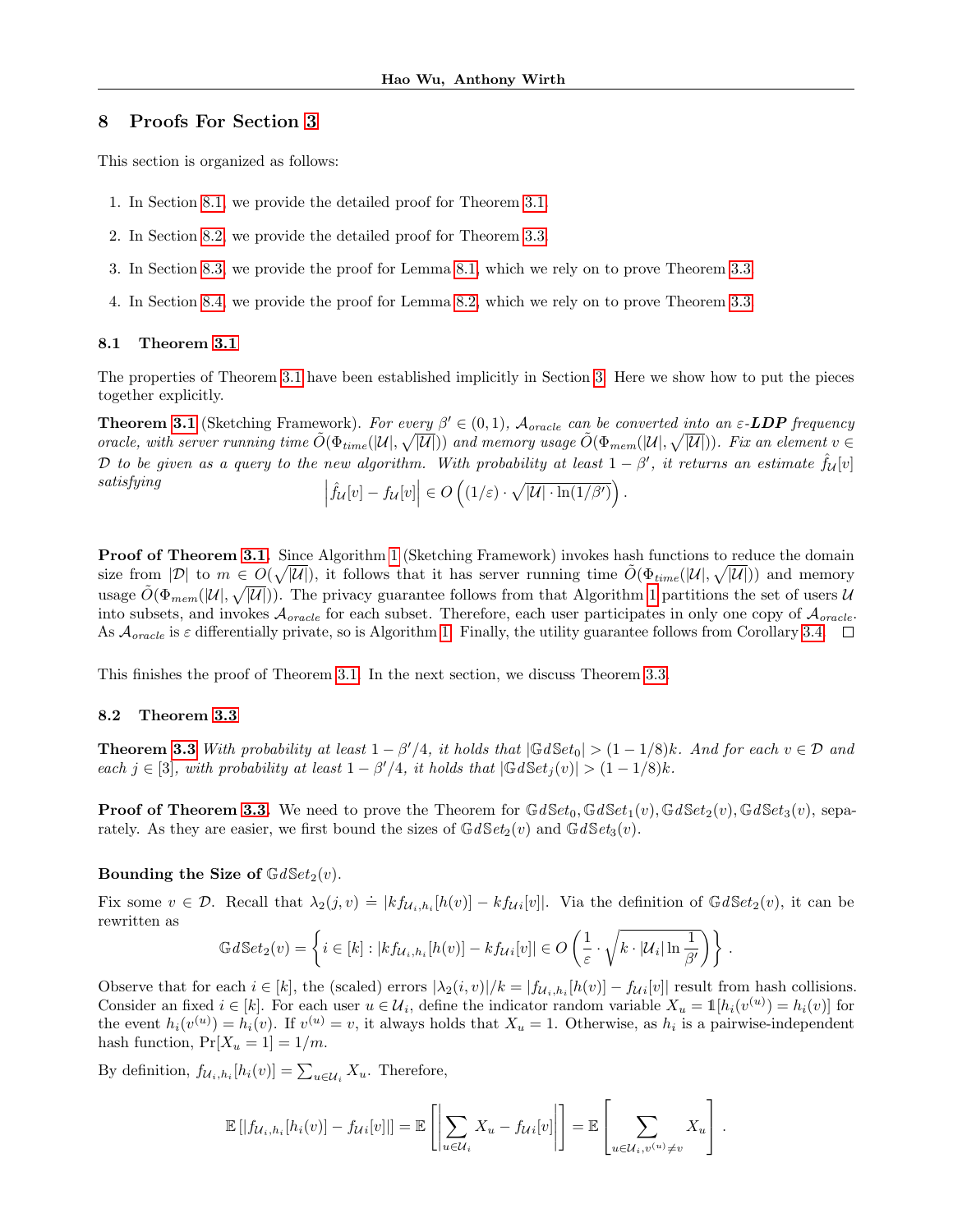By linearity of expectation, we have

$$
\mathbb{E}[|f_{\mathcal{U}_i,h_i}[h_i(v)] - f_{\mathcal{U}_i}[v]|] = \frac{|u \in \mathcal{U}_i, v^{(u)} \neq v|}{m} \leq \frac{|\mathcal{U}_i|}{m}.
$$

By Markov's inequality,

$$
\Pr\left[|f_{\mathcal{U}_i,h_i}[h_i(v)] - f_{\mathcal{U}_i}[v]| \geq \frac{1}{\varepsilon} \sqrt{\frac{1}{k} \cdot |\mathcal{U}_i| \ln \frac{4}{\beta'}}\right] \leq \frac{|\mathcal{U}_i|/m}{(1/\varepsilon)\sqrt{(1/k) \cdot |\mathcal{U}_i| \ln(4/\beta')}} = \frac{\varepsilon \sqrt{k|\mathcal{U}_i|}}{m\sqrt{\ln(4/\beta')}}.
$$

Recall that Algorithm [1](#page-3-0) initializes  $k = C_K \cdot \ln(4/\beta')$  and  $m = 8e^2 \cdot \sqrt{C_K} \cdot \varepsilon \cdot \sqrt{|\mathcal{U}|}$  for some constant  $C_K$ . The upper bound on the probability simplifies to  $\sqrt{|U_i|}/(8e^2\sqrt{|U|})$ . Using that  $|U| \geq |U_i|$ , this upper bound further simplifies to  $1/(8e^2)$ .

For each  $i \in [k]$ , define the indicator random variable

$$
Y_i \doteq 1 \left[ |k f_{\mathcal{U}_i, h_i}[h(v)] - k f_{\mathcal{U}_i}[v]| \geq \frac{1}{\varepsilon} \sqrt{k \cdot |\mathcal{U}_i| \ln \frac{4}{\beta'}} \right]
$$

for the event  $|kf_{\mathcal{U}_i,h_i}[h(v)] - kf_{\mathcal{U}_i}[v]| \geq (1/\varepsilon)\sqrt{k \cdot |\mathcal{U}_i| \ln(4/\beta')}$ . Let  $Y \doteq \sum_{i \in [k]} Y_i$ . We have  $\mathbb{E}[Y_i] \leq 1/(8e^2)$ , and  $\mu = \mathbb{E}[Y] \le k/(8e^2)$ . As the  $h_1, ..., h_k$  are chosen independently, the  $\{Y_i\}$  are independent. Via Chernoff bound (Fact  $6.1$ ),

$$
\Pr\left[Y \ge \frac{k}{8}\right] = \Pr\left[Y \ge \left(1 + \left(\frac{k}{8\mu} - 1\right)\right)\mu\right] \le \left(\frac{\exp\left(k/(8\mu) - 1\right)}{\left(k/(8\mu)\right)^{k/(8\mu)}}\right)^{\mu} = \exp\left(\frac{k}{8} - \mu - \frac{k}{8}\ln\frac{k}{8\mu}\right).
$$

For  $\mu \le k/(8e^2)$ , the function  $-\mu - (k/8) \ln(k/(8\mu)) = -\mu - (k/8) \ln(k/8) + (k/8) \ln \mu$  is maximized when  $\mu =$  $k/(8e^2)$ . Therefore,

$$
\Pr\left[Y \ge \frac{k}{8}\right] \le \exp\left(\frac{k}{8} - \frac{k}{8e^2} - \frac{k}{8}\ln e^2\right) = \exp\left(-\frac{k}{8}\left(1 + \frac{1}{e^2}\right)\right).
$$

Recall that  $k = C_K \cdot \ln(4/\beta')$ . If we set  $C_K = 8$ , then we get  $Pr[Y \ge k/8] \le \beta'/4$ .

# $\blacksquare$

 $\blacksquare$ 

# Bounding the Size of  $GdSet<sub>3</sub>(v)$ .

Via the assumption of  $\mathcal{A}_{oracle}$ , for  $i \in [k]$ , with probability at most  $1/(8e^2)$ ,

$$
|\hat{f}_{\mathcal{U}_i,h_i}[h_i(v)] - f_{\mathcal{U}_i,h_i}[h_i(v)]| \notin O\left(\frac{1}{\varepsilon}\sqrt{|\mathcal{U}_i| \cdot \ln(8e^2)}\right)
$$

.

Scaling both sides by a factor of  $k$ , we get

$$
|\lambda_3(i,v)| = |k \cdot \hat{f}_{\mathcal{U}_i,h_i}[h_i(v)] - k \cdot f_{\mathcal{U}_i,h_i}[h_i(v)]| \notin O\left(\frac{1}{\varepsilon}\sqrt{k^2|\mathcal{U}_i| \cdot \ln(8e^2)}\right).
$$

Replacing one factor k with  $C_K \cdot \ln(4/\beta')$ , we have  $|\lambda_3(i, v)| \notin O((1/\varepsilon)\sqrt{k|U_j| \cdot \ln(1/\beta')})$ . Since for each  $i \in [k]$ , the event happens independently, the probability that there are more than  $k/8$  choices of  $i \in [k]$  for which this event happens is at most

$$
\binom{k}{k/8}\left(\frac{1}{8e^2}\right)^{k/8} \le \left(\frac{ek}{k/8}\right)^{k/8}\left(\frac{1}{8e^2}\right)^{k/8} = \left(\frac{1}{e}\right)^{k/8},
$$

where the first inequality follows from that  $\binom{k}{k/8} \leq \frac{k^{k/8}}{(k/8)!}$  and that  $\frac{(k/8)^{k/8}}{(k/8)!} \leq e^{k/8}$ . Recall that  $k = C_K \cdot \ln(4/\beta')$ . If we set  $C_K = 8$ , then we get  $(1/e)^{k/8} \le \beta'/4$ .

To bound the sizes of  $GdSet_0$  and  $GdSet_1(v)$ , we need the following lemmas.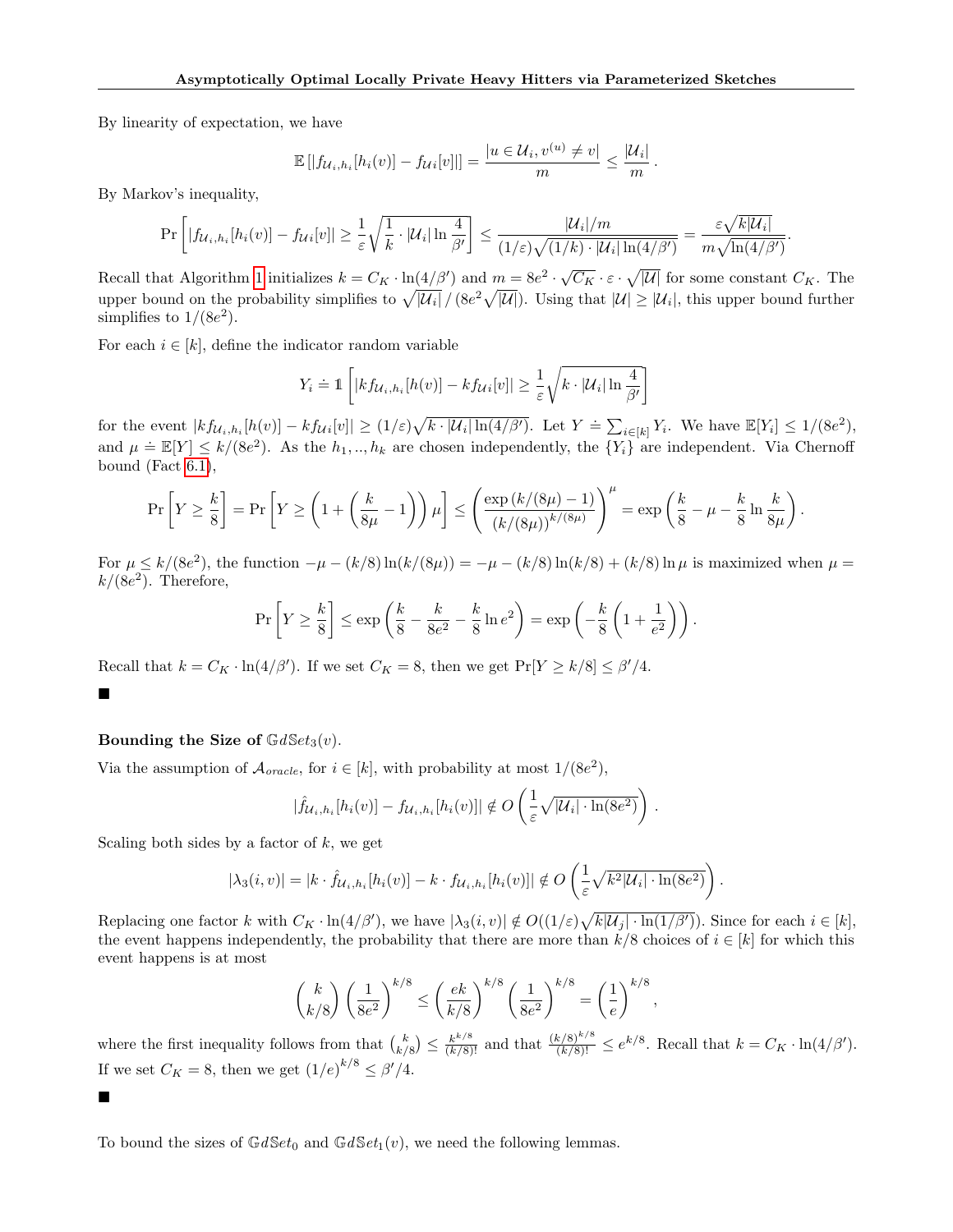<span id="page-18-2"></span><span id="page-18-1"></span>Lemma 8.1. Let  $\Delta_0 \doteq \sum_{i \in [k]} ||\mathcal{U}_i| - |\mathcal{U}|/k$ .  $\exists C_0 > 0$ , s.t., with probability  $1 - \beta'/4$ :  $\Delta_0 \leq C_0 \sqrt{|\mathcal{U}| \ln(4/\beta')}$ . **Lemma 8.2.** Let  $\Delta_1 \doteq \sum_{i \in [k]} ||f_{Ui} - f_{U}/k||_2$ , where  $||f_{Ui} - f_{U}/k||_2 \doteq \sqrt{\sum_{v' \in \mathcal{D}} (f_{Ui}[v'] - f_{U}[v']/k)^2}$ . There exists some constant  $C_1 > 0$ , s.t., with probability  $1 - \beta'/4$ :  $\Delta_1 \leq C_1 \sqrt{|\mathcal{U}| \ln(4/\beta')}$ .

We need to prove the lemmas for both *independent partitioning* and *permutation partitioning*. The proofs are technical, so we defer them to the end of the proof. For now, we show how to put them together to bound the sizes of  $GdSet_0$  and  $GdSet_1(v)$ .

### Bounding the Size of  $\mathbb{G}dSet_0$ .

By Lemma [8.1,](#page-18-1) with probability at least  $1 - \beta'/4$ , it holds that  $\Delta_0 \leq C_0 \sqrt{|\mathcal{U}| \ln(4/\beta')}$  for some constant  $C_0$ . Therefore,

$$
k \cdot \Delta_0 = \sum_{i \in [k]} |k \cdot |\mathcal{U}_i| - |\mathcal{U}|| \leq kC_0 \sqrt{|\mathcal{U}| \ln \frac{4}{\beta'}}.
$$

By a counting argument, the number of  $i \in [k]$ , such that  $|k \cdot |\mathcal{U}_i| - |\mathcal{U}| \ge 8C_0 \sqrt{|\mathcal{U}| \ln(4/\beta')}$  is bounded by  $(1/8)k$ . This implies that for at least  $(1 - 1/8)k$  of the  $i \in [k]$ , we have

$$
|k \cdot |\mathcal{U}_i| - |\mathcal{U}| \leq 8C_0 \sqrt{|\mathcal{U}| \ln \frac{4}{\beta'}}.
$$

By the assumption that  $|\mathcal{U}| \geq \ln(4/\beta')$ , we get  $|k \cdot |\mathcal{U}_i| - |\mathcal{U}| \in \Theta(|\mathcal{U}|)$ .

 $\blacksquare$ 

### Bounding the Size of  $\mathbb{G}dSet_1(v)$ .

By Lemma [8.2,](#page-18-2) with probability at least  $1 - \beta'/4$ , it holds that  $\Delta_1 \leq C_1 \sqrt{|\mathcal{U}| \ln(4/\beta')}$  for some constant  $C_1$ . Hence,

$$
k \cdot \Delta_1 = k \sum_{i \in [k]} \|f_{\mathcal{U}_i} - f_{\mathcal{U}}/k\|_2 \leq kC_1 \sqrt{|\mathcal{U}| \ln \frac{4}{\beta'}}.
$$

By a counting argument, the number of  $i \in [k]$ , such that  $k || f_{\mathcal{U}i} - f_{\mathcal{U}}/k ||_2 \geq 8C_1 \sqrt{|\mathcal{U}| \ln(4/\beta')}$  is bounded by  $(1/8)k$ . This implies that for at least  $(1 - 1/8)k$  of the  $i \in [k]$ , we have

$$
\left|\lambda_1(i,v)\right| = \left|k f_{\mathcal{U}}_i[v] - f_{\mathcal{U}}[v]\right| \leq k \left\|f_{\mathcal{U}}_i - f_{\mathcal{U}}/k\right\|_2 \leq 8C_1 \sqrt{|\mathcal{U}| \ln(4/\beta')}.
$$

which finishes the proof.

 $\blacksquare$ 

 $\Box$ 

In the following two sections, we prove Lemma [8.1](#page-18-1) and Lemma [8.2](#page-18-2) respectively.

# <span id="page-18-0"></span>8.3 Bounding  $\Delta_0$

**Lemma 8.1.** Let 
$$
\Delta_0 \doteq \sum_{i \in [k]} ||\mathcal{U}_i| - |\mathcal{U}|/k
$$
.  $\exists C_0 > 0$ , s.t., with probability  $1 - \beta'/4$ :  $\Delta_0 \leq C_0 \sqrt{|\mathcal{U}| \ln(4/\beta')}$ .

The lemma holds trivially for **permutation partitioning**, as in such case it holds that  $|\mathcal{U}_i| = |\mathcal{U}|/k$  and  $\Delta_0 = 0$ . We need to prove the lemma for independent partitioning.

# 8.3.1 Proof of Lemma [8.1](#page-18-1) for Independent Partitioning

Without loss of generality, assume that  $\mathcal{U} = \{1, 2, ..., |\mathcal{U}|\}$ . For each  $u \in \mathcal{U}$ , let  $X_u \in [k]$  be the index of the subset that user u belongs to. Let  $\mathbf{X} \doteq (X_1, \ldots, X_{|\mathcal{U}|})$ : by definition, for each  $i \in [k]$ ,  $\Pr[X_u = i] = 1/k$ . The set  $\mathcal{U}_i$  can be represented as

$$
\mathcal{U}_i \doteq \{ u \in \mathcal{U} : X_u = i \}.
$$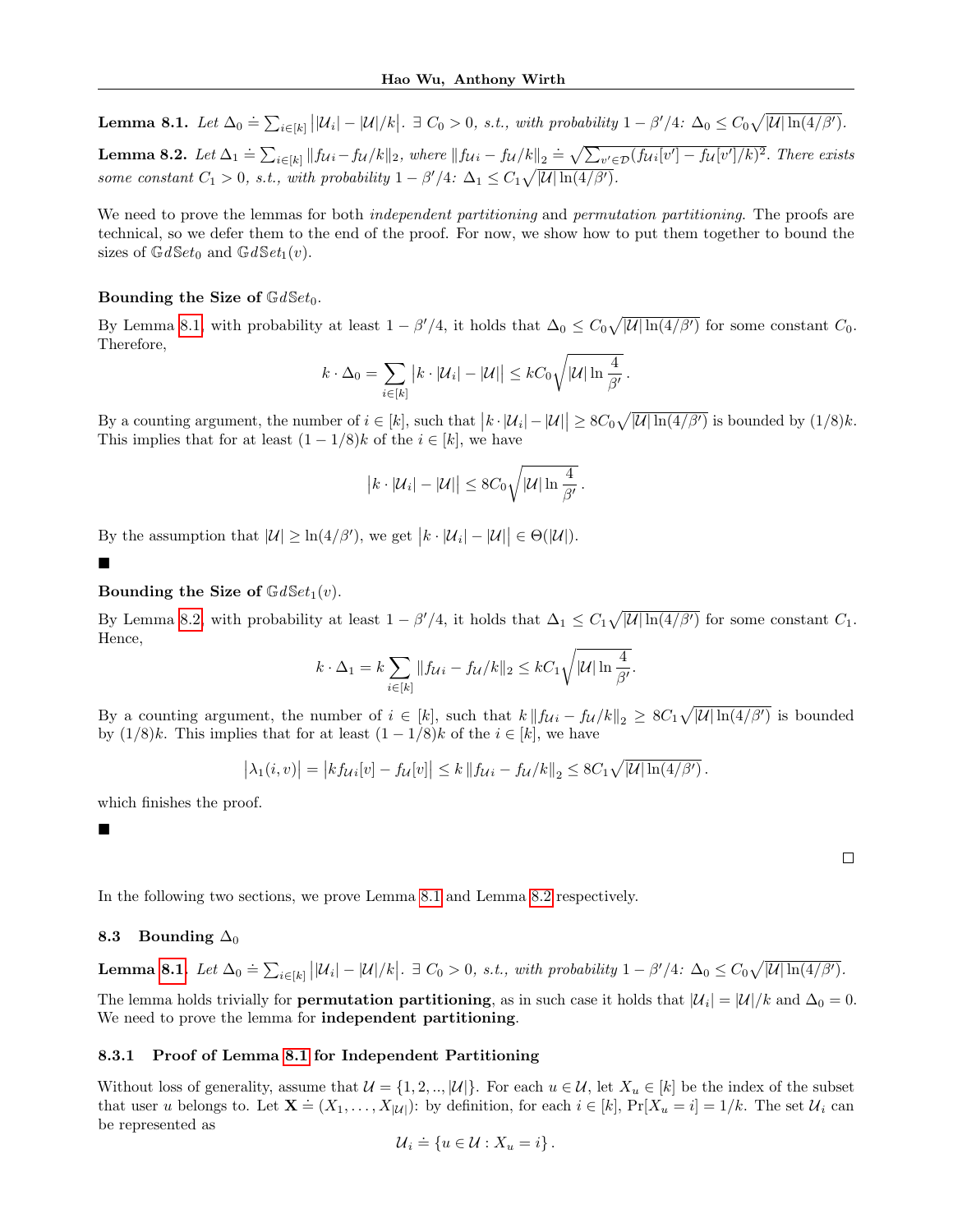Now,  $\Delta_0$  can be rewritten as

$$
\Delta_0 = \sum_{i \in [k]} \sqrt{\left(\sum_{u \in \mathcal{U}} \mathbb{1}\left[X_u = i\right] - |\mathcal{U}|/k\right)^2},
$$

where  $1 [X_u = i]$  is the indicator random variable for the event  $X_u = i$ . Hence,  $\Delta_0$  is a random variables that depends on **X**. We write  $\Delta_0$  explicitly as  $\Delta_0(X_1,\ldots,X_{|\mathcal{U}|})$  or  $\Delta_0(\mathbf{X})$  when necessary. For a sequence of values  $\mathbf{x} = \{x_1, \ldots, x_{|\mathcal{U}|}\} \in [k]^{|\mathcal{U}|}$ , we use  $\Delta_0(x_1, \ldots, x_{|\mathcal{U}|})$  or  $\Delta_0(\mathbf{x})$  to denote the value of  $\Delta_0$ , when  $\mathbf{X} = \mathbf{x}$ . Observe that

$$
\Delta_0 = \Delta_0 - \mathbb{E}[\Delta_0] + \mathbb{E}[\Delta_0].
$$

In order to upper bound  $\Delta_0$ , we can upper bound both  $\Delta_0 - \mathbb{E}[\Delta_0]$  and  $\mathbb{E}[\Delta_0]$  superlatively. In particular, we will prove that 1) with probability at least  $1 - \beta'/4$ , it holds that  $\Delta_0 - \mathbb{E}[\Delta_0] \leq \sqrt{2|\mathcal{U}| \ln(4/\beta')}$ ; 2)  $\mathbb{E}[\Delta_0] \leq \sqrt{k|\mathcal{U}|}$ . Substituting  $k = C_K \cdot \ln(4/\beta')$ , we get that, with probability at least  $1 - \beta'/4$ ,

$$
\Delta_0 \leq \sqrt{2|\mathcal{U}|\ln(4/\beta')} + \sqrt{k|\mathcal{U}|} = \sqrt{2|\mathcal{U}|\ln(4/\beta')} + \sqrt{C_K|\mathcal{U}|\ln(4/\beta')}.
$$

As we set  $C_K = 8$  in the proof of Theorem [3.3](#page-4-0) in Section [8.2,](#page-16-2) the RHS simplifies to  $\Delta_0 \leq 3\sqrt{2|\mathcal{U}|\ln(4/\beta')}$ .

Step 1: Bounding  $\Delta_0 - \mathbb{E}[\Delta_0]$ .

We upper bound it by McDiarmid's Inequality (Fact [6.8\)](#page-11-0). We will prove that  $\Delta_0$  satisfies Lipschitz condition (Definition [6.7\)](#page-11-1) with bound 2, i.e., for all  $u \in \mathcal{U}$ , and every sequence of values  $\boldsymbol{x} = \{x_1, \ldots, x_u, \ldots, x_{|\mathcal{U}|}\} \in [k]^{\mathcal{|U|}}$ and  $x'_u \in [k],$ 

<span id="page-19-0"></span>
$$
|\Delta_0(x_1,\ldots,x_u,\ldots,x_{|\mathcal{U}|}) - \Delta_0(x_1,\ldots,x_u',\ldots,x_{|\mathcal{U}|})| \le 2.
$$
 (3)

Then by McDiarmid's Inequality (Fact [6.8\)](#page-11-0),

$$
\Pr\left[\Delta_0 - \mathbb{E}[\Delta_0] \ge \sqrt{2|\mathcal{U}| \ln \frac{4}{\beta'}}\right] \le \exp\left(-\frac{2\left(\sqrt{2|\mathcal{U}| \ln(4/\beta')}\right)^2}{|\mathcal{U}| \cdot 4}\right) \le \beta'/4.
$$

**Proof of Inequality [\(3\)](#page-19-0)**. Define a random vector in  $\mathbb{R}^k$  that depends on **X** as

$$
\boldsymbol{\omega}(\mathbf{X}) \doteq \left( \sum_{u \in \mathcal{U}} \mathbb{1} \left[ X_u = 1 \right] - \frac{|\mathcal{U}|}{k}, \ \dots, \ \sum_{u \in \mathcal{U}} \mathbb{1} \left[ X_u = k \right] - \frac{|\mathcal{U}|}{k} \right).
$$

For a sequence of values  $\mathbf{x} = \{x_1, \ldots, x_u, \ldots, x_{|\mathcal{U}|}\} \in [k]^{|\mathcal{U}|}$  , let  $\omega(\mathbf{x})$  be the vector of  $\omega(\mathbf{X})$  when  $\mathbf{X} = \mathbf{x}$ . By its definition,  $\Delta_0(\mathbf{x})$  equals  $\|\boldsymbol{\omega}(\mathbf{x})\|_1$ , the  $\ell_1$  norm of  $\boldsymbol{\omega}(\mathbf{x})$ .

Consider a fixed  $u \in \mathcal{U}$ . Let  $\mathbf{x}' = \{x_1, \ldots, x'_u, \ldots, x_{|\mathcal{U}|}\}\)$  be the sequence obtained by replacing  $x_u$  with  $x'_u$ . The inequality [\(3\)](#page-19-0) clearly holds when  $x_u = x'_u$ . Now, suppose that  $x_u \neq x_u$ . Then  $\omega(x)$  and  $\omega(x')$  differ in only two coordinates, each by 1. Specifically,  $\boldsymbol{\omega}(\boldsymbol{x}) - \boldsymbol{\omega}(\boldsymbol{x}') = \boldsymbol{e}_{x_u} - \boldsymbol{e}_{x_u'}$ , where  $\boldsymbol{e}_{x_u}$  and  $\boldsymbol{e}_{x_u'}$  are the  $(x_u)^{(th)}$  and the  $(x_u')^{(th)}$ standard basis vectors in  $\mathbb{R}^k$ , respectively. By the triangle inequality,

$$
\left| \|\boldsymbol{\omega}(\boldsymbol{x})\|_1 - \|\boldsymbol{\omega}(\boldsymbol{x}')\|_1 \right| \leq \|\boldsymbol{e}_{x_u} - \boldsymbol{e}_{x_u'}\|_1 = 2.
$$

Step 2: Bounding  $\mathbb{E}[\Delta_0]$ .

By Jensen's inequality, it holds that

$$
\mathbb{E}\left[\Delta_0\right] = \sum_{i \in [k]} \mathbb{E}\left[\sqrt{\left(\sum_{u \in \mathcal{U}} \mathbb{1}\left[X_u = i\right] - |\mathcal{U}|/k\right)^2}\right] \leq \sum_{i \in [k]} \sqrt{\mathbb{E}\left[\left(\sum_{u \in \mathcal{U}} \mathbb{1}\left[X_u = i\right] - |\mathcal{U}|/k\right)^2\right]}.
$$

Fix an  $i \in [k]$ . For each  $u \in \mathcal{U}$ , define the indicator random variable  $Z^{(u)} \doteq \mathbb{1}[X_u = i]$  for the event  $u \in \mathcal{U}_i$ . Then  $Pr[Z^{(u)} = 1] = 1/k$  and  $Pr[Z^{(u)} = 0] = 1 - 1/k$ . Further  $|\mathcal{U}_i| = \sum_{u \in \mathcal{U}} Z^{(u)}$ , is a sum of  $|\mathcal{U}|$  independent random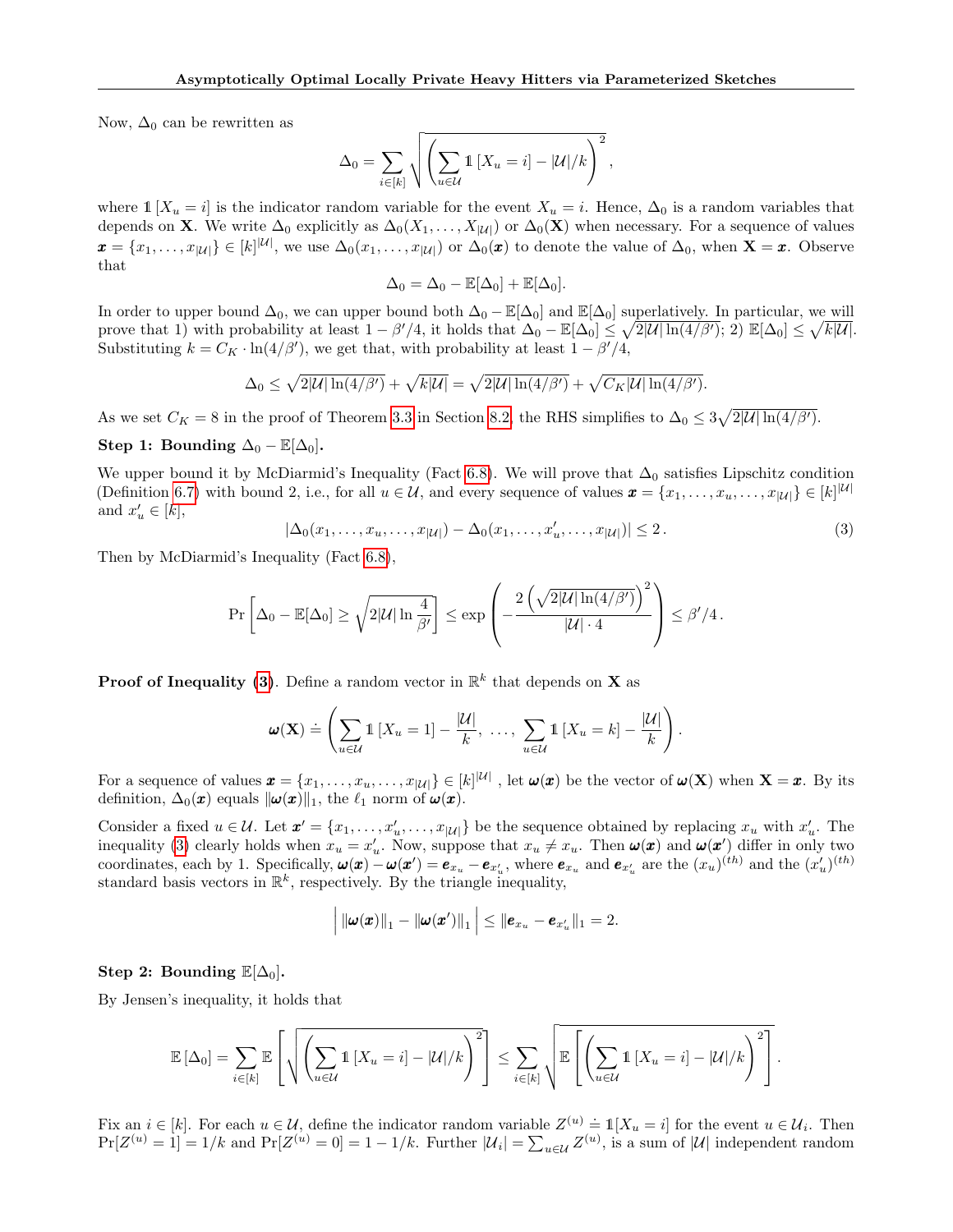variables and has expectation  $|\mathcal{U}|/k$ . Hence,

$$
\mathbb{E}\left[\left(\sum_{u\in\mathcal{U}}Z^{(u)}-|\mathcal{U}|/k\right)^2\right]=\mathbb{V}\mathrm{ar}\left[|\mathcal{U}_i|\right]=\sum_{u\in\mathcal{U}}\mathbb{V}\mathrm{ar}\left[Z^{(u)}\right]\leq\frac{|\mathcal{U}|}{k}.
$$

Therefore,

$$
\mathbb{E}[\Delta_0] \leq \sum_{i \in [k]} \sqrt{\mathbb{E}\left[\left(\sum_{u \in \mathcal{U}} \mathbb{1}\left[X_u = i\right] - |\mathcal{U}|/k\right)^2\right]} \leq \sum_{i \in [k]} \sqrt{\frac{|\mathcal{U}|}{k}} = \sqrt{k|\mathcal{U}|}.
$$

 $\Box$ 

This finishes the proof of Lemma [8.1.](#page-18-1) Next, we prove Lemma [8.2.](#page-18-2)

# <span id="page-20-0"></span>8.4 Bounding  $\Delta_1$

**Lemma [8.2.](#page-18-2)** Let  $\Delta_1 = \sum_{i \in [k]} ||f_{Ui} - f_{U}/k||_2$ , where  $||f_{Ui} - f_{U}/k||_2 = \sqrt{\sum_{v' \in \mathcal{D}} (f_{Ui}[v'] - f_{U}[v']/k)^2}$ . There exists some constant  $C_1 > 0$ , s.t., with probability  $1 - \beta'/4$ :  $\Delta_1 \leq C_1 \sqrt{|\mathcal{U}| \ln(4/\beta')}$ .

We need to prove the lemma for both independent partitioning and permutation partitioning.

# 8.4.1 Proof of Lemma [8.2](#page-18-2) for Independent Partitioning

Without loss of generality, assume that  $\mathcal{U} = \{1, 2, \ldots | \mathcal{U} | \}$ . For each  $u \in \mathcal{U}$ , let  $X_u \in [k]$  be the index of the subset that user u belongs to. Let  $\mathbf{X} \doteq (X_1, \ldots, X_{|\mathcal{U}|})$ : by definition, for each  $i \in [k]$ ,  $\Pr[X_u = i] = 1/k$ . The set  $\mathcal{U}_i$  can be represented as

$$
\mathcal{U}_i \doteq \{ u \in \mathcal{U} : X_u = i \}.
$$

For each  $v \in \mathcal{D}$ , we have

$$
f_{\mathcal{U}i}[v] = \sum_{u \in \mathcal{U}_i} \mathbb{1} \left[ v^{(u)} = v \right],
$$

where  $\mathbb{1} [v^{(u)} = v]$  is the indicator random variable for the event  $v^{(u)} = v$ . Therefore,

$$
\left\|f_{\mathcal{U}i} - \frac{f_{\mathcal{U}}}{k}\right\|_2 = \sqrt{\sum_{v \in \mathcal{D}} \left(f_{\mathcal{U}i}[v] - \frac{f_{\mathcal{U}}[v]}{k}\right)^2}
$$

is a random variables that depends on **X**. We write  $||f_{Ui} - f_{U}/k||_2$  explicitly as  $||f_{Ui} - f_{U}/k||_2 (X_1, \ldots, X_{|U|})$ or  $||f_{U_i} - f_U /k||_2(\mathbf{X})$  when necessary. For a sequence of values  $\mathbf{x} = \{x_1, \ldots, x_{|U|}\} \in [k]^{|U|}$ , we use  $||f_{\mathcal{U}i} - f_{\mathcal{U}}/k||_2(x_1,\ldots,x_{|\mathcal{U}|})$  or  $||f_{\mathcal{U}i} - f_{\mathcal{U}}/k||_2(\bm{x})$  to denote the value of  $||f_{\mathcal{U}i} - f_{\mathcal{U}}/k||_2(\bm{X})$ , when  $\bm{X} = \bm{x}$ .

Moreover, as  $\Delta_1 = \sum_{i \in [k]} ||f_{\mathcal{U}i} - f_{\mathcal{U}}/k||_2$ , it is also a random variables that depends on **X**. We write  $\Delta_1$  explicitly as  $\Delta_1(X_1,\ldots,X_{|\mathcal{U}|})$  or  $\Delta_1(\mathbf{X})$  when necessary. For a sequence of values  $\boldsymbol{x} = \{x_1,\ldots,x_{|\mathcal{U}|}\} \in [k]^{|\mathcal{U}|}$ , we use  $\Delta_1(x_1,\ldots,x_{|\mathcal{U}|})$  or  $\Delta_1(\pmb{x})$  to denote the value of  $\Delta_1$ , when  $\mathbf{X} = \pmb{x}$ .

Observe that

$$
\Delta_1 = \Delta_1 - \mathbb{E}[\Delta_1] + \mathbb{E}[\Delta_1].
$$

In order to upper bound  $\Delta_1$ , we can upper bound both  $\Delta_1 - \mathbb{E}[\Delta_1]$  and  $\mathbb{E}[\Delta_1]$  superlatively. In particular, we will prove that 1) with probability at least  $1 - \beta'/4$ , it holds that  $\Delta_1 - \mathbb{E}[\Delta_1] \leq \sqrt{2|\mathcal{U}| \ln(4/\beta')}$ ; 2)  $\mathbb{E}[\Delta_1] \leq \sqrt{k|\mathcal{U}|}$ . Substituting  $k = C_K \cdot \ln(4/\beta')$ , we get that, with probability at least  $1 - \beta'/4$ ,

$$
\Delta_1 \leq \sqrt{2|\mathcal{U}|\ln(4/\beta')} + \sqrt{k|\mathcal{U}|} = \sqrt{2|\mathcal{U}|\ln(4/\beta')} + \sqrt{C_K|\mathcal{U}|\ln(4/\beta')}.
$$

As we set  $C_K = 8$  in the proof of Theorem [3.3](#page-4-0) in Section [8.2,](#page-16-2) the RHS simplifies to  $\Delta_1 \leq 3\sqrt{2|\mathcal{U}|\ln(4/\beta')}$ . Step 1: Bounding  $\Delta_1 - \mathbb{E}[\Delta_1]$ .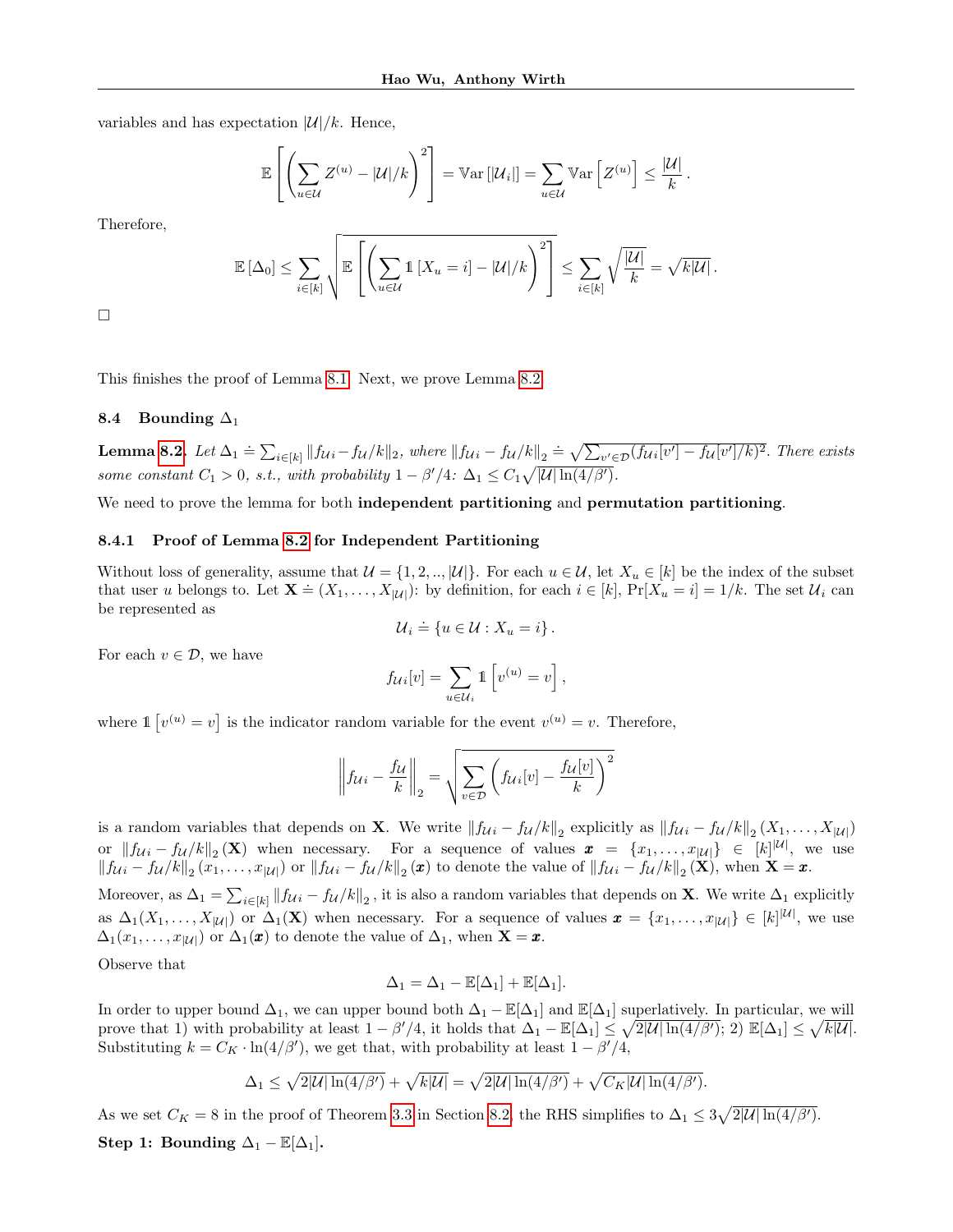We upper bound it by McDiarmid's Inequality (Fact [6.8\)](#page-11-0). We will prove that  $\Delta_1$  satisfies Lipschitz condition (Definition [6.7\)](#page-11-1) with bound 2, i.e., for all  $u \in \mathcal{U}$ , and every sequence of values  $\boldsymbol{x} = \{x_1, \ldots, x_u, \ldots, x_{|\mathcal{U}|}\} \in [k]^{\mathcal{|U|}}$ and  $x'_u \in [k],$ 

<span id="page-21-0"></span>
$$
|\Delta_1(x_1,\ldots,x_u,\ldots,x_{|\mathcal{U}|}) - \Delta_1(x_1,\ldots,x'_u,\ldots,x_{|\mathcal{U}|})| \le 2.
$$
\n(4)

Then by McDiarmid's Inequality (Fact [6.8\)](#page-11-0),

$$
\Pr\left[\Delta_1 - \mathbb{E}[\Delta_1] \ge \sqrt{2|\mathcal{U}| \ln \frac{4}{\beta'}}\right] \le \exp\left(-\frac{2\left(\sqrt{2|\mathcal{U}| \ln(4/\beta')}\right)^2}{|\mathcal{U}| \cdot 4}\right) \le \beta'/4.
$$

# Proof of Inequality [\(4\)](#page-21-0).

Consider a fixed  $u \in \mathcal{U}$ . Let  $\mathbf{x}' = \{x_1, \ldots, x'_u, \ldots, x_{|\mathcal{U}|}\}\)$  be the sequence obtained by replacing  $x_u$  with  $x'_u$ . The inequality [\(4\)](#page-21-0) clearly holds when  $x_u = x'_u$ . It is left to consider the case when  $x_u \neq x'_u$ . To simplify the notation, denote  $j = x_u$  and  $\ell = x'_u$ . Via the definition that  $\Delta_1 = \sum_{i \in [k]} ||f_{\mathcal{U}_i} - \frac{f_{\mathcal{U}}}{k}||_2$ , the  $\Delta_1(\mathbf{x})$  and  $\Delta_1(\mathbf{x}')$  differ only in two terms. Specifically,

$$
\Delta_1(\boldsymbol{x}) - \Delta_1(\boldsymbol{x}') = \left\| f_{\mathcal{U}j} - \frac{f_{\mathcal{U}}}{k} \right\|_2 (\boldsymbol{x}) - \left\| f_{\mathcal{U}j} - \frac{f_{\mathcal{U}}}{k} \right\|_2 (\boldsymbol{x}') + \left\| f_{\mathcal{U}\ell} - \frac{f_{\mathcal{U}}}{k} \right\|_2 (\boldsymbol{x}) - \left\| f_{\mathcal{U}\ell} - \frac{f_{\mathcal{U}}}{k} \right\|_2 (\boldsymbol{x}')
$$

For each  $v \in \mathcal{D}$ , define  $f_{\mathcal{U}_j,\mathbf{x}}[v] \doteq \left|\{u \in \mathcal{U}_j : v^{(u)} = v\}\right|$  to be the frequency of v in the set  $\{v^{(u)} : u \in \mathcal{U}_j\}$ , when  $\mathbf{X} = \mathbf{x}$ . Let  $f_{\mathcal{U}_j, \mathbf{x}}[v] = f(\mathbf{x} \in \mathcal{U}_j)$ .  $v = v_j$  be the frequency vector when  $\mathbf{X} = \mathbf{x}$ . Similarly, define  $f_{\mathcal{U}_j, \mathbf{x}'}$  to be the frequency vector when  $\mathbf{X} = \mathbf{x}'$ . Further, let  $f_{\mathcal{U}_{\ell},\mathbf{x}}$  and  $f_{\mathcal{U}_{\ell},\mathbf{x}'}$  be the frequency vectors defined on  $\mathcal{U}_{\ell}$ , when  $X = x$  and  $X = x'$  respectively. Recall that  $f_{\mathcal{U}} = (f_{\mathcal{U}}[v] : v \in \mathcal{D})$  denotes the frequency vector defined on the entire user set  $\mathcal{U}$ .

Let  $v^{(u)}$  be the data of user u. When the value of **X** changes from **x** to **x'**, the subset that user u belongs to switches from  $\mathcal{U}_j$  to  $\mathcal{U}_\ell$ . The frequency of  $v^{(u)}$  in  $\mathcal{U}_j$  decreases by 1, and such frequency in  $\mathcal{U}_\ell$  increases by 1. Therefore,

$$
f_{\mathcal{U}_j,\boldsymbol{x}}-f_{\mathcal{U}_j,\boldsymbol{x}'}=\boldsymbol{e}_{v^{(u)}}\,,\quad f_{\mathcal{U}_\ell,\boldsymbol{x}}-f_{\mathcal{U}_\ell,\boldsymbol{x}'}=-\boldsymbol{e}_{v^{(u)}}\,.
$$

where  $e_{v^{(u)}}$  is the  $v^{(u)}$ -th standard basis vector in  $\mathbb{R}^{|\mathcal{D}|}$ . As the norm  $\|\cdot\|_2$  satisfies the triangle inequality, we obtain

$$
\left\|f_{\mathcal{U}_{j},\boldsymbol{x}}-\frac{f_{\mathcal{U}}}{k}\right\|_{2}-\left\|f_{\mathcal{U}_{j},\boldsymbol{x}'}-\frac{f_{\mathcal{U}}}{k}\right\|_{2}\leq\|\boldsymbol{e}_{v^{(u)}}\|_{2}=1, \quad \left\|f_{\mathcal{U}_{\ell},\boldsymbol{x}}-\frac{f_{\mathcal{U}}}{k}\right\|_{2}-\left\|f_{\mathcal{U}_{\ell},\boldsymbol{x}'}-\frac{f_{\mathcal{U}}}{k}\right\|_{2}\leq\|\boldsymbol{-\boldsymbol{e}}_{v^{(u)}}\|_{2}=1.
$$

Therefore,  $|\Delta_1(\pmb{x}) - \Delta_1(\pmb{x}')| \leq 2$ .

Step 2: Bounding  $\mathbb{E}[\Delta_1]$ . By linearity of expectation,

$$
\mathbb{E}[\Delta_1] = \sum_{i \in [k]} \mathbb{E}\left[\left\|f_{\mathcal{U}i} - \frac{f_{\mathcal{U}}}{k}\right\|_2\right].
$$

For a fixed  $i \in [k]$ , by Jensen's inequality, it holds that

$$
\mathbb{E}\left[\left\|f_{\mathcal{U}i} - \frac{f_{\mathcal{U}}}{k}\right\|_{2}\right] = \mathbb{E}\left[\sqrt{\sum_{v \in \mathcal{D}}\left(f_{\mathcal{U}i}[v] - \frac{f_{\mathcal{U}}[v]}{k}\right)^{2}}\right] \leq \sqrt{\sum_{v \in \mathcal{D}}\mathbb{E}\left[\left(f_{\mathcal{U}i}[v] - \frac{f_{\mathcal{U}}[v]}{k}\right)^{2}\right]}
$$

.

For a fixed  $v \in \mathcal{D}$ , define  $\mathcal{U}[v] \doteq \{u \in \mathcal{U} : v^{(u)} = v\}$  as the subset of users in U holding element v. It holds that  $|\mathcal{U}[v]| = f_{\mathcal{U}}[v]$ . For each  $u \in \mathcal{U}[v]$ , define the indicator random variable  $Z^{(u)} \doteq \mathbb{1}[X_u = i]$  for the event  $u \in \mathcal{U}_i$ . Then  $Pr[Z^{(u)} = 1] = 1/k$  and  $Pr[Z^{(u)} = 0] = 1 - 1/k$ . Then  $f_{\mathcal{U}}[v] = \sum_{u \in \mathcal{U}[v]} Z^{(u)}$ , is a sum of  $f_{\mathcal{U}}[v]$  independent random variables with expectation  $f_{\mathcal{U}}[v]/k$ . Hence,

$$
\mathbb{E}\left[\left(f_{\mathcal{U}i}[v] - \frac{f_{\mathcal{U}}[v]}{k}\right)^2\right] = \mathbb{V}\text{ar}\left[f_{\mathcal{U}i}[v]\right] = \sum_{u \in \mathcal{U}[v]} \mathbb{V}\text{ar}\left[Z^{(u)}\right] \leq \frac{f_{\mathcal{U}}[v]}{k}.
$$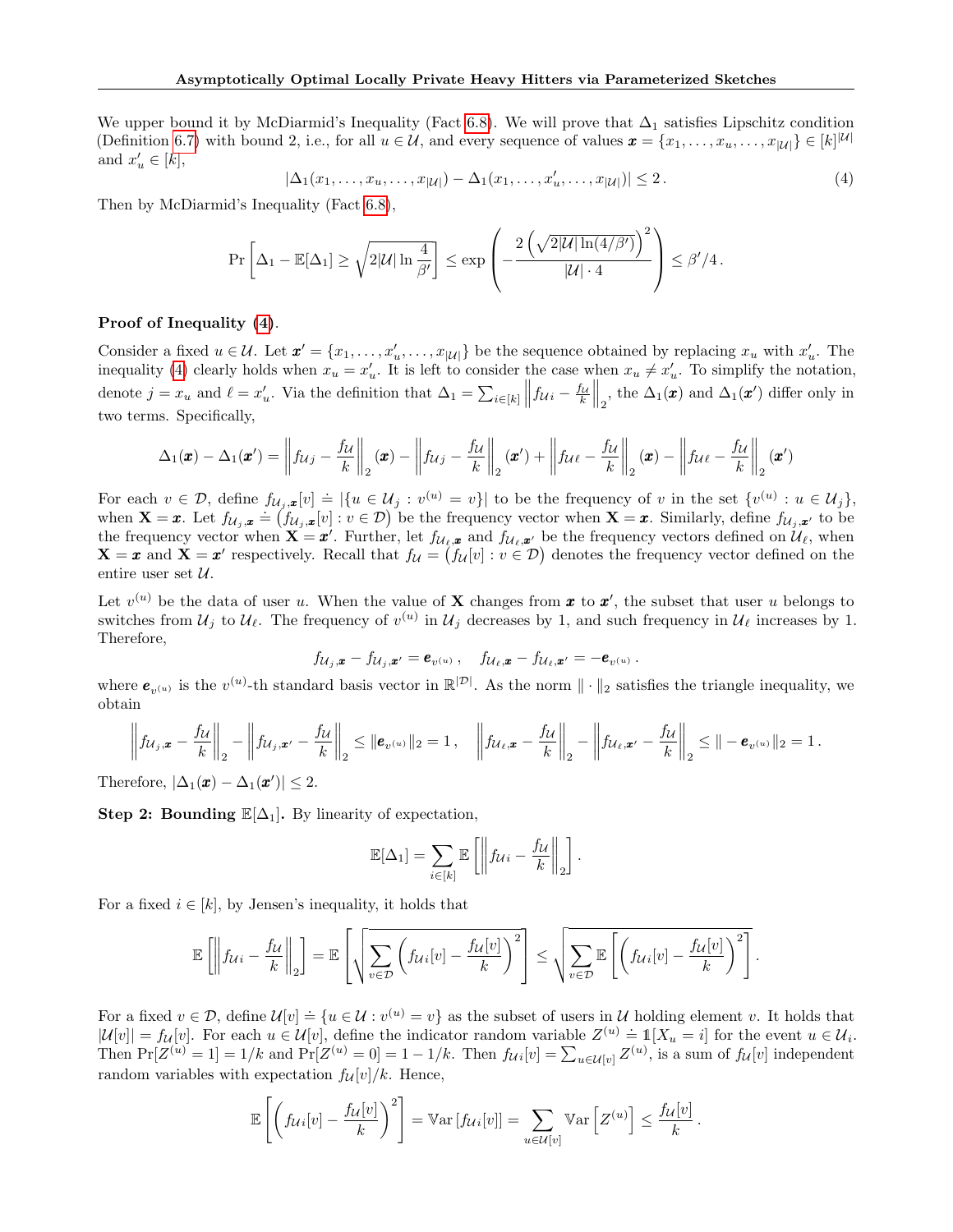Therefore,

$$
\mathbb{E}\left[\left\|f_{\mathcal{U}i}-\frac{f_{\mathcal{U}}}{k}\right\|_2\right] \leq \sqrt{\sum_{v\in\mathcal{D}}\mathbb{E}\left[\left(f_{\mathcal{U}i}[v]-\frac{f_{\mathcal{U}}[v]}{k}\right)^2\right]} \leq \sqrt{\sum_{v\in\mathcal{D}}\frac{f_{\mathcal{U}}[v]}{k}} = \sqrt{\frac{|\mathcal{U}|}{k}}.
$$

Finally, summing over all  $i \in [k]$ , we obtain

$$
\mathbb{E}[\Delta_1] = \sum_{i \in [k]} \mathbb{E}\left[\left\|f_{\mathcal{U}i} - \frac{f_{\mathcal{U}}}{k}\right\|_2\right] \leq \sqrt{|\mathcal{U}|k}.
$$

 $\Box$ 

### 8.4.2 Proof of Lemma [8.2](#page-18-2) for Permutation Partitioning

We need to bound  $\Delta_1 = (\Delta_1 - \mathbb{E}[\Delta_1]) + \mathbb{E}[\Delta_1]$ ; we bound  $\Delta_1 - \mathbb{E}[\Delta_1]$  by  $2\sqrt{|\mathcal{U}| \ln \frac{2}{\beta'}}$  and  $\mathbb{E}[\Delta_1]$  by  $\sqrt{k|\mathcal{U}|}$ .

Without loss of generality, assume that  $\mathcal{U} = \{1, 2, \dots, |\mathcal{U}|\}$ . Let  $\mathbf{X} = (X_1, X_2, \dots, X_{|\mathcal{U}|})$  be a random permutation of U, i.e., one chosen uniformly at random from the set of all possible permutation of U. Note that  $X_1, \ldots, X_{|\mathcal{U}|}$ are dependent random variables.

For each  $j \in [k]$ , by the way we generate  $\mathcal{U}_j$ , it has size  $|\mathcal{U}|/k$  and  $\mathcal{U}_j = \{X_i : (j-1) \cdot |\mathcal{U}|/k + 1 \le i \le j \cdot |\mathcal{U}|/k\}$ . For every  $v \in \mathcal{D}$ , we can write

$$
f_{\mathcal{U}j}[v] = \sum_{X_i \in \mathcal{U}_j} \mathbb{1}\left[v^{(X_i)} = v\right],
$$

where  $\mathbb{1} [v^{(X_i)} = v]$  is the indicator random variable for the event  $v^{(X_i)} = v$ . Therefore,

$$
\left\|f_{\mathcal{U}j} - \frac{f_{\mathcal{U}}}{k}\right\|_2 = \sqrt{\sum_{v \in \mathcal{D}} \left(f_{\mathcal{U}j}[v] - \frac{f_{\mathcal{U}}[v]}{k}\right)^2} = \sqrt{\sum_{v \in \mathcal{D}} \left(\sum_{X_i \in \mathcal{U}_j} \mathbb{1}\left[v^{(X_i)} = v\right] - \frac{f_{\mathcal{U}}[v]}{k}\right)^2}.
$$

Now,  $\Delta_1 = \sum_{j \in [k]} ||f_{Uj} - \frac{f_U}{k}||_2$  is a function that depends on **X**; we write  $\Delta_1$  explicitly as  $\Delta_1(\mathbf{X})$ or  $\Delta_1(X_1,\ldots,X_{|\mathcal{U}|})$  when necessary. For a sequence of values  $\boldsymbol{x} = \{x_1,\ldots,x_{|\mathcal{U}|}\},$  we use  $\Delta_1(x_1,\ldots,x_{|\mathcal{U}|})$ or  $\Delta_1(\boldsymbol{x})$  to denote the value of  $\Delta_1$ , when  $\mathbf{X} = \boldsymbol{x}$ .

#### Martingale Construction.

We will apply a martingale concentration inequality (Fact [6.5\)](#page-11-2) for the proof. First, to construct a martingale that satisfies Definition [6.4,](#page-10-3) we introduce a dummy variable  $X_0 \equiv 0$ . For each  $0 \leq i \leq |\mathcal{U}|$ , let  $\mathbf{S}_i$  be shorthand for  $(X_0, \ldots, X_i)$ , and define

$$
Y_i \doteq \mathbb{E}[\Delta_1 | \mathbf{S}_i].
$$

Clearly  $Y_i$  is a function of  $X_0, \ldots, X_i$  and  $\mathbb{E}[|Y_i|] \leq \infty$ . Moreover,

$$
\mathbb{E}[Y_{i+1} | \mathbf{S}_i] = \mathbb{E}[\mathbb{E}[\Delta_1 | \mathbf{S}_i, X_{i+1}] | \mathbf{S}_i] = \mathbb{E}[\Delta_1 | \mathbf{S}_i] = Y_i.
$$

The sequence  $Y_0, \ldots, Y_n$  satisfies all conditions specified in Definition [6.4](#page-10-3) and is a martingale. By definition,  $Y_{|\mathcal{U}|} = \mathbb{E}[\Delta_1 | S_{|\mathcal{U}|}] = \Delta_1$ , as once the values of  $X_1, \ldots, X_{|\mathcal{U}|}$  are determined, so is  $\Delta_1$ . And we have  $Y_0 =$  $\mathbb{E}[\Delta_1 | X_0] = \mathbb{E}[\Delta_1],$  as  $X_0 \equiv 0.$ 

Observe that

$$
\Delta_1 = \Delta_1 - \mathbb{E}[\Delta_1] + \mathbb{E}[\Delta_1] = Y_{|\mathcal{U}|} - Y_0 + Y_0,
$$

In order to upper bound  $\Delta_1$ , we can upper bound both  $Y_{|\mathcal{U}|} - Y_0$  and  $Y_0$ .

Step 1: Bounding  $\Delta_1 - \mathbb{E}[\Delta_1]$ .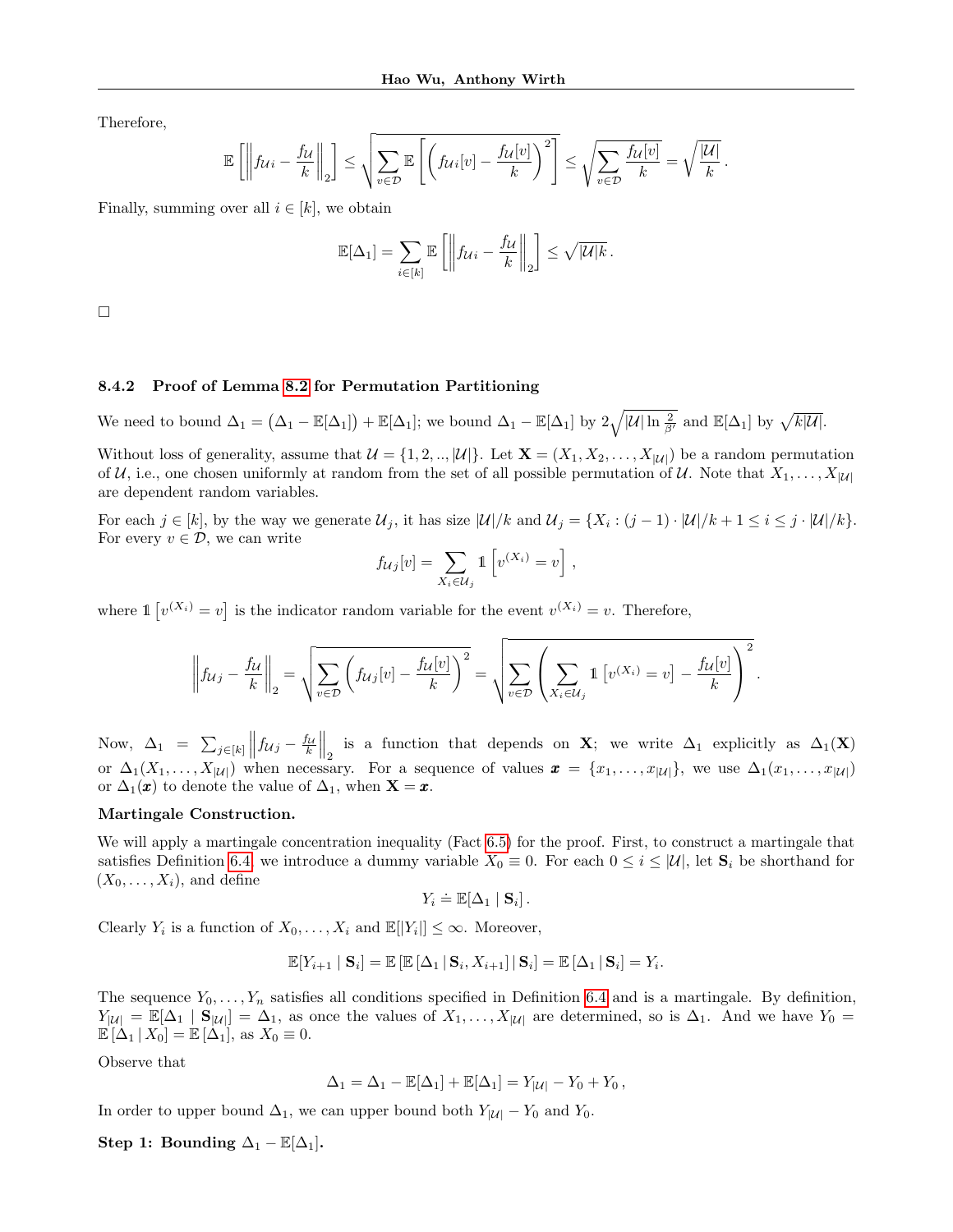We upper bound it via Azuma's Inequality (Fact [6.5\)](#page-11-2). We prove that,

<span id="page-23-0"></span>
$$
A_i \le Y_i - Y_{i-1} \le A_i + 2\sqrt{2},\tag{5}
$$

for some random variables  $\{A_i\}$  that are functions of  $X_0, \ldots, X_{i-1}$ . By Azuma's inequality,

$$
\Pr\left[|Y_{|\mathcal{U}|} - Y_0| \ge \left(2\sqrt{|\mathcal{U}|\ln\frac{2}{\beta'}}\right)\right] \le 2\exp\left(-\frac{2\left(2\sqrt{|\mathcal{U}|\ln(2/\beta')}\right)^2}{\sum_{i\in\mathcal{U}}(2\sqrt{2})^2}\right) \le \beta'.
$$

**Proof of Inequality [\(5\)](#page-23-0)**. We prove that the gap between the upper and lower bounds on  $Y_i - Y_{i-1}$  is at most  $2\sqrt{2}$ . By the definitions of  $Y_i$  and  $Y_{i-1}$ ,

$$
Y_i - Y_{i-1} = \mathbb{E}[\Delta_1 | \mathbf{S}_i] - \mathbb{E}[\Delta_1 | \mathbf{S}_{i-1}].
$$

Let  $\mathcal{U} \setminus \mathbf{S}_{i-1}$  be the set of integers in  $\mathcal{U}$  that are distinct from  $X_1, \ldots, X_{i-1}$ . Define

$$
A_i = \inf_{x \in \mathcal{U} \setminus \mathbf{S}_{i-1}} \mathbb{E}[\Delta_1 \mid \mathbf{S}_{i-1}, X_i = x] - \mathbb{E}[\Delta_1 \mid \mathbf{S}_{i-1}], \text{ and } B_i = \sup_{x' \in \mathcal{U} \setminus \mathbf{S}_{i-1}} \mathbb{E}[\Delta_1 \mid \mathbf{S}_{i-1}, X_i = x'] - \mathbb{E}[\Delta_1 \mid \mathbf{S}_{i-1}].
$$

Clearly  $A_i \leq Y_i - Y_{i-1} \leq B_i$ . We prove that  $B_i - A_i \leq 2$ √ 2. Let  $x_0 \equiv 0$ , and for each  $j \geq 0$ ,  $\mathbf{x}_j = (x_0, x_1, \dots, x_j)$ be the sequence that consists of a starting 0, and the first j entries of a possible permutation of U. For each  $i \ge 1$ , let  $U \setminus x_{i-1}$  be the set of integers in U that are distinct from  $x_1, \ldots, x_{i-1}$ . Conditioned on  $S_{i-1} = x_{i-1}$ ,

$$
B_i - A_i = \sup_{x' \in \mathcal{U} \setminus \mathbf{x}_{i-1}} \mathbb{E}[\Delta_1 | \mathbf{S}_{i-1} = \mathbf{x}_{i-1}, X_i = x'] - \inf_{x \in \mathcal{U} \setminus \mathbf{x}_{i-1}} \mathbb{E}[\Delta_1 | \mathbf{S}_{i-1} = \mathbf{x}_{i-1}, X_i = x]
$$
  
= 
$$
\sup_{x', x \in \mathcal{U} \setminus \mathbf{x}_{i-1}} (\mathbb{E}[\Delta_1 | \mathbf{S}_{i-1} = \mathbf{x}_{i-1}, X_i = x'] - \mathbb{E}[\Delta_1 | \mathbf{S}_{i-1} = \mathbf{x}_{i-1}, X_i = x]) .
$$

It suffices to bound this for every possible sequence of  $x_{i-1}$ .

Consider a fixed  $i \in \mathcal{U}$  and  $\boldsymbol{x}_{i-1}$ . Define

$$
\gamma_{x',x} \doteq \mathbb{E}[\Delta_1 \mid \mathbf{S}_{i-1} = \pmb{x}_{i-1}, X_i = x'] - \mathbb{E}[\Delta_1 \mid \mathbf{S}_{i-1} = \pmb{x}_{i-1}, X_i = x].
$$

Our goal is to prove for all  $x', x \in \mathcal{U} \setminus \mathbf{x}_{i-1}, \gamma_{x',x'} \leq 2$ √ 2. It follows that  $\sup_{x',x\in\mathcal{U}\setminus\mathbf{x}_{i-1}} \gamma_{x',x'} \leq 2$ √  $\overline{2}$ . If  $x' = x$ , then  $\gamma_{x',x'} = 0$ . Suppose  $x' \neq x$ . As **X** is a random permutation of U, conditioned on  $\mathbf{S}_{i-1} = \mathbf{x}_{i-1}$  and  $X_i = x'$ , with equal probability, one of the elements  $X_{i+1}, \ldots, X_{|\mathcal{U}|}$  equals x. Hence,

$$
\mathbb{E}[\Delta_1 | \mathbf{S}_{i-1} = \pmb{x}_{i-1}, X_i = x'] = \frac{1}{|\mathcal{U}| - i} \sum_{\ell=i+1}^{|\mathcal{U}|} \mathbb{E}[\Delta_1 | \mathbf{S}_{i-1} = \pmb{x}_{i-1}, X_i = x', X_\ell = x].
$$

Similarly, it holds that

$$
\mathbb{E}[\Delta_1 | \mathbf{S}_{i-1} = \pmb{x}_{i-1}, X_i = x] = \frac{1}{|\mathcal{U}| - i} \sum_{\ell=i+1}^{|\mathcal{U}|} \mathbb{E}[\Delta_1 | \mathbf{S}_{i-1} = \pmb{x}_{i-1}, X_i = x, X_{\ell} = x'].
$$

By triangle inequality,

$$
\gamma_{x',x} = \frac{1}{|\mathcal{U}| - i} \sum_{\ell=i+1}^{|\mathcal{U}|} [\mathbb{E}[\Delta_1 | \mathbf{S}_{i-1} = \pmb{x}_{i-1}, X_i = x', X_\ell = x] - \mathbb{E}[\Delta_1 | \mathbf{S}_{i-1} = \pmb{x}_{i-1}, X_i = x, X_\ell = x']]
$$

For all permutation sequences  $\boldsymbol{x} = (x_1, \ldots, x_{|\mathcal{U}|})$  and for all  $i \neq \ell \in \mathcal{U}$ , define  $\boldsymbol{x}_{i,\ell}$  to be the sequence with the values of  $x_i$  and  $x_\ell$  being swapped. We claim it holds that

<span id="page-23-1"></span>
$$
|\Delta_1(\pmb{x}) - \Delta_1(\pmb{x}_{i,\ell})| \le 2\sqrt{2},\tag{6}
$$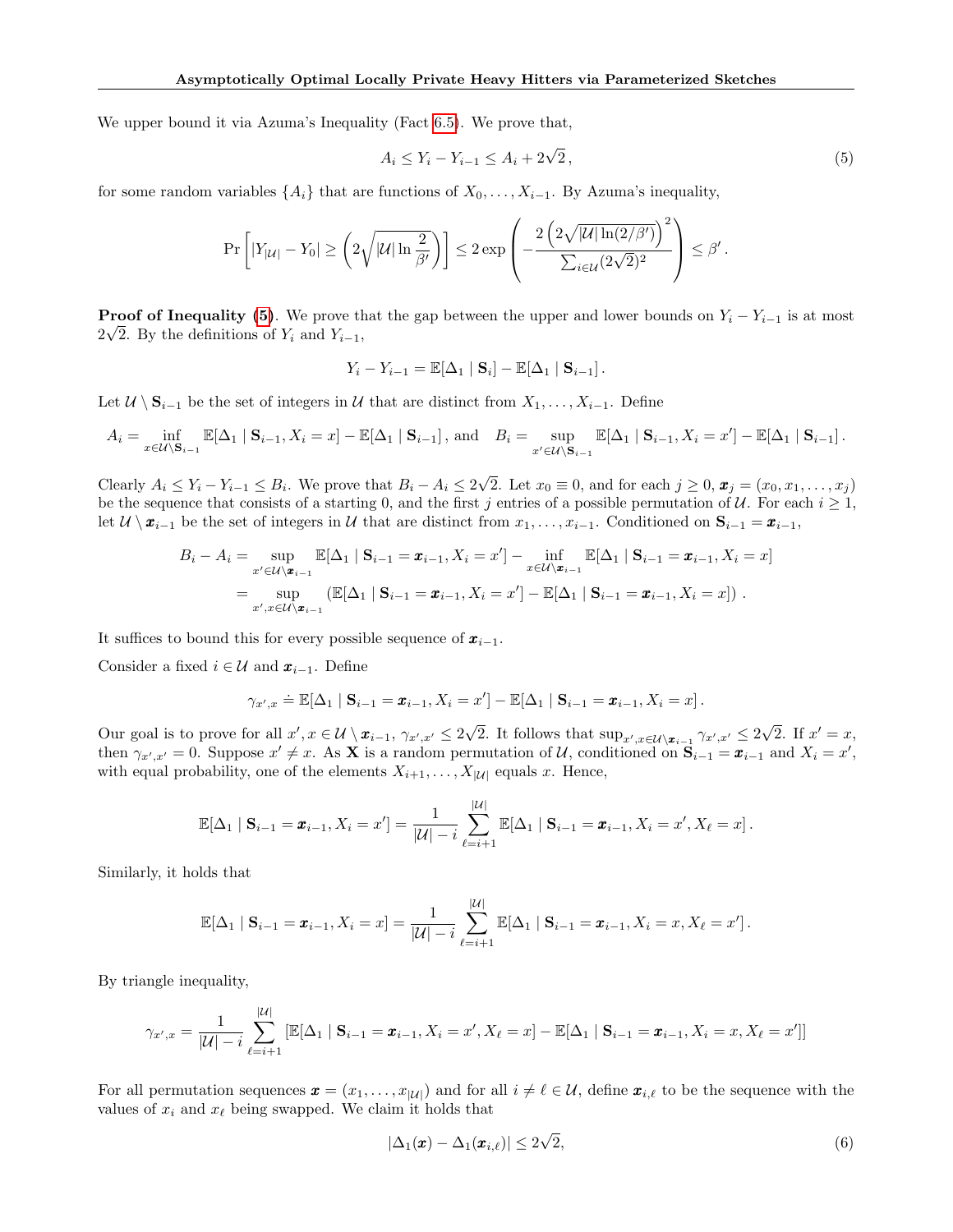This proves that

$$
\mathbb{E}[\Delta_1 \mid \mathbf{S}_{i-1} = \pmb{x}_{i-1}, X_i = x', X_\ell = x] - \mathbb{E}[\Delta_1 \mid \mathbf{S}_{i-1} = \pmb{x}_{i-1}, X_i = x, X_\ell = x'] \le 2\sqrt{2}, \text{ and } \gamma_{x',x} \le 2\sqrt{2}.
$$

To prove Inequality [\(6\)](#page-23-1), recall that  $\Delta_1 = \sum_{j \in [k]} ||f_{\mathcal{U}j} - \frac{f_{\mathcal{U}}}{k}||_2$ .

If  $v^{(x_i)} = v^{(x_\ell)}$  or there exists some  $j \in [k]$ , s.t. both  $x_i, x_\ell \in \mathcal{U}_j$ , then the swap does not change  $\Delta_1$ , and  $|\Delta_1(\boldsymbol{x}) - \Delta_1(\boldsymbol{x}_{i,\ell})| = 0.$ 

Otherwise,  $v^{(x_i)} \neq v^{(x_\ell)}$  and  $x_i \in \mathcal{U}_j$ ,  $x_\ell \in \mathcal{U}_{j'}$  for different  $j, j' \in [k]$ . The swap affects only  $\left\|f_{\mathcal{U}j} - \frac{f_{\mathcal{U}}}{k}\right\|_2$  and  $\left\|f_{\mathcal{U}j'}-\frac{f_{\mathcal{U}}}{k}\right\|_2$ . Let  $f_{\mathcal{U}_j,\mathbf{x}}$  and  $f_{\mathcal{U}_j,\mathbf{x}_{i,\ell}}$  be the frequency vectors when  $\mathbf{X}=\mathbf{x}$  and  $\mathbf{X}=\mathbf{x}_{i,\ell}$ , respectively. They differ in both the  $(v^{(x_i)})^{\text{th}}$  and  $(v^{(x_\ell)})^{\text{th}}$  coordinates, each by 1.

If we view  $f_{\mathcal{U}_j,\mathbf{x}} - \frac{f_{\mathcal{U}}}{k}$  and  $f_{\mathcal{U}_j,\mathbf{x}_{i,\ell}} - \frac{f_{\mathcal{U}}}{k}$  as |D|-dimensional vectors, it holds that

$$
\left(f_{\mathcal{U}_j,\boldsymbol{x}}-\frac{f_{\mathcal{U}}}{k}\right)-\left(f_{\mathcal{U}_j,\boldsymbol{x}_{i,\ell}}-\frac{f_{\mathcal{U}}}{k}\right)=-\boldsymbol{e}_{v^{(x_i)}}+\boldsymbol{e}_{v^{(x_\ell)}},
$$

where  $e_{v^{(x_i)}}$  and  $e_{v^{(x_\ell)}}$  are the  $v^{(x_i)}$ -th and the  $v^{(x_\ell)}$ -th standard basis vectors in  $\mathbb{R}^{|\mathcal{D}|}$  respectively. By the triangle inequality,

$$
\left\|f_{\mathcal{U}_j,\boldsymbol{x}}-\frac{f_{\mathcal{U}}}{k}\right\|_2-\left\|f_{\mathcal{U}_j,\boldsymbol{x}_{i,\ell}}-\frac{f_{\mathcal{U}}}{k}\right\|_2\leq\|\boldsymbol{-e}_{v^{(x_i)}}+\boldsymbol{e}_{v^{(x_\ell)}}\|_2=\sqrt{2}.
$$

Similarly, we can prove that the change of  $||f_{\mathcal{U}j'} - \frac{f_{\mathcal{U}}}{k}||_2$  is bounded by  $\sqrt{2}$ . Therefore,  $|\Delta_1(\pmb{x}) - \Delta_1(\pmb{x}_{i,\ell})| \leq 2$ √ 2. Step 2: Bounding  $\mathbb{E}[\Delta_1]$ .

By linearity of expectation,

$$
Y_0 = \mathbb{E}[\Delta_1] = \sum_{j \in [k]} \mathbb{E}\left[\left\|f_{\mathcal{U}j} - \frac{f_{\mathcal{U}}}{k}\right\|_2\right]
$$

.

For a fixed  $j \in [k]$ , by Jensen's inequality, it holds that

$$
\mathbb{E}\left[\left\|f_{\mathcal{U}j}-\frac{f_{\mathcal{U}}}{k}\right\|_2\right]=\mathbb{E}\left[\sqrt{\sum_{v\in\mathcal{D}}\left(f_{\mathcal{U}j}[v]-\frac{f_{\mathcal{U}}[v]}{k}\right)^2}\right]\leq\sqrt{\sum_{v\in\mathcal{D}}\mathbb{E}\left[\left(f_{\mathcal{U}j}[v]-\frac{f_{\mathcal{U}}[v]}{k}\right)^2\right]}.
$$

Consider a fixed  $v \in \mathcal{D}$ , define  $\mathcal{U}[v] \doteq \{u \in \mathcal{U} : v^{(u)} = v\}$  as the set of users holding element v. It holds that  $|\mathcal{U}[v]| = f_{\mathcal{U}}[v]$ . For each  $u \in \mathcal{U}[v]$ , define the indicator random variable  $Z^{(u)}$  for the event  $u \in \mathcal{U}_j$ . Then  $Pr[Z^{(u)} = 1] = 1/k$  and  $Pr[Z^{(u)} = 0] = 1 - 1/k$ . Then

$$
f_{\mathcal{U}_j}[v] = \sum_{u \in \mathcal{U}[v]} Z^{(u)},
$$

is a sum of  $f_{\mathcal{U}}[v]$  dependent random variables with expectation  $f_{\mathcal{U}}[v]/k$ . For a pair of users  $u, u' \in \mathcal{U}[v], u \neq u'$ , due the permutation, if u belongs to  $\mathcal{U}_j$ , it is less likely that u' belongs to  $\mathcal{U}_j$ . In particular,

$$
\begin{aligned} \mathbb{C}\text{ov}\left[Z^{(u)}, Z^{(u')}\right] &= \mathbb{E}\left[Z^{(u)} \cdot Z^{(u')}\right] - \mathbb{E}\left[Z^{(u)}\right] \mathbb{E}\left[Z^{(u')}\right] \\ &= \binom{|\mathcal{U}| - 2}{|\mathcal{U}|/k - 2} / \binom{|\mathcal{U}|}{|\mathcal{U}|/k} - \left(\frac{1}{k}\right)^2 \\ &= \frac{|\mathcal{U}|/k \cdot (|\mathcal{U}|/k - 1)}{|\mathcal{U}|(|\mathcal{U}| - 1)} - \left(\frac{1}{k}\right)^2 \\ &\leq 0 \,. \end{aligned}
$$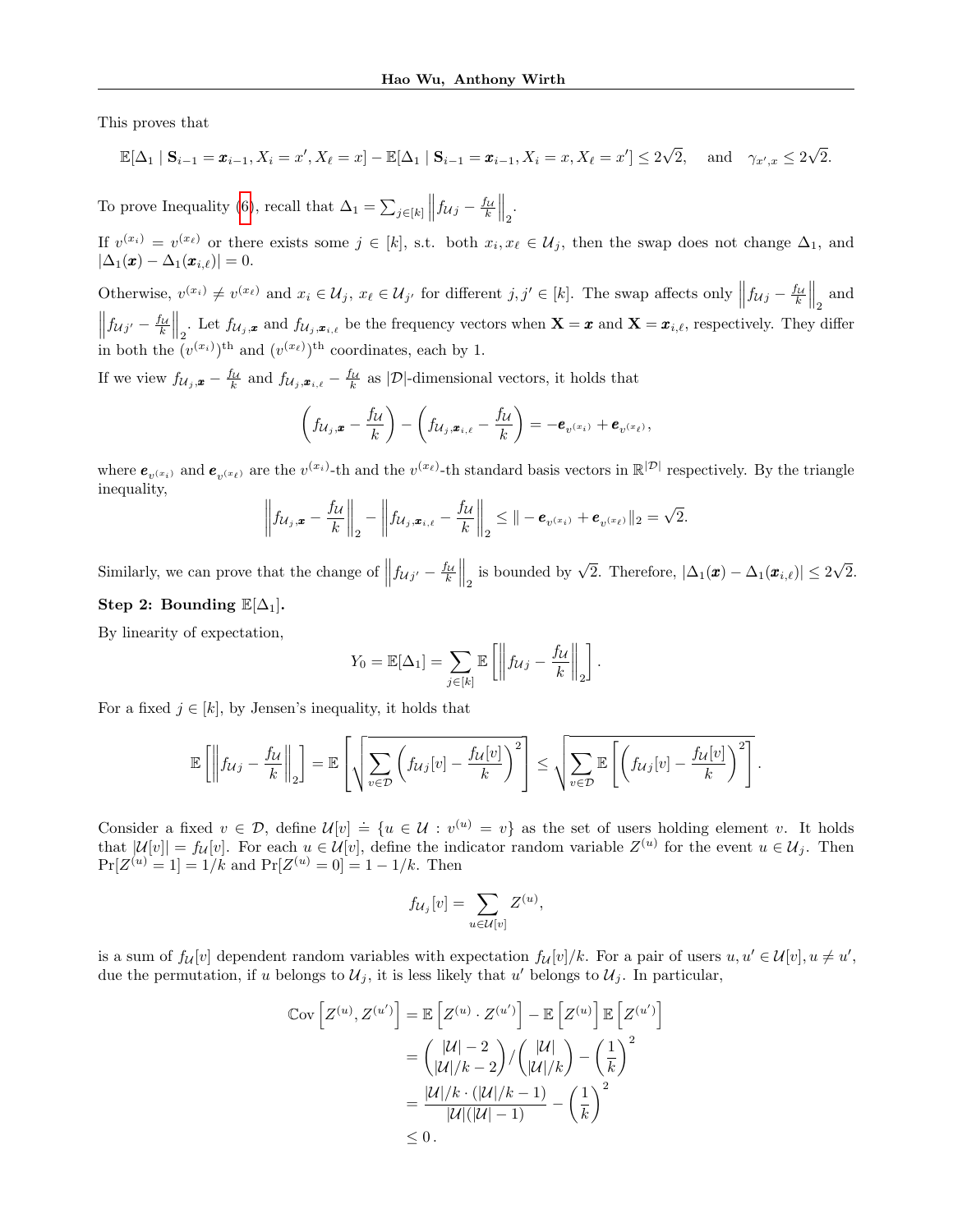Hence,

$$
\mathbb{E}\left[\left(f_{\mathcal{U}j}[v] - \frac{f_{\mathcal{U}}[v]}{k}\right)^2\right] = \mathbb{V}\text{ar}\left[f_{\mathcal{U}j}[v]\right] = \sum_{u \in \mathcal{U}[v]} \mathbb{V}\text{ar}\left[Z^{(u)}\right] + \sum_{u \neq u' \in \mathcal{U}[v]} \mathbb{C}\text{ov}\left[Z^{(u)}, Z^{(u')}\right]
$$

$$
\leq \sum_{u \in \mathcal{U}[v]} \mathbb{V}\text{ar}\left[Z^{(u)}\right] = f_{\mathcal{U}}[v] \cdot \frac{1}{k} \cdot \left(1 - \frac{1}{k}\right) \leq \frac{f_{\mathcal{U}}[v]}{k}.
$$

Therefore,

$$
\mathbb{E}\left[\left\|f_{\mathcal{U}j}-\frac{f_{\mathcal{U}}}{k}\right\|_{2}\right] \leq \sqrt{\sum_{v\in\mathcal{D}}\mathbb{E}\left[\left(f_{\mathcal{U}j}[v]-\frac{f_{\mathcal{U}}[v]}{k}\right)^{2}\right]} \leq \sqrt{\sum_{v\in\mathcal{D}}\frac{f_{\mathcal{U}}[v]}{k}} = \sqrt{\frac{|\mathcal{U}|}{k}},
$$

and

$$
Y_0 = \mathbb{E}[\Delta_1] = \sum_{j \in [k]} \mathbb{E}\left[\left\|f_{\mathcal{U}j} - \frac{f_{\mathcal{U}}}{k}\right\|_2\right] \leq \sqrt{|\mathcal{U}|k}.
$$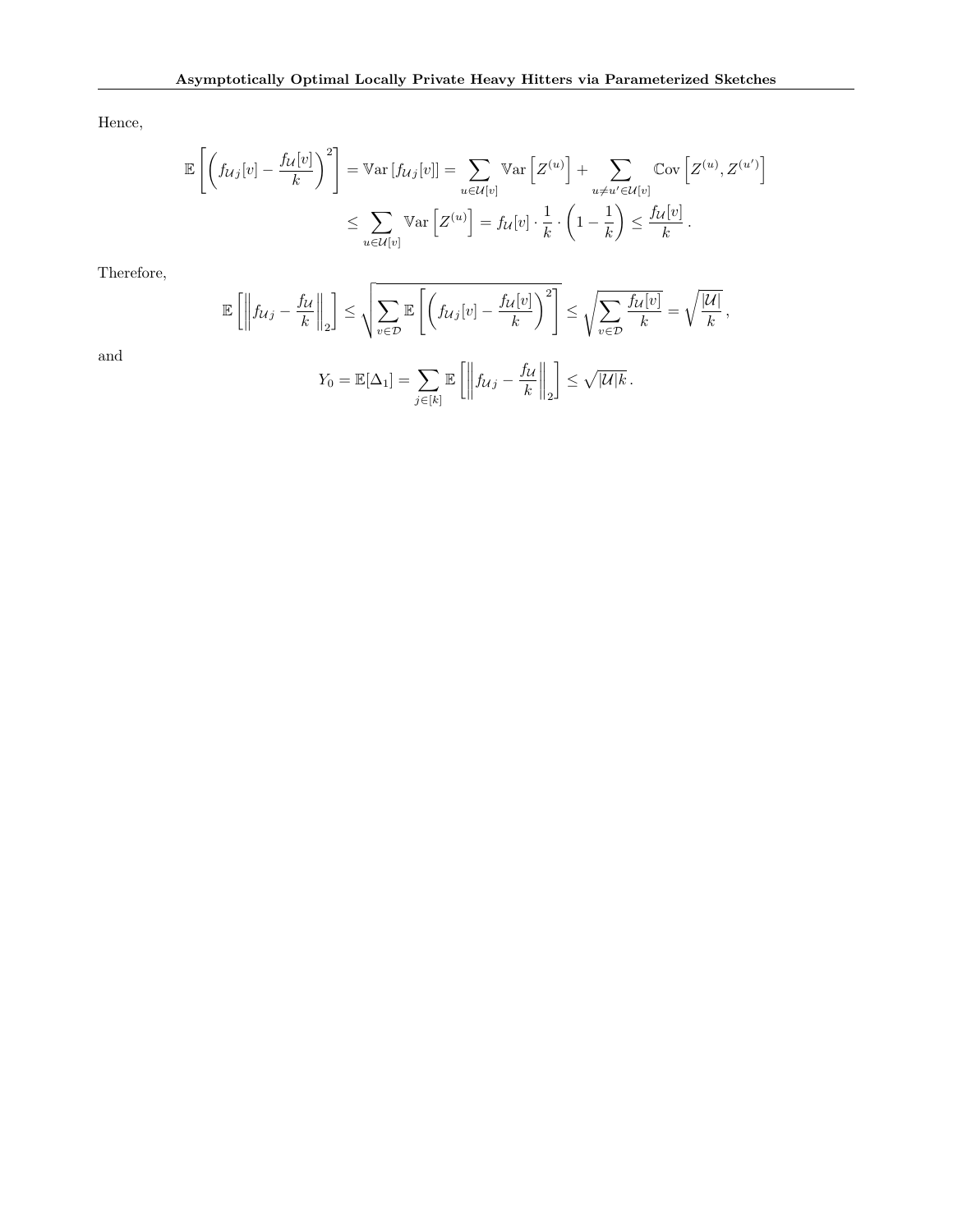# <span id="page-26-0"></span>9 Proofs For Section [4](#page-5-0)

This section is organized as follows:

- 1. In Section [9.1,](#page-26-1) we provide the detailed proof for Theorem [4.2.](#page-6-1)
- 2. In Section [9.2,](#page-31-0) we provide the detailed proof for Theorem [4.3.](#page-6-0)

### <span id="page-26-1"></span>9.1 Theorem [4.2](#page-6-1)

**Theorem [4.2.](#page-6-1)** For each  $\tau \in [L]$ , fix some query string  $s \in \Lambda^{\tau}$  for the frequency estimate. It holds that, with probability  $1 - \beta'$ ,

$$
|\widehat{f}_{\mathcal{U}}[\pmb{s}] - f_{\mathcal{U}}[\pmb{s}]| \in O((1/\varepsilon)\sqrt{n\cdot(\log d)\cdot(\ln(1/\beta'))/\ln n}).
$$

**Proof of Theorem [4.2.](#page-6-1)** Recall that for each  $\tau \in [L]$  and each  $\mathbf{s} \in \Lambda^{\tau}$ ,  $f_{\mathbb{U}_{\tau}}[\mathbf{s}] \doteq \{u \in \mathbb{U}_{\tau} : v^{(u)}[1:\tau] = \mathbf{s}\}\$  is the frequency of  $s$  in  $\mathbb{U}_{\tau}$ , and  $\hat{f}_{\mathbb{U}_{\tau}}[s]$  is its estimate by **HadaOracle**.

For each  $\tau \in [L]$ , define frequency vector  $f_{\mathbb{U}_{\tau}} \doteq (f_{\mathbb{U}_{\tau}}[\mathbf{s}] : \mathbf{s} \in \Lambda^{\tau})$ . Denote the  $\ell_2$  distance between the frequency vector  $f_{\mathbb{U}_{\tau}}$  and its expectation  $f_{\mathcal{U}}/L$  as

$$
\left\|f_{\mathbb{U}_{\tau}} - \frac{f_{\mathcal{U}}}{L}\right\|_2 = \sqrt{\sum_{\mathbf{s} \in \Lambda^{\tau}} \left(f_{\mathbb{U}_{\tau}}[\mathbf{s}] - \frac{f_{\mathcal{U}}[\mathbf{s}]}{L}\right)^2}.
$$

To prove Theorem [4.2,](#page-6-1) we need the following lemmas.

<span id="page-26-3"></span><span id="page-26-2"></span>**Lemma 9.1.** For each  $\tau \in [L]$ , with probability  $1 - \beta'$ , it holds that  $|\mathbb{U}_{\tau}| \in O(n/L)$ . **Lemma 9.2.** For each  $\tau \in [L]$ , with probability  $1 - \beta'$ , it holds that

$$
\left\|f_{\mathbb{U}_{\tau}} - \frac{f_{\mathcal{U}}}{L}\right\|_2 \in O\left(\sqrt{\frac{n}{L} \ln \frac{1}{\beta'}}\right).
$$

We need to prove the lemmas for both *independent partitioning* and *permutation partitioning*. The proofs are technical, so we defer them to the end of the proof. For now, we show how to put them together to complete the proof of Theorem [4.2.](#page-6-1)

For each  $\tau \in [L]$ , each  $\mathbf{s} \in \Lambda^{\tau}$ , we regard  $\hat{f}_{\mathcal{U}}[\mathbf{s}] = L \cdot \hat{f}_{\mathbb{U}_{\tau}}[\mathbf{s}]$  as an estimate of  $f_{\mathcal{U}}[\mathbf{s}]$ . By triangle inequality,

$$
\left| L \cdot \hat{f}_{\mathbb{U}_{\tau}}[\mathbf{s}] - f_{\mathcal{U}}[\mathbf{s}] \right| \leq \left| L \cdot \hat{f}_{\mathbb{U}_{\tau}}[\mathbf{s}] - L \cdot f_{\mathbb{U}_{\tau}}[\mathbf{s}] \right| + \left| L \cdot f_{\mathbb{U}_{\tau}}[\mathbf{s}] - f_{\mathcal{U}}[\mathbf{s}] \right|,
$$

where  $\hat{f}_{\mathbb{U}_\tau}[\mathbf{s}]$  is the estimate of  $f_{\mathbb{U}_\tau}[\mathbf{s}]$  returned by **HadaOracle**. By Corollary [3.2](#page-3-2) and Lemma [9.1,](#page-26-2) it holds with probability at least  $1 - \beta'/2$ ,

$$
\left|\widehat{f}_{\mathbb{U}_{\tau}}[\mathbf{s}]-f_{\mathbb{U}_{\tau}}[\mathbf{s}]\right|\in O\left(\frac{1}{\varepsilon}\sqrt{\left|\mathbb{U}_{\tau}\right|\ln\frac{1}{\beta'}}\right)\subseteq O\left(\frac{1}{\varepsilon}\sqrt{\frac{n}{L}\ln\frac{1}{\beta'}}\right).
$$

By Lemma [9.2,](#page-26-3) with probability at least  $1 - \beta'/2$ ,

$$
|f_{\mathbb{U}_{\tau}}[\mathbf{s}] - f_{\mathcal{U}}[\mathbf{s}]/L| \leq ||f_{\mathbb{U}_{\tau}} - f_{\mathcal{U}}/L||_2 \in O\left(\sqrt{\frac{n}{L} \cdot \ln \frac{L}{\beta'}}\right).
$$

By a union bound, with probability at least  $1 - \beta'$ , it holds that

$$
\left| L \cdot \hat{f}_{\mathbb{U}_{\tau}}[\mathbf{s}] - f_{\mathcal{U}}[\mathbf{s}] \right| \in O\left( \frac{1}{\varepsilon} \sqrt{n \cdot L \cdot \ln \frac{1}{\beta'}} \right) .
$$

We finish the proof by substituting  $L = 2 \cdot (\log d)/\log n$ .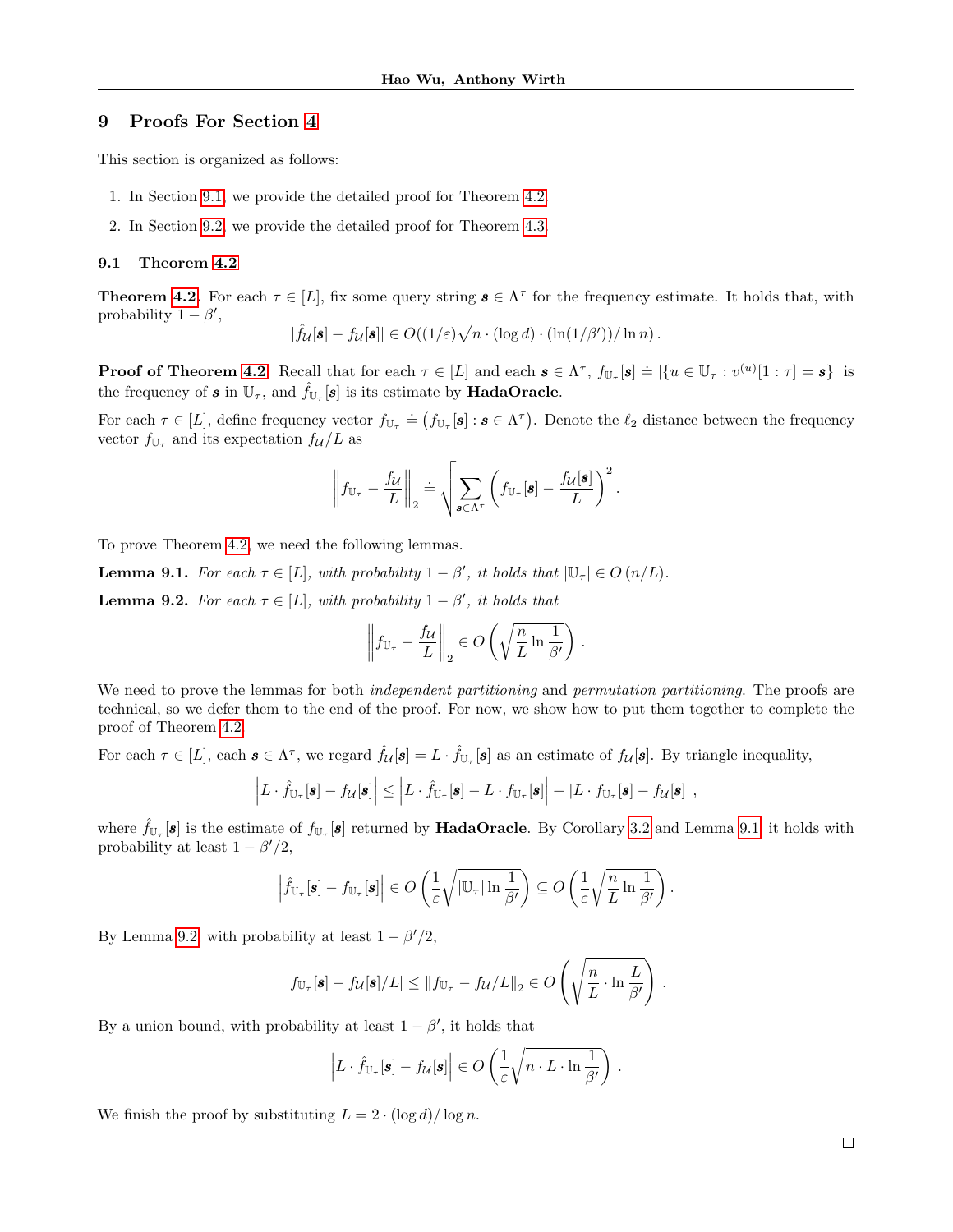In what follows, we need to prove Lemma [9.1](#page-26-2) and Lemma [9.2.](#page-26-3)

First, we prove Lemma [9.1.](#page-26-2) The lemma holds trivially for **permutation partitioning**, as in such case it holds that  $|\mathbb{U}_{\tau}| = |\mathcal{U}|/L$  for all  $\tau \in [L]$ . We need to prove the lemma for **independent partitioning**.

### 9.1.1 Proof of Lemma [9.1](#page-26-2) for Independent Partitioning

Let us fix a  $\tau \in [L]$ , for each  $u \in [n]$ , define the indicator random variable  $X_u$  that equals 1 if  $u \in \mathbb{U}_{\tau}$  and 0 otherwise. Then  $|\mathbb{U}_{\tau}| = \sum_{u \in [n]} X_u$ ,  $\mathbb{E}[|\mathbb{U}_{\tau}|] = n/L$ . By Chernoff bound (Fact [6.1\)](#page-10-2), it holds that

$$
Pr[|\mathbb{U}_{\tau}| > en/L] \leq \left(\frac{e^{e-1}}{e^e}\right)^{n/L} = \frac{1}{e^{n/L}}.
$$

Recall that  $L = 2 \cdot (\log d) / \log n$ . Further, in order that the bound  $O\left(\frac{1}{\varepsilon} \sqrt{n \cdot \frac{\log d}{\log n} \cdot \ln \frac{1}{\beta'}}\right)$  in Theorem [4.2](#page-6-1) to be meaningful, we need the assumption that  $n \geq \frac{1}{\varepsilon^2} \cdot L \cdot \ln \frac{1}{\beta'}$ . Therefore,

$$
\frac{1}{e^{n/L}} \le e^{-\ln(1/\beta')} = \beta'.
$$

It concludes that  $|\mathbb{U}_{\tau}| \in O(n/L)$  with probability at least  $1 - \beta'$ .

 $\blacksquare$ 

This finishes the proof of Lemma [9.1.](#page-26-2) Next, we prove Lemma [9.2.](#page-26-3) We need to prove the lemma for both permutation partitioning and independent partitioning.

# 9.1.2 Proof of Lemma [9.2](#page-26-3) for permutation partitioning

Consider a fixed  $\tau \in [L]$ . We have

$$
\left\|f_{\mathbb{U}_{\tau}} - \frac{f_{\mathcal{U}}}{L}\right\|_{2} - \mathbb{E}\left[\left\|f_{\mathbb{U}_{\tau}} - \frac{f_{\mathcal{U}}}{L}\right\|_{2}\right] + \mathbb{E}\left[\left\|f_{\mathbb{U}_{\tau}} - \frac{f_{\mathcal{U}}}{L}\right\|_{2}\right].
$$

We will bound each term separately.

Step 1: Bounding  $\mathbb{E}[\|f_{\mathbb{U}_{\tau}}-f_{\mathcal{U}}/L\|_2].$ 

By Jensen's inequality,

$$
\mathbb{E}\left[\left\|f_{\mathbb{U}_{\tau}} - \frac{f_{\mathcal{U}}}{L}\right\|_{2}\right] \leq \sqrt{\sum_{\boldsymbol{s}\in\Lambda^{\tau}}\mathbb{E}\left[\left(f_{\mathbb{U}_{\tau}}[\boldsymbol{s}]-\frac{1}{L}f_{\mathcal{U}}[\boldsymbol{s}]\right)^{2}\right]} = \sqrt{\sum_{\boldsymbol{s}\in\Lambda^{\tau}}\mathbb{V}\mathrm{ar}\left[f_{\mathbb{U}_{\tau}}[\boldsymbol{s}]\right]}.
$$

For each user  $u \in \mathcal{U}$ , define  $\mathbf{s}^{(u)} \doteq v^{(u)}[1:\tau]$ , the prefix of  $v^{(u)}$  with length  $\tau$ . Consider a fixed  $\mathbf{s} \in \Lambda^{\tau}$ , define  $\mathbb{U}[s] \doteq \{u \in \mathcal{U} : s^{(u)} = s\}$  as the set of users holding element s. It holds that  $|\mathbb{U}[s]| = f_{\mathcal{U}}[s]$ . For all  $u \in \mathbb{U}[s]$ , define the indicator random variable  $Z^{(u)}$  to represent the event  $u \in \mathbb{U}_{\tau}$ . Then  $Pr[Z^{(u)} = 1] = 1/L$  and  $Pr[Z^{(u)} = 0] = 1 - 1/L$ . Then

$$
f_{\mathbb{U}_{\tau}}[\mathbf{s}] = \sum_{u \in \mathbb{U}[\mathbf{s}]} Z^{(u)},
$$

is a sum of  $f_{\mathcal{U}}[\mathbf{s}]$  dependent random variables with expectation  $f_{\mathcal{U}}[\mathbf{s}]/L$ . For a pair of users  $u, u' \in \mathbb{U}[\mathbf{s}], u \neq u'$ , due to the permutation, if u belongs to  $\mathbb{U}_{\tau}$ , it is less likely that u' belongs to  $\mathbb{U}_{\tau}$ . In particular,

$$
\begin{aligned} \mathbb{C}\text{ov}\left[Z^{(u)}, Z^{(u')} \right] &= \mathbb{E}\left[Z^{(u)} \cdot Z^{(u')} \right] - \mathbb{E}\left[Z^{(u)} \right] \mathbb{E}\left[Z^{(u')} \right] \\ &= \binom{n-2}{n/L-2} / \binom{n}{n/L} - \left(\frac{1}{L}\right)^2 = \frac{n/L \cdot (n/L-1)}{n(n-1)} - \left(\frac{1}{L}\right)^2 \le 0 \,. \end{aligned}
$$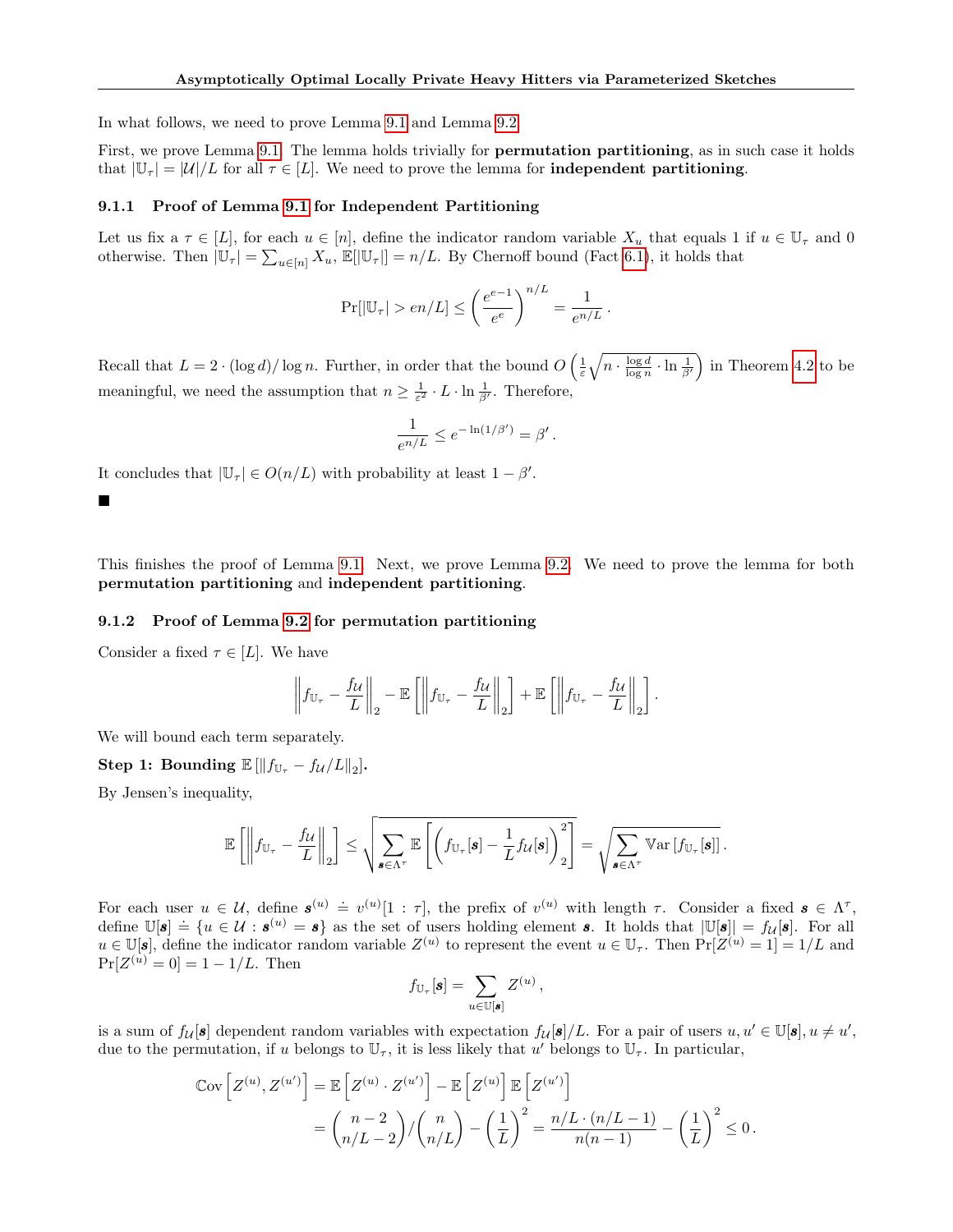Hence,

$$
\operatorname{Var}\left[f_{\mathbb{U}_{\tau}}[\mathbf{s}]\right] = \sum_{u \in \mathbb{U}[\mathbf{s}]} \operatorname{Var}\left[Z^{(u)}\right] + \sum_{u \neq u' \in \mathbb{U}[\mathbf{s}]} \mathbb{C}ov\left[Z^{(u)}, Z^{(u')} \right] \le \sum_{u \in \mathbb{U}[\mathbf{s}]} \operatorname{Var}\left[Z^{(u)}\right] = f_{\mathcal{U}}[\mathbf{s}] \cdot \frac{1}{L} \cdot \left(1 - \frac{1}{L}\right) \le \frac{f_{\mathcal{U}}[\mathbf{s}]}{L}.
$$
\nTherefore

1 nerefore,

$$
\mathbb{E}\left[\left\|f_{\mathbb{U}_{\tau}} - \frac{f_{\mathcal{U}}}{L}\right\|_{2}\right] = \sqrt{\sum_{\mathbf{s} \in \Lambda^{\tau}} \mathbb{V}\text{ar}\left[f_{\mathbb{U}_{\tau}}[\mathbf{s}]\right]} \leq \sqrt{\sum_{\mathbf{s} \in \Lambda^{\tau}} \frac{f_{\mathcal{U}}[\mathbf{s}]}{L}} = \sqrt{\frac{n}{L}}
$$

Step 2: Bounding  $||f_{\mathbb{U}_{\tau}} - f_{\mathcal{U}}/L||_2 - \mathbb{E} [\|f_{\mathbb{U}_{\tau}} - f_{\mathcal{U}}/L\|_2].$ 

By symmetry, we prove just the case when  $\tau = 1$ .

Without loss of generality, assume that the n users in U are indexed by  $[n] = \{1, 2, \ldots, n\}$ . Let  $\mathbf{X} = \{X_1, \ldots, X_n\}$ be a random permutation of  $[n]$ . As  $||f_{U_1} - f_{\mathcal{U}}/L||_2$  is a function that depends on **X**, we write it explicitly as  $||f_{U_1} - f_{\mathcal{U}}/L||_2(X_1,\ldots,X_n)$  or  $||f_{U_1} - f_{\mathcal{U}}/L||_2(\mathbf{X})$  when necessary. For a possible permutation  $\mathbf{x} = \{x_1,\ldots,x_n\}$ of  $[n]$ , we use  $||f_{\mathbb{U}_1} - f_{\mathcal{U}}/L||_2 (x_1, \ldots, x_n)$  or  $||f_{\mathbb{U}_1} - f_{\mathcal{U}}/L||_2 (\boldsymbol{x})$  to denote the value of  $||f_{\mathbb{U}_1} - f_{\mathcal{U}}/L||_2$  when  $\mathbf{X} = \boldsymbol{x}$ . Let  $n_{\text{grp}} = n/L$ . For each possible permutation  $\boldsymbol{x}$ ,  $||f_{\mathbb{U}_1} - f_{\mathcal{U}}/L||_2(\boldsymbol{x})$  does not change its value under the change of order of the first  $n_{\text{grp}}$  and/or last  $n - n_{\text{grp}}$  coordinates  $\boldsymbol{x}$ . Hence,  $||f_{\text{U}_1} - f_{\mathcal{U}}/L||_2$  is  $(n_{\text{grp}}, n - n_{\text{grp}})$ -symmetric (Definition [6.9\)](#page-11-3).

We prove that for each possible permutation x, for all  $i \in \{1, \ldots, n_{\text{app}}\}, j \in \{n_{\text{app}} + 1, \ldots, n\},\$ it holds that

<span id="page-28-0"></span>
$$
\left| \left\| f_{\mathbb{U}_1} - \frac{f_{\mathcal{U}}}{L} \right\|_2 (\boldsymbol{x}) - \left\| f_{\mathbb{U}_1} - \frac{f_{\mathcal{U}}}{L} \right\|_2 (\boldsymbol{x}_{i,j}) \right| \leq \sqrt{2}, \tag{7}
$$

.

where the permutation  $\mathbf{x}_{i,j}$  is obtained from  $\mathbf{x}$  by transposition of its i<sup>th</sup> and j<sup>th</sup> coordinates. Then by the McDiarmid Inequality with respect to permutation (Fact [6.10\)](#page-11-4), we have that for all  $\eta > 0$ ,

$$
\Pr\left[\left\|f_{\mathbb{U}_{\tau}} - \frac{f_{\mathcal{U}}}{L}\right\|_{2} - \mathbb{E}\left[\left\|f_{\mathbb{U}_{\tau}} - \frac{f_{\mathcal{U}}}{L}\right\|_{2}\right] \geq \eta\right] \leq \exp\left(-\frac{2\eta^{2}}{(n/L)\cdot 2}\left(\frac{n-1/2}{n-(n/L)}\right)\left(1 - \frac{1}{2\max\{(n/L), n-(n/L)\}}\right)\right).
$$

As  $L = 2(\log d)/\log n \geq 2$ , it holds that  $n/L \leq n - n/L$ . It follows that

$$
\left(\frac{n-1/2}{n-(n/L)}\right)\left(1-\frac{1}{2\max\{(n/L),n-(n/L)\}}\right) \ge \left(1-\frac{1/2}{(n-(n/L))}\right) \ge \frac{1}{2}.
$$

Substituting  $\eta$  with  $\sqrt{2 \cdot (n/L) \cdot \ln(1/\beta')}$ , we get

$$
\Pr\left[\left\|f_{\mathbb{U}_{\tau}} - \frac{f_{\mathcal{U}}}{L}\right\|_{2} - \mathbb{E}\left[\left\|f_{\mathbb{U}_{\tau}} - \frac{f_{\mathcal{U}}}{L}\right\|_{2}\right] \geq \eta\right] \leq \exp\left(-\frac{2\eta^{2}}{(n/L) \cdot 2} \cdot \frac{1}{2}\right) = \beta'.
$$

#### Proof of Inequality [\(7\)](#page-28-0).

For each  $\mathbf{s} \in \Lambda$ , define  $f_{\mathbb{U}_1,\mathbf{x}}[\mathbf{s}] \doteq \left| \{ u \in \mathbb{U}_1 : v^{(u)}[1:1] = \mathbf{s} \} \right|$  to be the frequency of  $\mathbf{s}$  in the set  $\{v^{(u)}[1:1] : u \in \mathbb{U}_1 \}$ , when the random permutation  $\mathbf{X} = \mathbf{x}$ . Let  $f_{\mathbb{U}_1,\mathbf{z}} = (f_{\mathbb{U}_1,\mathbf{z}}[s] : s \in \Lambda)$  be the corresponding frequency vector when  $\mathbf{X} = \boldsymbol{x}$ . Similarly, define  $f_{\mathbb{U}_1,\boldsymbol{x}_{i,j}}$  to be the frequency vector when  $\mathbf{X} = \boldsymbol{x}_{i,j}$ .

Let  $s^{(x_i)} = v^{(x_i)}[1:1]$  be the prefix of user  $x_i$ , and  $s^{(x_j)} = v^{(x_j)}[1:1]$  be the prefix of user  $x_j$ . When the permutation of **X** changes from **x** to  $x_{i,j}$ , user  $x_i$  is removed from  $\mathbb{U}_1$  and user  $x_j$  is added into  $\mathbb{U}_1$ . The frequency of  $s^{(x_i)}$  in  $\mathbb{U}_1$  decreases by 1, and the frequency of  $s^{(x_j)}$  increases by 1.

It holds that

$$
f_{\mathbb{U}_1,\boldsymbol{x}_{i,j}}[\boldsymbol{s}] = \begin{cases} f_{\mathbb{U}_1,\boldsymbol{x}}[\boldsymbol{s}], & \forall \boldsymbol{s} \in \Lambda \setminus \{\boldsymbol{s}^{(x_i)}, \boldsymbol{s}^{(x_j)}\}, \\ f_{\mathbb{U}_1,\boldsymbol{x}}[\boldsymbol{s}] - 1, & \boldsymbol{s} = \boldsymbol{s}^{(x_i)}, \\ f_{\mathbb{U}_1,\boldsymbol{x}}[\boldsymbol{s}] + 1, & \boldsymbol{s} = \boldsymbol{s}^{(x_j)}. \end{cases}
$$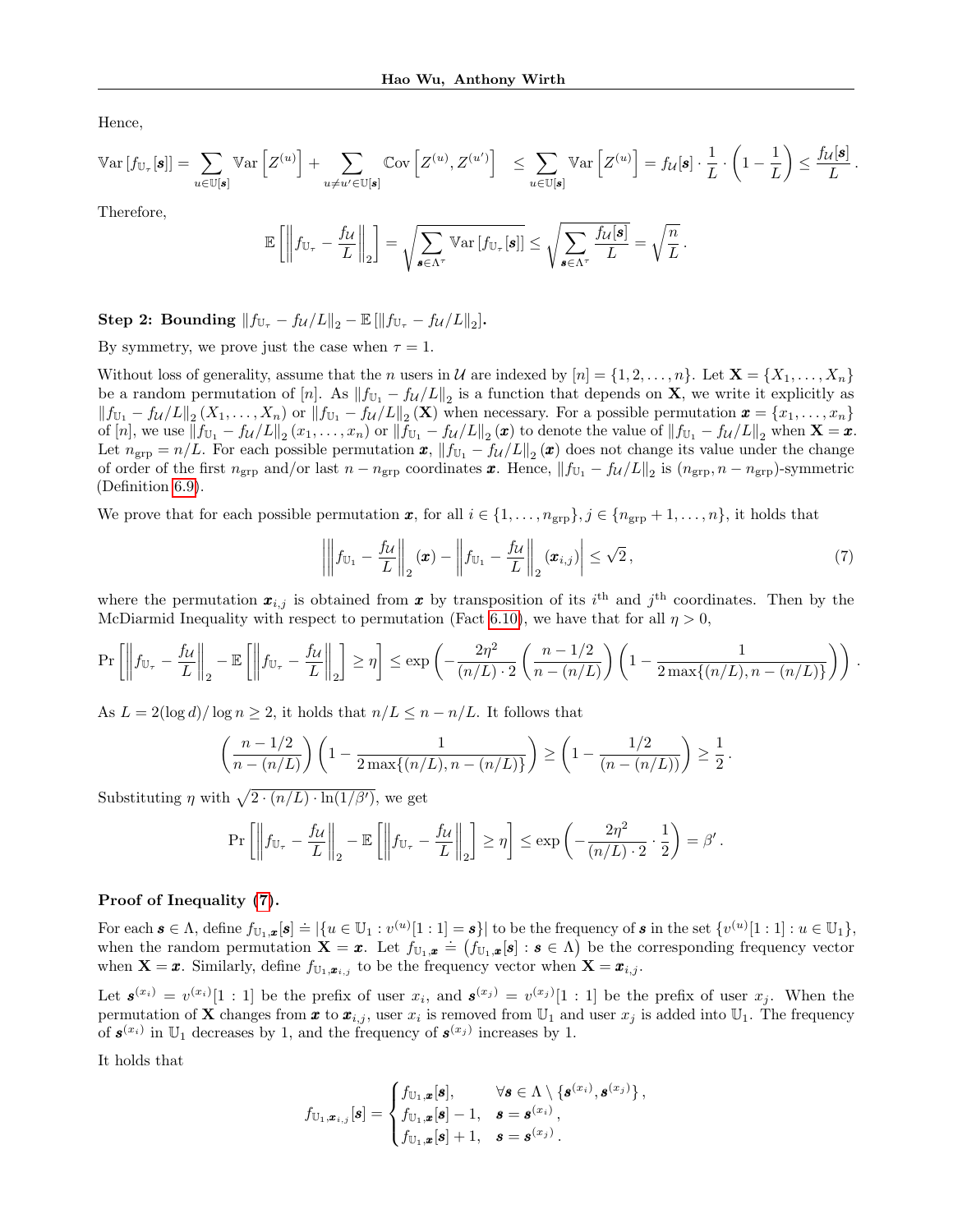If we view  $f_{U_1,\mathbf{x}} - f_{\mathcal{U}}/L$  and  $f_{U_1,\mathbf{x}_{i,j}} - f_{\mathcal{U}}/L$  as  $|\Lambda|$ -dimensional vectors, it holds that

$$
\left(f_{\mathbb{U}_1,\pmb{x}}-\frac{f_{\mathcal{U}}}{L}\right)-\left(f_{\mathbb{U}_1,\pmb{x}_{i,j}}-\frac{f_{\mathcal{U}}}{L}\right)=-\pmb{e}_{\pmb{s}^{(x_i)}}+\pmb{e}_{\pmb{s}^{(x_j)}}\,,
$$

where  $e_{s^{(x_i)}}$  and  $e_{s^{(x_j)}}$  are the  $s^{(x_i)}$ -th and the  $s^{(x_j)}$ -th standard basis vectors in  $\mathbb{R}^{|\Lambda|}$  respectively. By the triangle inequality,

$$
\left\|f_{\mathbb{U}_1,\boldsymbol{x}}-\frac{f_{\mathcal{U}}}{L}\right\|_2-\left\|f_{\mathbb{U}_1,\boldsymbol{x}_{i,j}}-\frac{f_{\mathcal{U}}}{L}\right\|_2\leq\left\|-\boldsymbol{e}_{\boldsymbol{s}^{(x_i)}}+\boldsymbol{e}_{\boldsymbol{s}^{(x_j)}}\right\|_2=\sqrt{2}.
$$

 $\blacksquare$ 

This finishes the proof of Lemma [9.2](#page-26-3) for **permutation partitioning**. Next, we prove Lemma 9.2 for **independent** partitioning.

# 9.1.3 Proof of Lemma [9.2](#page-26-3) for independent partitioning

Without loss of generality, we prove this lemma for a fixed  $\tau \in [L]$ . To simplify the notation, for each user  $u \in \mathcal{U}$ , which is or generatity, we prove this fermina for a fixed  $\ell \in [L]$ . To simplify the hotation, for each user  $u \in \mathcal{U}$ , we write  $\mathbf{s}^{(u)} \doteq v^{(u)}[1:\tau]$  as the prefix of  $v^{(u)}$  with length  $\tau$ . For each  $u \in \mathcal{U}$ , variable  $X_u$  for the event  $u \in \mathbb{U}_{\tau}$ . Let **X** be shorthand for  $\{X_1, \ldots, X_n\}$ . As  $||f_{\mathbb{U}_{\tau}} - f_{\mathcal{U}}/L||_2$  is a function that depends on **X**, we write it explicitly as  $||f_{\mathbb{U}_{\tau}} - f_{\mathcal{U}}/L||_2(X_1,\ldots,X_n)$  or  $||f_{\mathbb{U}_{\tau}} - f_{\mathcal{U}}/L||_2(\mathbf{X})$  when necessary. For a sequence of values  $\boldsymbol{x} = \{x_1, \ldots, x_n\} \in \{0,1\}^n$ , we use  $||f_{\mathbb{U}_{\tau}} - f_{\mathcal{U}}/L||_2(x_1, \ldots, x_n)$  or  $||f_{\mathbb{U}_{\tau}} - f_{\mathcal{U}}/L||_2(\boldsymbol{x})$  to denote the value of  $||f_{\mathbb{U}_{\tau}} - f_{\mathcal{U}}/L||_2(\mathbf{X}),$  when  $\mathbf{X} = \mathbf{x}$ . Since

$$
\left\|f_{\mathbb{U}_{\tau}} - \frac{f_{\mathcal{U}}}{L}\right\|_{2} = \left\|f_{\mathbb{U}_{\tau}} - \frac{f_{\mathcal{U}}}{L}\right\|_{2} - \mathbb{E}\left[\left\|f_{\mathbb{U}_{\tau}} - \frac{f_{\mathcal{U}}}{L}\right\|_{2}\right] + \mathbb{E}\left[\left\|f_{\mathbb{U}_{\tau}} - \frac{f_{\mathcal{U}}}{L}\right\|_{2}\right],
$$

we can bound  $||f_{\mathbb{U}_{\tau}} - f_{\mathcal{U}}/L||_2 - \mathbb{E}[\|f_{\mathbb{U}_{\tau}} - f_{\mathcal{U}}/L\|_2]$  and  $\mathbb{E}[\|f_{\mathbb{U}_{\tau}} - f_{\mathcal{U}}/L\|_2]$  separately.

Step 1: Bounding  $\mathbb{E} [\Vert f_{\mathbb{U}_{\tau}} - f_{\mathcal{U}}/L \Vert_2].$ 

First, similar to the proof for Lemma [8.2,](#page-18-2) we have that

$$
\mathbb{E}\left[\left\|f_{\mathbb{U}_{\tau}}-\frac{f_{\mathcal{U}}}{L}\right\|_{2}^{2}\right]=\sum_{\boldsymbol{s}\in\Lambda^{\tau}}\mathbb{E}\left[\left(f_{\mathbb{U}_{\tau}}[\boldsymbol{s}]-\frac{1}{L}f_{\mathcal{U}}[\boldsymbol{s}]\right)^{2}\right]=\sum_{\boldsymbol{s}\in\Lambda^{\tau}}\mathbb{V}\text{ar}\left[f_{\mathbb{U}_{\tau}}[\boldsymbol{s}]\right]\leq\sum_{\boldsymbol{s}\in\Lambda^{\tau}}\frac{1}{L}f_{\mathcal{U}}[\boldsymbol{s}]=\frac{n}{L}.
$$

Hence, by Jensen's inequality,  $\mathbb{E} [\|f_{\mathbb{U}_{\tau}} - f_{\mathcal{U}}/L\|_2] \leq \sqrt{\mathbb{E} [\|f_{\mathbb{U}_{\tau}} - f_{\mathcal{U}}/L\|_2^2]} \in O(\sqrt{n/L}).$ 

Step 2: Bounding  $||f_{\mathbb{U}_{\tau}} - f_{\mathcal{U}}/L||_2 - \mathbb{E} [\|f_{\mathbb{U}_{\tau}} - f_{\mathcal{U}}/L\|_2].$ 

Bounding this is more nuanced than the equivalent term in the proof of Lemma [8.2.](#page-18-2) We could show that  $||f_{\mathbb{U}_{\tau}} - f_{\mathcal{U}}/L||_2$  satisfies the Lipschitz condition (Definition [6.7\)](#page-11-1) with bound 1 and then apply McDiarmid's Inequality (Fact [6.8\)](#page-11-0). But this will give us an inferior bound of  $O(\sqrt{n \ln(1/\beta')})$ . The Lipschitz condition states that for each  $u \in \mathcal{U}$ , if the value of  $X_u$  changes, it affects  $||f_{\mathbb{U}_{\tau}} - f_{\mathcal{U}}/L||_2$  by at most 1. This completely ignores the variance of  $||f_{\mathbb{U}_{\tau}} - f_{\mathcal{U}}/L||_2$ .

We apply a martingale concentration inequality that incorporates variances (Fact [6.6\)](#page-11-5). First, we introduce a dummy variable  $X_0 \equiv 0$ . For each  $0 \leq i \leq n$ , let  $\mathbf{S}_i$  be shorthand for  $(X_0, \ldots, X_i)$ . Define

$$
Y_i \doteq \mathbb{E}\left[\left\|f_{\mathbb{U}_{\tau}} - \frac{f_{\mathcal{U}}}{L}\right\|_2 \middle| \mathbf{S}_i\right].
$$

Clearly  $Y_i$  is a function of  $X_0, \ldots, X_i$  and  $\mathbb{E}[|Y_i|] \leq \infty$ . Moreover,

$$
\mathbb{E}[Y_{i+1} | \mathbf{S}_i] = \mathbb{E}\left[\mathbb{E}\left[\left\|f_{\mathbb{U}_{\tau}} - \frac{f_{\mathcal{U}}}{L}\right\|_2 \bigg| \mathbf{S}_i, X_{i+1}\right] \bigg| \mathbf{S}_i\right] = \mathbb{E}\left[\left\|f_{\mathbb{U}_{\tau}} - \frac{f_{\mathcal{U}}}{L}\right\|_2 \bigg| \mathbf{S}_i\right] = Y_i.
$$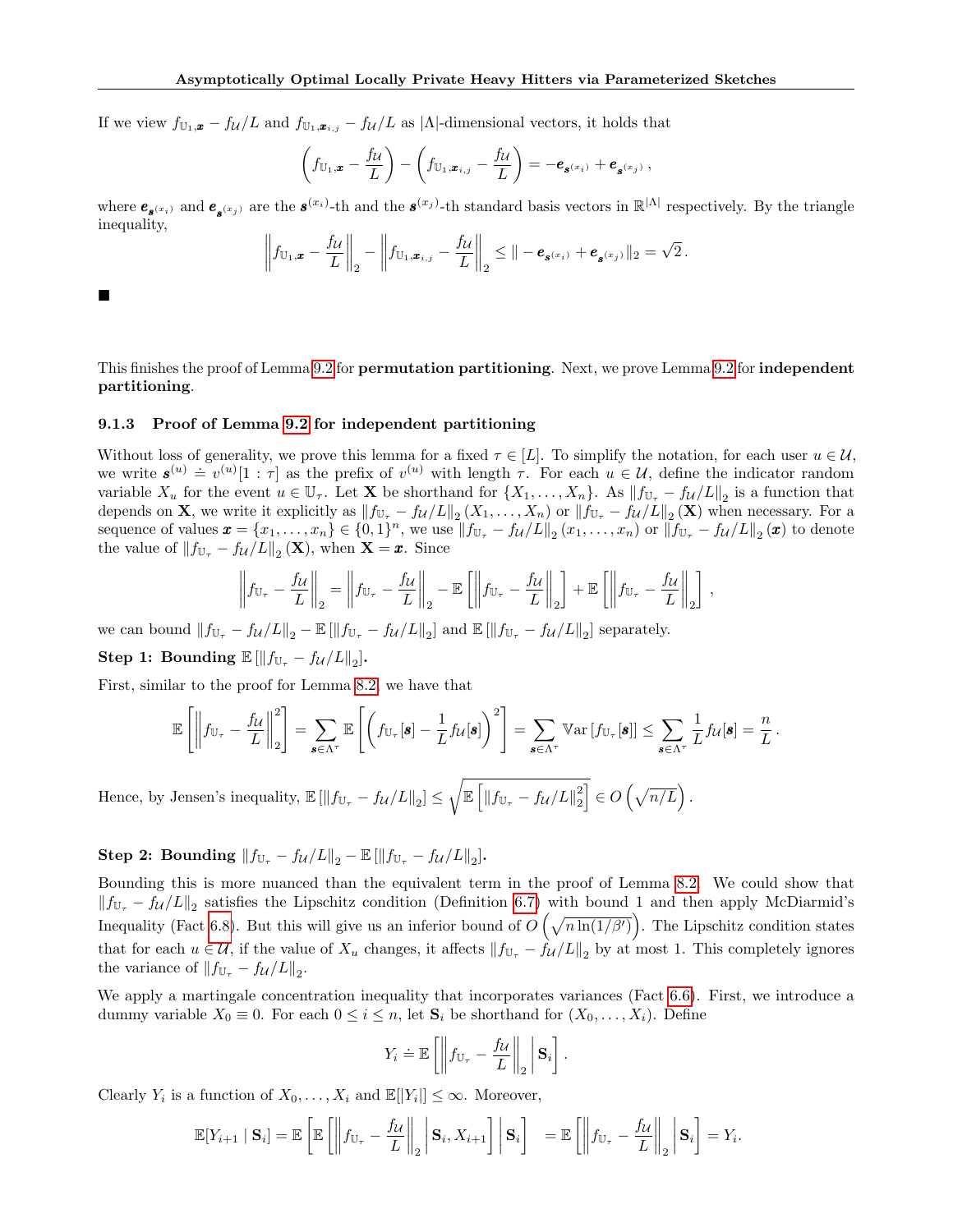The sequence  $Y_0, \ldots, Y_n$  satisfies all conditions specified in Definition [6.4](#page-10-3) and is a martingale. By definition,  $Y_n =$  $\mathbb{E}[\left\|f_{\mathbb{U}_{\tau}}-f_{\mathcal{U}}/L\right\|_2 | \mathbf{S}_n] = \|f_{\mathbb{U}_{\tau}}-f_{\mathcal{U}}/L\|_2$  as, once the values of  $X_1, \ldots, X_n$  are determined, so is  $\|f_{\mathbb{U}_{\tau}}-f_{\mathcal{U}}/L\|_2$ . And we have  $Y_0 = \mathbb{E} [\|f_{\mathbb{U}_{\tau}} - f_{\mathcal{U}}/L\|_2 | X_0] = \mathbb{E} [\|f_{\mathbb{U}_{\tau}} - f_{\mathcal{U}}/L\|_2],$  as  $X_0 \equiv 0$ .

Next, we show that for all  $i \in [n]$ ,

- 1.  $|Y_i Y_{i-1}| \leq 1$ ; and
- 2.  $\mathbb{V}\text{ar}[Y_i | X_0, \ldots, X_{i-1}] \leq 1/L$ .

Then by the concentration inequality (Fact [6.6\)](#page-11-5), it holds that for all  $\eta > 0$ ,

$$
\Pr[Y_n - Y_0 \ge \eta] \le \exp\left(-\frac{\eta^2}{2\left(n/L + \eta/3\right)}\right).
$$

We want to find an  $\eta$ , s.t.,  $\exp\left(-\frac{\eta^2}{2(n/L+\eta/3)}\right) = \beta'$ . This leads to an equation

$$
\eta^2 - \frac{2 \cdot \ln(1/\beta')}{3} \eta - \frac{2 \cdot n \cdot \ln(1/\beta')}{L} = 0,
$$

whose solution gives

$$
\eta = \frac{\ln(1/\beta')}{3} + \frac{1}{2} \sqrt{\frac{2^2 \cdot \ln^2(1/\beta')}{3^2} + \frac{8 \cdot n \cdot \ln(1/\beta')}{L}} \le \sqrt{\frac{2 \cdot n \cdot \ln(1/\beta')}{L}} + \frac{2 \cdot \ln(1/\beta')}{3}
$$

.

We conclude that, with probability at least  $1 - \beta'$ , it holds that

$$
\left\|f_{\mathbb{U}_{\tau}} - \frac{f_{\mathcal{U}}}{L}\right\|_{2} - \mathbb{E}\left[\left\|f_{\mathbb{U}_{\tau}} - \frac{f_{\mathcal{U}}}{L}\right\|_{2}\right] \leq \sqrt{2 \cdot \frac{n}{L} \cdot \ln \frac{1}{\beta'}} + \frac{2 \cdot \ln(1/\beta')}{3} \leq \left(\sqrt{2} + \frac{2}{3}\right) \cdot \sqrt{\frac{n}{L} \cdot \ln \frac{1}{\beta'}}.
$$

Proving that for all  $i \in [n], |Y_i - Y_{i-1}| \leq 1$ .

For all sequences  $\boldsymbol{x}_{i-1} = (0, x_1, \ldots, x_{i-1}) \in \{0, 1\}^i$  and for all  $x_i \in \{0, 1\}$ , we prove that

$$
\left|\mathbb{E}\left[\left\|f_{\mathbb{U}_{\tau}}-\frac{f_{\mathcal{U}}}{L}\right\|_{2}\middle|\mathbf{S}_{i-1}=\boldsymbol{x}_{i-1},X_{i}=x_{i}\right]-\mathbb{E}\left[\left\|f_{\mathbb{U}_{\tau}}-\frac{f_{\mathcal{U}}}{L}\right\|_{2}\middle|\mathbf{S}_{i-1}=\boldsymbol{x}_{i-1}\right]\right|\leq 1.
$$

Note that

$$
\mathbb{E}\left[\left\|f_{\mathbb{U}_{\tau}} - \frac{f_{\mathcal{U}}}{L}\right\|_{2}\middle|\mathbf{S}_{i-1} = \boldsymbol{x}_{i-1}\right] = \mathop{\mathbb{E}}_{x \in \{0,1\}}\left[\mathbb{E}\left[\left\|f_{\mathbb{U}_{\tau}} - \frac{f_{\mathcal{U}}}{L}\right\|_{2}\middle|\mathbf{S}_{i-1} = \boldsymbol{x}_{i-1}, X_{i} = x\right]\right].
$$

Define

$$
\gamma \doteq \left| \mathbb{E}\left[ \left\| f_{\mathbb{U}_{\tau}} - \frac{f_{\mathcal{U}}}{L} \right\|_2 \right| \mathbf{S}_{i-1} = \pmb{x}_{i-1}, X_i = 0 \right] - \mathbb{E}\left[ \left\| f_{\mathbb{U}_{\tau}} - \frac{f_{\mathcal{U}}}{L} \right\|_2 \right| \mathbf{S}_{i-1} = \pmb{x}_{i-1}, X_i = 1 \right].
$$

It suffices to prove that  $\gamma \leq 1$ . Let  $\boldsymbol{x}_i^+ = (x_{i+1}, \ldots, x_n)$  denote a possible sequence in  $\{0,1\}^{n-i}$ . For  $x_i \in \{0,1\}$ , we write

$$
\left\|f_{\mathbb{U}_{\tau}}-\frac{f_{\mathcal{U}}}{L}\right\|_{2}(\boldsymbol{x}_{i-1},x_{i},\boldsymbol{x}_{i}^{+})\qquad\text{for}\qquad\left\|f_{\mathbb{U}_{\tau}}-\frac{f_{\mathcal{U}}}{L}\right\|_{2}(x_{0},\ldots,x_{i-1},x_{i},x_{i+1},\ldots,x_{n}).
$$

Let  $S_i^+$  be shorthand for  $\{X_{i+1}, \ldots, X_n\}$ . Since  $S_i^+$  is independent of  $S_i$ , we have

$$
\gamma = \left| \sum_{\mathbf{x}_i^+ \in \{0,1\}^{n-i}} \Pr[\mathbf{S}_i^+ = \mathbf{x}_i^+] \cdot \left( \left\| f_{\mathbb{U}_{\tau}} - \frac{f_{\mathcal{U}}}{L} \right\|_2 (\mathbf{x}_{i-1}, 0, \mathbf{x}_i^+) - \left\| f_{\mathbb{U}_{\tau}} - \frac{f_{\mathcal{U}}}{L} \right\|_2 (\mathbf{x}_{i-1}, 1, \mathbf{x}_i^+) \right) \right|.
$$

Consider a fixed  $\mathbf{x}_i^+ \in \{0,1\}^{n-i}$ . Let  $\mathbf{x} = (\mathbf{x}_{i-1}, 0, \mathbf{x}_i^+)$  and  $\mathbf{x}' = (\mathbf{x}_{i-1}, 1, \mathbf{x}_i^+)$ . Let  $f_{\mathbb{U}_\tau, \mathbf{x}}$  and  $f_{\mathbb{U}_\tau, \mathbf{x}'}$  be the frequency vectors defined on  $\mathbb{U}_{\tau}$ , when  $\mathbf{X} = \mathbf{x}$  and  $\mathbf{X} = \mathbf{x}'$ , respectively. Let  $\mathbf{s}^{(i)} = v^{(i)}[1:\tau]$  be the prefix with length  $\tau$  of user i. For  $\mathbf{s} \in \Lambda^{\tau} \setminus \{\mathbf{s}^{(i)}\},\$ it holds that  $f_{\mathbb{U}_{\tau},\mathbf{x}}[\mathbf{s}] = f_{\mathbb{U}_{\tau},\mathbf{x}'}[\mathbf{s}]$ . Further,  $f_{\mathbb{U}_{\tau},\mathbf{x}}[\mathbf{s}^{(i)}] + 1 = f_{\mathbb{U}_{\tau},\mathbf{x}'}[\mathbf{s}^{(i)}].$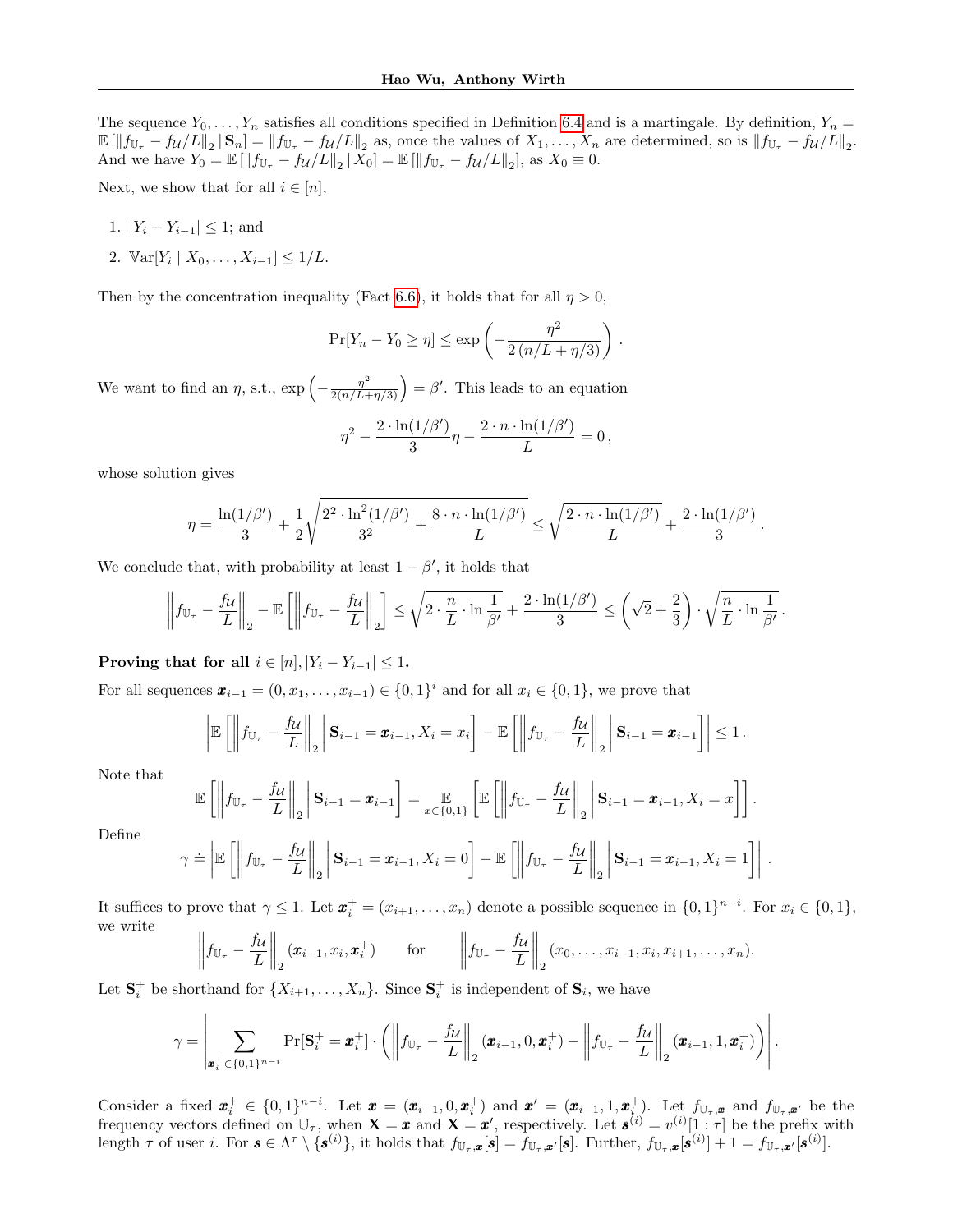If we view  $f_{\mathbb{U}_\tau,\mathbf{x}} - f_{\mathcal{U}}/L$  and  $f_{\mathbb{U}_\tau,\mathbf{x}'} - f_{\mathcal{U}}/L$  as  $|\Lambda^{\tau}|$ -dimensional vectors, it holds that

$$
\left(f_{\mathbb{U}_{\tau},\boldsymbol{x}}-\frac{f_{\mathcal{U}}}{L}\right)-\left(f_{\mathbb{U}_{\tau},\boldsymbol{x}'}-\frac{f_{\mathcal{U}}}{L}\right)=-\boldsymbol{e}_{\boldsymbol{s}^{(i)}}\,,
$$

where  $e_{s^{(i)}}$  is the  $s^{(i)}$ -th standard basis vector. By the triangle inequality,

$$
\left\|f_{\mathbb{U}_{\tau},\boldsymbol{x}}-\frac{f_{\mathcal{U}}}{L}\right\|_{2}-\left\|f_{\mathbb{U}_{\tau},\boldsymbol{x}'}-\frac{f_{\mathcal{U}}}{L}\right\|_{2}\leq\|\boldsymbol{e}_{\boldsymbol{s}^{(i)}}\|_{2}=1.
$$

Proving that for all  $i \in [n], \mathbb{V}\text{ar}[Y_i \mid X_0, \ldots, X_{i-1}] \leq 1/L$ .

For each sequence  $x_{i-1}$ ,

$$
\mathbb{E}\left[\left\|f_{\mathbb{U}_{\tau}} - \frac{f_{\mathcal{U}}}{L}\right\|_{2}\middle|\mathbf{X}_{i-1} = \mathbf{x}_{i-1}\right] = \left\{\begin{aligned}\n\mathbb{E}\left[\left\|f_{\mathbb{U}_{\tau}} - \frac{f_{\mathcal{U}}}{L}\right\|_{2}\middle|\mathbf{X}_{i-1} = \mathbf{x}_{i-1}, X_{i} = 1\right], & \text{w.p. } 1/L, \\
\mathbb{E}\left[\left\|f_{\mathbb{U}_{\tau}} - \frac{f_{\mathcal{U}}}{L}\right\|_{2}\middle|\mathbf{X}_{i-1} = \mathbf{x}_{i-1}, X_{i} = 0\right], & \text{w.p. } 1 - 1/L.\n\end{aligned}\right.
$$

We have also proven that

$$
\left|\mathbb{E}\left[\left\|f_{\mathbb{U}_{\tau}}-\frac{f_{\mathcal{U}}}{L}\right\|_{2}\middle|\mathbf{X}_{i-1}=\boldsymbol{x}_{i-1},X_{i}=0\right]-\mathbb{E}\left[\left\|f_{\mathbb{U}_{\tau}}-\frac{f_{\mathcal{U}}}{L}\right\|_{2}\middle|\mathbf{X}_{i-1}=\boldsymbol{x}_{i-1},X_{i}=1\right]\right|\leq 1.
$$

It follows that  $\mathbb{V}\text{ar}[Y_i \mid \mathbf{X}_{i-1} = \pmb{x}_{i-1}] \leq 1/L \cdot (1 - 1/L) \leq 1/L$ .

■

This finishes the proof of Theorem [4.2.](#page-6-1) Next, we prove Theorem [4.3.](#page-6-0)

# <span id="page-31-0"></span>9.2 Theorem [4.3](#page-6-0)

**Theorem [4.3.](#page-6-0)** Let  $\lambda = 3 \cdot \lambda'$ . With probability at least  $1 - \beta$ , it is guaranteed that for each  $\tau \in [L]$ , and each  $\mathbf{s} \in \Lambda^{\tau}$ : (1) if  $f_{\mathcal{U}}[\mathbf{s}] \geq \lambda$ , then  $\mathbf{s} \in \mathcal{P}_{\tau}$ ; (2) and for each  $\mathbf{s} \in \mathcal{P}_{\tau}$ , the frequency estimate  $\hat{f}_{\mathcal{U}}[\mathbf{s}]$  satisfies  $|\hat{f}_{\mathcal{U}}[\mathbf{s}]-f_{\mathcal{U}}[\mathbf{s}]|\leq \lambda'$ . Constructing the  $\mathcal{P}_{\tau}$  for all  $\tau \in [L]$  has  $\tilde{O}(n)$  running time and  $\tilde{O}(\sqrt{n})$  memory usage.

Proof. We focus on the estimation errors of prefixes from a fixed set.

**Definition [4.4](#page-7-0)** Define  $\Gamma_0 \doteq \{\bot\}$  to be the set of the empty string, and for  $\tau \in [L]$ ,  $\Gamma_{\tau} \doteq \{\mathbf{s} \in \Lambda^{\tau} : f_{\mathcal{U}}[\mathbf{s}] \geq \lambda'\},\$ the set of prefixes of length  $\tau$  whose frequency is at least  $\lambda'$ . For  $\tau < L$ , the child set of  $\Gamma_{\tau}$  is defined as  $\Gamma_{\tau} \times \Lambda \doteq {\{\boldsymbol{s} = \boldsymbol{s}_1 \circ \boldsymbol{s}_2 : \boldsymbol{s}_1 \in \Gamma_{\tau}, \boldsymbol{s}_2 \in \Lambda\}},$  where  $\boldsymbol{s}_1 \circ \boldsymbol{s}_2$  is the concatenation of  $\boldsymbol{s}_1$  and  $\boldsymbol{s}_2$ . The *candidate* set is defined as  $\Gamma \doteq \cup_{0 \leq \tau < L} (\Gamma_\tau \times \Lambda)$ .

Note that for each  $\tau \in [L]$ , we have  $|\Gamma_{\tau}| \leq n/\lambda' \leq \sqrt{n}$ . Hence,  $|\Gamma| = \sum_{0 \leq \tau < L} |\Gamma_{\tau} \times \Lambda| \leq L\sqrt{n} \cdot \sqrt{n} \in \tilde{O}(n)$ . By applying Theorem [4.2](#page-6-1) with  $\beta' = \beta/(nL)$  and the union bound over all  $\mathbf{s} \in \Gamma$ , we have:

**Corollary [4.5](#page-7-1)** There exists some constant  $C_\lambda$ , such that with probability at least  $1-\beta$ , it holds that  $\max_{s\in\Gamma}|\hat{f}_U[s]$  $f_{\mathcal{U}}[\mathbf{s}] \leq \lambda'$ , where  $\lambda' = (C_{\lambda}/\varepsilon) \sqrt{n \cdot (\log d) \cdot (\ln(n/\beta)) / \ln n}$ .

<span id="page-31-1"></span>**Lemma 9.3.** Suppose that all strings in  $\Gamma$  having estimation error  $\lambda'$ , i.e., for each  $s \in \Gamma$ , it holds that  $|\hat{f}_{\mathcal{U}}[\mathbf{s}] - f_{\mathcal{U}}[\mathbf{s}]| \leq \lambda'.$  It is follows that for each  $\tau \in [L]$ , and for each  $\mathbf{s} \in \Lambda^{\tau}:$  i) if  $f_{\mathcal{U}}[\mathbf{s}] \geq 3 \cdot \lambda',$  then  $\mathbf{s} \in \mathcal{P}_{\tau};$  ii) if  $f_{\mathcal{U}}[\mathbf{s}] < \lambda'$ , then  $\mathbf{s} \notin \mathcal{P}_{\tau}$ .

The proof of the lemma is by induction, and is rather technical. We defer it to the end of the proof. By now, we finish the proof of the theorem based on this lemma.